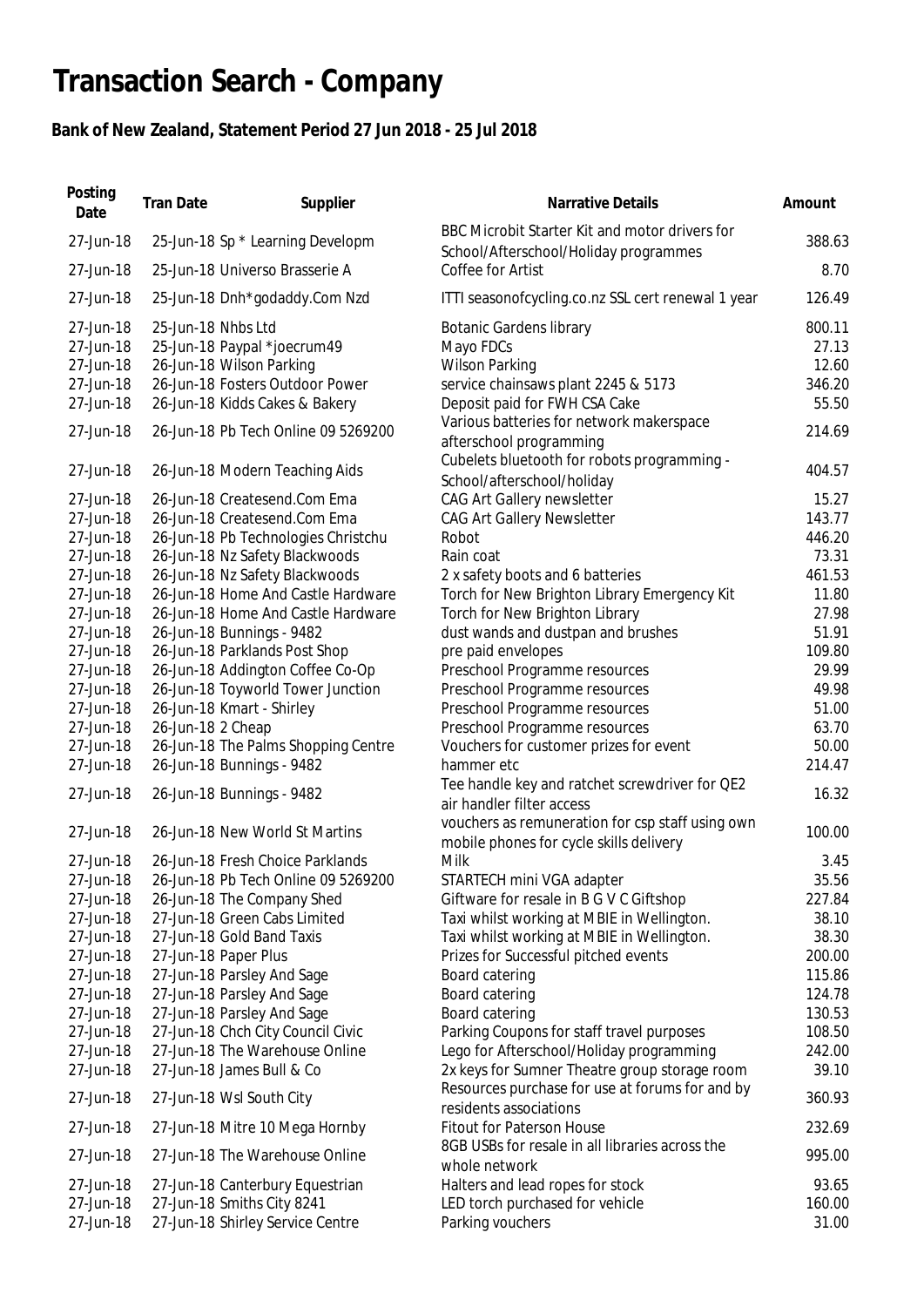| Posting<br>Date                                                                                                                                                                                                           | <b>Tran Date</b> | Supplier                                                                                                                                                                                                                                                                                                                                                                                                                                                                                                                                                      | Narrative Details                                                                                                                                                                                                                                                                                                                                                                                                                                                                                                                                                                                                                                                                                                                                                        | Amount                                                                                                                                                     |
|---------------------------------------------------------------------------------------------------------------------------------------------------------------------------------------------------------------------------|------------------|---------------------------------------------------------------------------------------------------------------------------------------------------------------------------------------------------------------------------------------------------------------------------------------------------------------------------------------------------------------------------------------------------------------------------------------------------------------------------------------------------------------------------------------------------------------|--------------------------------------------------------------------------------------------------------------------------------------------------------------------------------------------------------------------------------------------------------------------------------------------------------------------------------------------------------------------------------------------------------------------------------------------------------------------------------------------------------------------------------------------------------------------------------------------------------------------------------------------------------------------------------------------------------------------------------------------------------------------------|------------------------------------------------------------------------------------------------------------------------------------------------------------|
| 27-Jun-18                                                                                                                                                                                                                 |                  | 27-Jun-18 New World Fendalton                                                                                                                                                                                                                                                                                                                                                                                                                                                                                                                                 | Halswell-Hornby-Riccarton Community Service<br><b>Award Event Costs</b>                                                                                                                                                                                                                                                                                                                                                                                                                                                                                                                                                                                                                                                                                                  | 219.89                                                                                                                                                     |
| 27-Jun-18                                                                                                                                                                                                                 |                  | 27-Jun-18 Cactus Outdoor Limited                                                                                                                                                                                                                                                                                                                                                                                                                                                                                                                              | Trial uniform pants<br>Catering for School Principals Breakfast with                                                                                                                                                                                                                                                                                                                                                                                                                                                                                                                                                                                                                                                                                                     | 194.65                                                                                                                                                     |
| 27-Jun-18                                                                                                                                                                                                                 |                  | 27-Jun-18 Laura Fergusson Trust (Ca                                                                                                                                                                                                                                                                                                                                                                                                                                                                                                                           | Papanui-Innes Community Board held on Friday<br>15 June                                                                                                                                                                                                                                                                                                                                                                                                                                                                                                                                                                                                                                                                                                                  | 283.86                                                                                                                                                     |
| 27-Jun-18<br>27-Jun-18                                                                                                                                                                                                    |                  | 27-Jun-18 Mitre 10 Mega Hornby<br>27-Jun-18 James Bull & Co                                                                                                                                                                                                                                                                                                                                                                                                                                                                                                   | Double sided Tape and Thermometers<br>Keys for Staff                                                                                                                                                                                                                                                                                                                                                                                                                                                                                                                                                                                                                                                                                                                     | 39.54<br>58.65                                                                                                                                             |
| 27-Jun-18                                                                                                                                                                                                                 |                  | 27-Jun-18 Burwood Produce                                                                                                                                                                                                                                                                                                                                                                                                                                                                                                                                     | carrots and sawdust for rabbits                                                                                                                                                                                                                                                                                                                                                                                                                                                                                                                                                                                                                                                                                                                                          | 20.00                                                                                                                                                      |
| 27-Jun-18                                                                                                                                                                                                                 |                  | 27-Jun-18 James Bull & Co                                                                                                                                                                                                                                                                                                                                                                                                                                                                                                                                     | repairs to locks for gates and remove key                                                                                                                                                                                                                                                                                                                                                                                                                                                                                                                                                                                                                                                                                                                                | 50.47                                                                                                                                                      |
| 27-Jun-18                                                                                                                                                                                                                 |                  | 27-Jun-18 Xcm Group Limited                                                                                                                                                                                                                                                                                                                                                                                                                                                                                                                                   | two pairs of trousers                                                                                                                                                                                                                                                                                                                                                                                                                                                                                                                                                                                                                                                                                                                                                    | 81.65                                                                                                                                                      |
| 27-Jun-18                                                                                                                                                                                                                 |                  | 27-Jun-18 Twl 178 Barrington                                                                                                                                                                                                                                                                                                                                                                                                                                                                                                                                  | The Warehouse - Capacity Building<br>Sydenham Bakery - Catering for Hoon Hay                                                                                                                                                                                                                                                                                                                                                                                                                                                                                                                                                                                                                                                                                             | 48.00                                                                                                                                                      |
| 27-Jun-18                                                                                                                                                                                                                 |                  | 27-Jun-18 Sydenham Bakery                                                                                                                                                                                                                                                                                                                                                                                                                                                                                                                                     | network meeting 27 June 2018.<br>Apple volume purchase - Libraries refunded as                                                                                                                                                                                                                                                                                                                                                                                                                                                                                                                                                                                                                                                                                           | 88.80                                                                                                                                                      |
| 28-Jun-18                                                                                                                                                                                                                 |                  | 25-Jun-18 Apple NZ Gcs                                                                                                                                                                                                                                                                                                                                                                                                                                                                                                                                        | duplicated                                                                                                                                                                                                                                                                                                                                                                                                                                                                                                                                                                                                                                                                                                                                                               | $-782.59$                                                                                                                                                  |
| 28-Jun-18                                                                                                                                                                                                                 |                  | 25-Jun-18 Paypal *nzchesssupp                                                                                                                                                                                                                                                                                                                                                                                                                                                                                                                                 | Mah Jong set for starting a regular group at<br>Parklands Library                                                                                                                                                                                                                                                                                                                                                                                                                                                                                                                                                                                                                                                                                                        | 85.50                                                                                                                                                      |
| 28-Jun-18                                                                                                                                                                                                                 | 26-Jun-18 Inati  |                                                                                                                                                                                                                                                                                                                                                                                                                                                                                                                                                               | Inati voucher bought on behalf of Christchurch Art<br><b>Gallery Foundation</b>                                                                                                                                                                                                                                                                                                                                                                                                                                                                                                                                                                                                                                                                                          | 150.00                                                                                                                                                     |
| 28-Jun-18                                                                                                                                                                                                                 |                  | 26-Jun-18 Facebk *Isnu4fes92                                                                                                                                                                                                                                                                                                                                                                                                                                                                                                                                  | Facebook boost for Mistletoe biodiversity project                                                                                                                                                                                                                                                                                                                                                                                                                                                                                                                                                                                                                                                                                                                        | 0.91                                                                                                                                                       |
| 28-Jun-18                                                                                                                                                                                                                 |                  | 26-Jun-18 Facebk *hsnu4fes92                                                                                                                                                                                                                                                                                                                                                                                                                                                                                                                                  | Facebook boost for mistletoe biodiversity project                                                                                                                                                                                                                                                                                                                                                                                                                                                                                                                                                                                                                                                                                                                        | 33.87                                                                                                                                                      |
| 28-Jun-18<br>28-Jun-18                                                                                                                                                                                                    |                  | 27-Jun-18 Wilson Parking<br>27-Jun-18 Nz Safety Blackwoods                                                                                                                                                                                                                                                                                                                                                                                                                                                                                                    | <b>Wilson Parking</b><br>Face masks poolside                                                                                                                                                                                                                                                                                                                                                                                                                                                                                                                                                                                                                                                                                                                             | 8.60<br>101.64                                                                                                                                             |
| 28-Jun-18                                                                                                                                                                                                                 |                  | 27-Jun-18 Relish Catering                                                                                                                                                                                                                                                                                                                                                                                                                                                                                                                                     | Catering for Lichfield St Car Park Lessons Learnt<br>Workshop, external consultants in attendance                                                                                                                                                                                                                                                                                                                                                                                                                                                                                                                                                                                                                                                                        | 171.35                                                                                                                                                     |
| 28-Jun-18<br>28-Jun-18<br>28-Jun-18<br>28-Jun-18<br>28-Jun-18<br>28-Jun-18<br>28-Jun-18<br>28-Jun-18<br>28-Jun-18<br>28-Jun-18<br>28-Jun-18<br>28-Jun-18<br>28-Jun-18<br>28-Jun-18<br>28-Jun-18<br>28-Jun-18<br>28-Jun-18 |                  | 27-Jun-18 Crazy Daves<br>27-Jun-18 Mexico Wellington<br>27-Jun-18 Mexico Wellington<br>27-Jun-18 Oderings Nurseries<br>27-Jun-18 Epson New Zealand<br>27-Jun-18 Createsend.Com Ema<br>27-Jun-18 Createsend.Com Ema<br>27-Jun-18 Blacks Fasteners Lt<br>27-Jun-18 Super Cheap Auto<br>27-Jun-18 Bunnings - 9476<br>27-Jun-18 George Henry & Co Ltd<br>27-Jun-18 George Henry & Co<br>27-Jun-18 Eb Future Of Learning<br>27-Jun-18 Olivers Engraving<br>27-Jun-18 L And A Apparel Limited<br>27-Jun-18 Oderings Nurseries<br>27-Jun-18 Evolution Cycles Limited | apples for bird feeding (bird banding training)<br>Meal while attending LGNZ event in Wellington<br>Dinner whilst working at MBIE in Wellington<br>frost guard & plants for Curators House Garden<br>Printer ink - conservation lab printer<br>North Avon Road reconstruction<br><b>Resource Consents</b><br>replacement bolts for Templeton CC bolts<br>Cases for Radios - welfare volunteer teams<br>floating shelf for feedback box<br>second of two fans for group fitness studio<br>Fan 1 of 2 for group fitness studio<br>Future of Learning conference<br>Trophies for Group STAR Awards<br>Uniform for FWH Governance staff attending<br>community events<br>Plants for kai crate<br>Rear view cycle mirrors for new CSP Instructors<br>for H&S for CSP delivery | 6.78<br>14.00<br>27.00<br>16.77<br>197.92<br>7.75<br>11.70<br>12.31<br>209.97<br>40.79<br>349.00<br>349.00<br>488.75<br>73.60<br>469.91<br>17.33<br>176.94 |
| 28-Jun-18                                                                                                                                                                                                                 |                  | 27-Jun-18 Kmart - Shirley                                                                                                                                                                                                                                                                                                                                                                                                                                                                                                                                     | Snakes and LaddersQuoitsMagnetic Fishing Game<br>(all for games cupboard at Parklands Library)                                                                                                                                                                                                                                                                                                                                                                                                                                                                                                                                                                                                                                                                           | 14.00                                                                                                                                                      |
| 28-Jun-18                                                                                                                                                                                                                 |                  | 27-Jun-18 Bunnings - 9476                                                                                                                                                                                                                                                                                                                                                                                                                                                                                                                                     | Water proof cover for lockers cable                                                                                                                                                                                                                                                                                                                                                                                                                                                                                                                                                                                                                                                                                                                                      | 44.78                                                                                                                                                      |
| 28-Jun-18                                                                                                                                                                                                                 |                  | 27-Jun-18 George Henry & Co                                                                                                                                                                                                                                                                                                                                                                                                                                                                                                                                   | Hex Keys, Screw Drivers for Spin bike adjustments                                                                                                                                                                                                                                                                                                                                                                                                                                                                                                                                                                                                                                                                                                                        | 56.84                                                                                                                                                      |
| 28-Jun-18                                                                                                                                                                                                                 |                  | 27-Jun-18 Scorpio Books                                                                                                                                                                                                                                                                                                                                                                                                                                                                                                                                       | Library books                                                                                                                                                                                                                                                                                                                                                                                                                                                                                                                                                                                                                                                                                                                                                            | 90.00                                                                                                                                                      |
| 28-Jun-18                                                                                                                                                                                                                 |                  | 27-Jun-18 Pizza Hut - 762                                                                                                                                                                                                                                                                                                                                                                                                                                                                                                                                     | Pizza Hut - Capacity Building - Get Set Go Hoon<br>Hay Hoops                                                                                                                                                                                                                                                                                                                                                                                                                                                                                                                                                                                                                                                                                                             | 95.90                                                                                                                                                      |
| 28-Jun-18                                                                                                                                                                                                                 |                  | 28-Jun-18 Mighty Ape Limited                                                                                                                                                                                                                                                                                                                                                                                                                                                                                                                                  | lego movie dvd for family school holiday film<br>screening                                                                                                                                                                                                                                                                                                                                                                                                                                                                                                                                                                                                                                                                                                               | 14.89                                                                                                                                                      |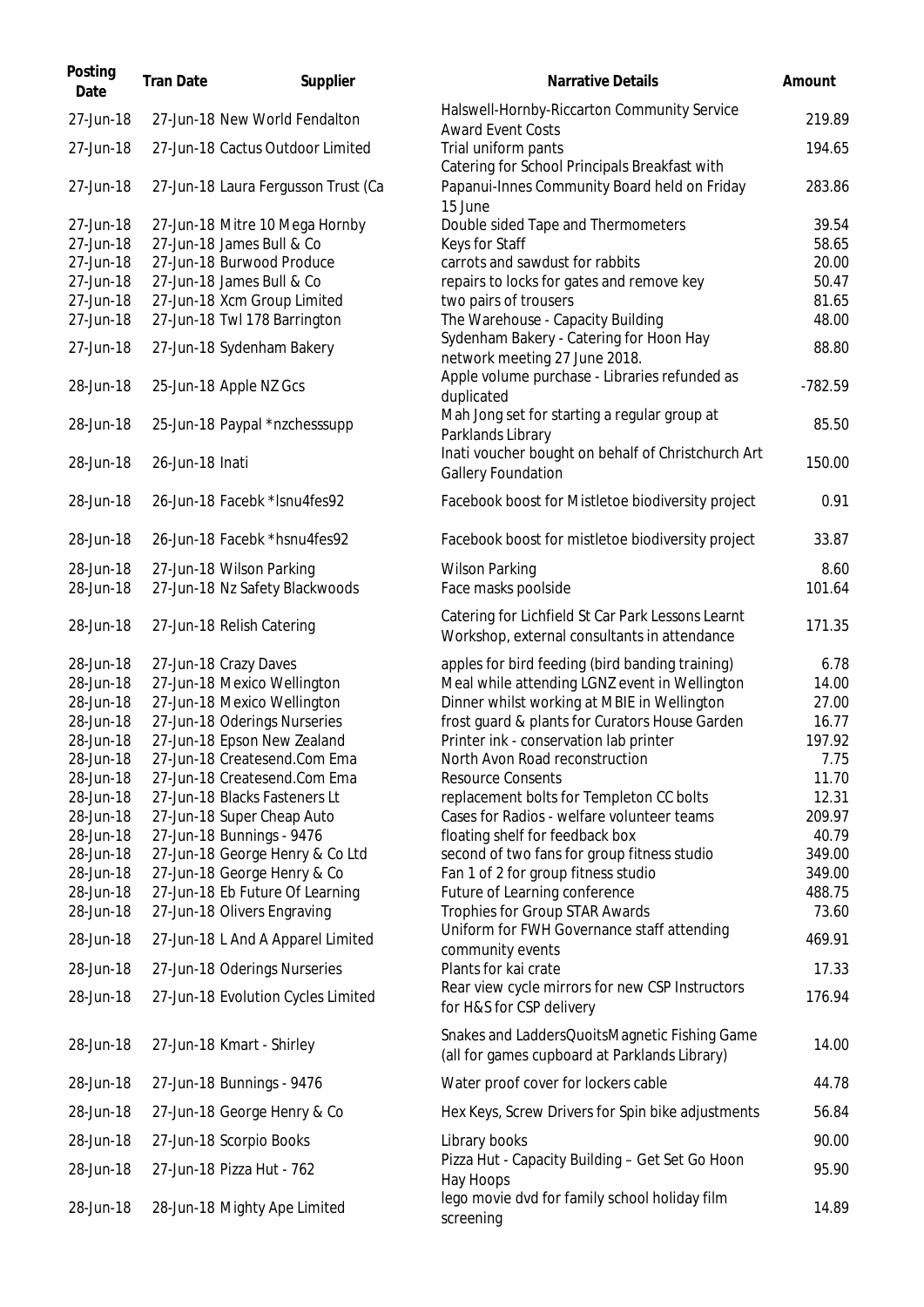| Posting<br>Date | <b>Tran Date</b> | Supplier                            | <b>Narrative Details</b>                                                                     | Amount   |
|-----------------|------------------|-------------------------------------|----------------------------------------------------------------------------------------------|----------|
| 28-Jun-18       |                  | 28-Jun-18 Pgg Wrightson Chch        | tree tie and stakes                                                                          | 49.99    |
| 28-Jun-18       |                  | 28-Jun-18 Placemakers Antigua St    | <b>Field Ranger Supplies</b>                                                                 | 33.60    |
| 28-Jun-18       |                  | 28-Jun-18 Freshchoice City Mkt      | KidsFest 2018 - Opening Event - Event MISC                                                   | 14.49    |
| 28-Jun-18       |                  | 28-Jun-18 Nzls Cle - Zeald          | High Court Rules NZLS Webinar                                                                | 115.00   |
| 28-Jun-18       |                  | 28-Jun-18 Armstrong Locksmiths      | key for Yaldhurst Hall                                                                       | 16.20    |
| 28-Jun-18       |                  | 28-Jun-18 Pak N Save Northlands     | Youth event food supplies and drinks                                                         | 350.00   |
| 28-Jun-18       |                  | 28-Jun-18 The Warehouse Online      | Games for the Children's area - New Brighton<br>Library                                      | 197.50   |
| 28-Jun-18       |                  | 28-Jun-18 Mitre 10 Mega Papanui     | Ply wood and varnish to create jigsaw board                                                  | 114.88   |
| 28-Jun-18       |                  | 28-Jun-18 Briscoes Chch Salisbury   | Microwave for staffroom                                                                      | 269.99   |
| 28-Jun-18       |                  | 28-Jun-18 Ferrymead Mitre 10 Mega   | Paterson House fitout                                                                        | 5.40     |
| 28-Jun-18       |                  | 28-Jun-18 Spotlight Stores NZ Ltd   | Paterson House Fitout                                                                        | 139.94   |
| 28-Jun-18       |                  | 28-Jun-18 Twl 178 Barrington        | two sensory textured cushions                                                                | 20.10    |
| 28-Jun-18       |                  | 28-Jun-18 Ferrymead Mitre 10 Mega   | tape and cable tie                                                                           | 25.47    |
| 28-Jun-18       |                  | 28-Jun-18 Gardenmakers              | Top Soil section H 1 cubic meter                                                             | 60.00    |
| 28-Jun-18       |                  | 28-Jun-18 Ninetyblack Limited       | New camp signage                                                                             | 870.21   |
| 28-Jun-18       |                  | 28-Jun-18 Sushi Express Beckenham   | Sushi Express - Capacity Building                                                            | 9.80     |
| 28-Jun-18       |                  | 28-Jun-18 Countdown                 | Countdown - Capacity Building                                                                | 38.47    |
| 29-Jun-18       |                  | 26-Jun-18 Christchurch Airport      | Parking at Christchurch Airport while attending<br>Offshore Products workshop with MBIE in   | 27.00    |
|                 |                  |                                     | Auckland                                                                                     |          |
| 29-Jun-18       |                  | 27-Jun-18 Fulcrumapp.Com            | Fulcrum Subscription- June 2018 USD                                                          | 75.44    |
| 29-Jun-18       |                  | 27-Jun-18 Paypal *cakesbyanna       | Cakes by Anna - cake for back of house tour                                                  | 95.00    |
| 29-Jun-18       |                  | 27-Jun-18 Paypal *rackpowerli       | High temperature IEC power cords for Central<br>Library                                      | 1141.26  |
| 29-Jun-18       |                  | 27-Jun-18 Stk*shutterstock, Inc.    | Audio clip from Shutterstock                                                                 | 73.94    |
| 29-Jun-18       |                  | 27-Jun-18 Www.Alibaba.Com           | iphone cases and covers x 100                                                                | 396.12   |
|                 |                  |                                     | 6x Datalogger tools for Temp & humidity                                                      |          |
| 29-Jun-18       |                  | 27-Jun-18 Jaycar Electronics        | Management 1x instrument case                                                                | 961.00   |
|                 |                  |                                     | Dinner with C17, JTF/SFA and Air National Guard -                                            |          |
| 29-Jun-18       |                  | 27-Jun-18 Cafe Valentino Ltd        | who organise Air Day at Café Valentino's 27 June 2                                           | 144.00   |
| 29-Jun-18       |                  | 28-Jun-18 Wilson Parking            | <b>Wilson Parking</b>                                                                        | 12.60    |
| 29-Jun-18       |                  | 28-Jun-18 Metromart Armagh          | teenagers afternoon planning session for remix<br>committee.                                 | 23.05    |
| 29-Jun-18       |                  | 28-Jun-18 Paknsave Moorhouse        | wheat seeds for bird feeding (bird banding                                                   | 22.98    |
| 29-Jun-18       |                  | 28-Jun-18 Parkhouse Road Lands      | training)<br>tree stakes x 2                                                                 | 17.55    |
| 29-Jun-18       |                  | 28-Jun-18 Nz Safety Blackwoods      | <b>Annual PPE</b>                                                                            | 265.75   |
| 29-Jun-18       |                  | 28-Jun-18 S & T Stainless           | Hot Water Boiler                                                                             | 7.34     |
| 29-Jun-18       |                  | 28-Jun-18 Saecowilson - Christch    | Credit Voucher Saecowilson                                                                   | $-32.06$ |
| 29-Jun-18       |                  | 28-Jun-18 Drills Taps & Dies Limite | <b>Hot Water Boiler</b>                                                                      | 126.37   |
| 29-Jun-18       |                  | 28-Jun-18 Dulux Trade Centre        | Paint supplies                                                                               | 116.17   |
|                 |                  |                                     | Ticket to Crème de la crème - PRINZ Annual                                                   |          |
| 29-Jun-18       |                  | 28-Jun-18 Public Relations Ins      | Conference.                                                                                  | 11.50    |
| 29-Jun-18       |                  | 28-Jun-18 Createsend.Com Ema        | Water Supply update 28 June 2018                                                             | 12.61    |
| 29-Jun-18       |                  | 28-Jun-18 Createsend.Com Ema        | Events June Update                                                                           | 191.55   |
| 29-Jun-18       |                  | 28-Jun-18 Hoyts Northlands          | Youth event Shirley                                                                          | 110.00   |
| 29-Jun-18       |                  | 28-Jun-18 Kmart - Shirley           | <b>Residents Association Forum resources</b>                                                 | 6.00     |
| 29-Jun-18       |                  | 28-Jun-18 Barrington Mall Post Shop | Postage for sending switch for repairs                                                       | 5.50     |
| 29-Jun-18       |                  | 28-Jun-18 Caltex Hornby             | milk for tearoom                                                                             | 8.20     |
| 29-Jun-18       |                  | 28-Jun-18 Hercules Store            | x2 Tear Drop Flags single side printed Proudly<br>supported by Papanui-Innes Community Board | 358.00   |
| 29-Jun-18       |                  | 28-Jun-18 Pb Tech Online 09 5269200 | 2 x Apple original Lightning to USB cable                                                    | 54.22    |
| 29-Jun-18       |                  | 28-Jun-18 The Coffee Club Christchu | meeting USAP Manager                                                                         | 5.40     |
| 29-Jun-18       |                  | 28-Jun-18 Ami Stadium               | High speed internet connection for the<br>Christchurch Home Show exhibition stand            | 172.50   |
| 29-Jun-18       |                  | 28-Jun-18 New Zealand Library       | Payment by card processing fee                                                               | 3.39     |
| 29-Jun-18       |                  | 28-Jun-18 New Zealand Library       | LIANZA membership                                                                            | 135.70   |
| 29-Jun-18       |                  | 28-Jun-18 Canterbury Playcentre     | Puzzle & toys for children's area                                                            | 129.20   |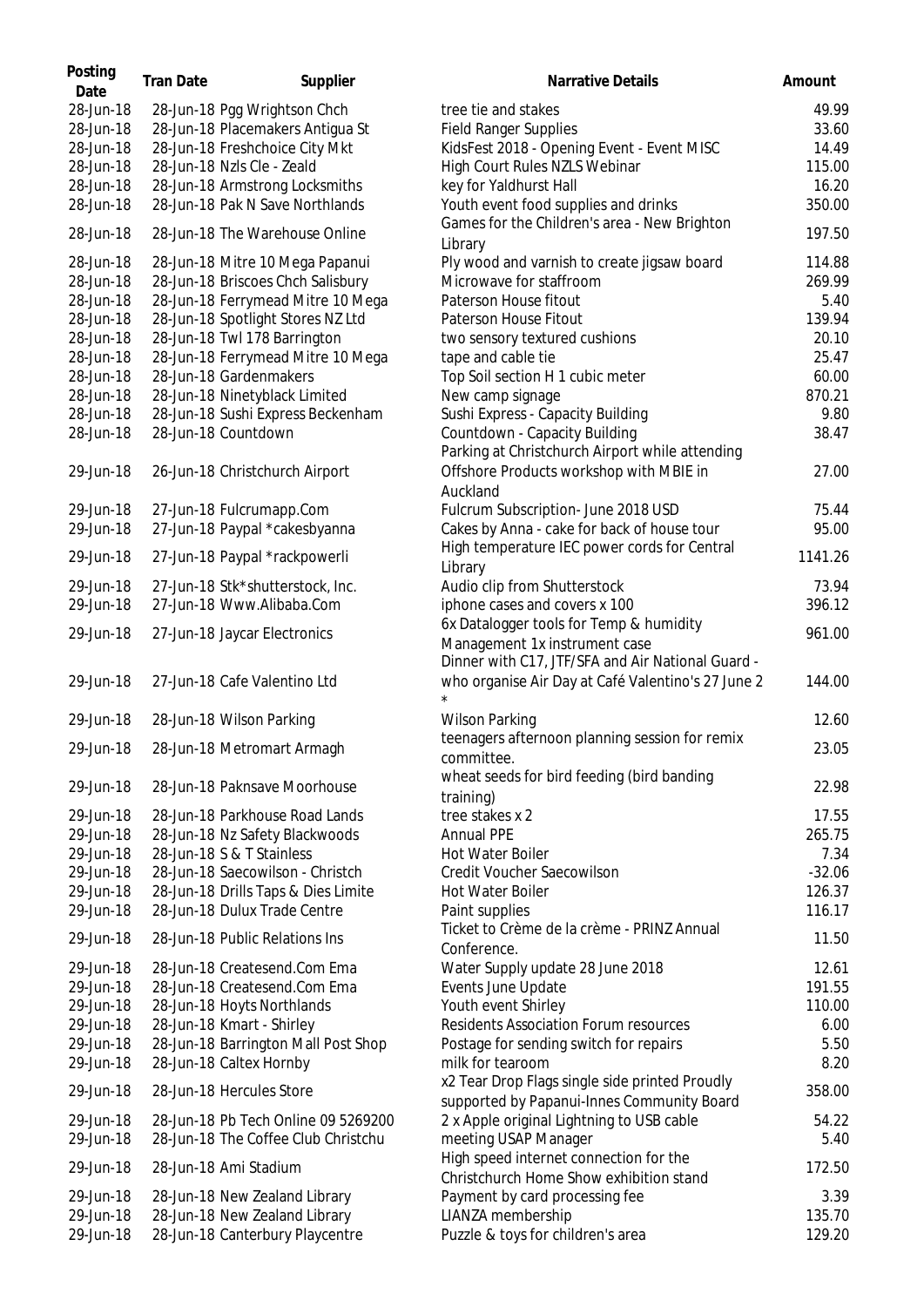| Posting<br>Date        | <b>Tran Date</b> | Supplier                                                  | <b>Narrative Details</b>                                                                                             | Amount           |
|------------------------|------------------|-----------------------------------------------------------|----------------------------------------------------------------------------------------------------------------------|------------------|
| 29-Jun-18              |                  | 29-Jun-18 Spotlight Stores NZ Ltd                         | Purchased wool and Dacron for poi making public<br>programme workshop<br>Speaker to support preschool outreach early | 38.99            |
| 29-Jun-18              |                  | 29-Jun-18 Noel Leeming 3                                  | literacy programming to Kōhanga Reo for playing<br>music                                                             | 94.98            |
| 29-Jun-18              |                  | 29-Jun-18 Strandbags 320                                  | suitcase for Kōhanga Reo programming storytime<br>kit                                                                | 139.00           |
| 29-Jun-18              |                  | 29-Jun-18 Noel Leeming 13                                 | Network SCADA Tablet                                                                                                 | 1658.98          |
| 29-Jun-18              |                  | 29-Jun-18 Noel Leeming 13                                 | <b>Tablet Plant SCADA</b>                                                                                            | 618.99           |
| 29-Jun-18              |                  | 29-Jun-18 Cial Online Parking                             | Christchurch International Airport Parking for trip<br>to CIPS Conference                                            | 43.50            |
| 29-Jun-18              |                  | 29-Jun-18 Twl 175 South City                              | Paint for Holiday Activities                                                                                         | 20.00            |
| 29-Jun-18              |                  | 29-Jun-18 Aitken & Co Ltd - Chch                          | Vacuum Jugs for Akaroa and Little River<br><b>Boardrooms</b>                                                         | 285.84           |
| 29-Jun-18              |                  | 29-Jun-18 Conferences & Events 28                         | Registration Fees to attend the Third International<br>Conference on Wellbeing & Public Policy                       | 295.00           |
| 29-Jun-18              |                  | 29-Jun-18 Twl 175 South City                              | 8GB USBs for resale for all libraries across the<br>library network                                                  | 450.00           |
| 29-Jun-18              |                  | 29-Jun-18 Pgg Wrightson Chch                              | Tightening handles for fencing                                                                                       | 35.98            |
| 29-Jun-18              |                  | 29-Jun-18 Farmlands Hornby                                | Weed and insect spray                                                                                                | 360.24           |
| 29-Jun-18              |                  | 29-Jun-18 Ccc Art Gallery Car Prk                         | Parking at civic                                                                                                     | 10.00            |
| 29-Jun-18              |                  | 29-Jun-18 Fab Plastics Limited                            | FAB Plastics: MFD backingplates                                                                                      | 101.78           |
| 29-Jun-18              |                  | 29-Jun-18 Ccc Parking                                     | CCC Parking Fee - H&S meeting                                                                                        | 5.15             |
| 29-Jun-18              |                  | 29-Jun-18 K9 Control Limited                              | Bark collars for occasional loaning to dog owners                                                                    | 925.90           |
| 29-Jun-18<br>29-Jun-18 |                  | 29-Jun-18 Mitre 10 Mega Papanui                           | Stabila Electronic tape measure                                                                                      | 299.00<br>595.00 |
| 2-Jul-18               |                  | 29-Jun-18 Your Decal Shop<br>27-Jun-18 Paypal *bloomlearn | Decals for wall decoration/display<br>Registration e-Learnz Lab 2018 Conference                                      | 946.82           |
| 2-Jul-18               |                  | 27-Jun-18 Paypal *bloomlearn                              | Registration e-Learnz Lab 2018 Conference                                                                            | 946.82           |
| 2-Jul-18               |                  | 28-Jun-18 Google *play Store                              | DJ app for ipad for ReMix                                                                                            | 4.99             |
| 2-Jul-18               |                  | 28-Jun-18 Paypal *safetyvests                             | Safety vests for Kickstart Motorcycle event                                                                          | 85.63            |
| 2-Jul-18               |                  | 28-Jun-18 McDonalds Lambton Quay                          | Dinner whilst working at MBIE in Wellington                                                                          | 12.60            |
| 2-Jul-18               |                  | 28-Jun-18 Hoo*hootsuite Inc                               | Hootsuite Monthly Licence - Libraries                                                                                | 115.05           |
| 2-Jul-18               |                  | 28-Jun-18 Stk*shutterstock, Inc.                          | Audio track for Hook Turn video                                                                                      | 74.28            |
| 2-Jul-18               |                  | 28-Jun-18 Irugs NZ -                                      | New rug for children's area                                                                                          | 569.00           |
| 2-Jul-18               |                  | 28-Jun-18 Studio1 Ltd                                     | Replacement carry bag for Manfrotto background<br>hanger and stands                                                  | 68.00            |
|                        |                  |                                                           | Catering for the meeting with Sister Cities NZ                                                                       |                  |
| 2-Jul-18               |                  | 28-Jun-18 Fiddlesticks                                    | President and Board Members visited<br>Christchurch.                                                                 | 30.20            |
| 2-Jul-18               |                  | 28-Jun-18 Officevibe                                      | ITDC Officevibe monthly sub 2018-07                                                                                  | 1159.95          |
| 2-Jul-18               |                  | 28-Jun-18 Paypal *library Elf                             | <b>ITCI Library Elf Annual Renewal</b>                                                                               | 1243.12          |
| 2-Jul-18               |                  | 28-Jun-18 Christchurch Airport                            | Airport parking while on conference                                                                                  | 108.00           |
| 2-Jul-18               |                  | 29-Jun-18 Wilson Parking                                  | <b>Wilson Parking</b>                                                                                                | 12.60            |
| 2-Jul-18               |                  | 29-Jun-18 Rahzoo Cafe                                     | Breakfast whilst working at MBIE in Wellington                                                                       | 23.00            |
| 2-Jul-18               |                  | 29-Jun-18 Sakhidad Shafahi Tax                            | Taxi whilst working at MBIE in Wellington.<br>Thank you cards purchased for staff who have                           | 43.20            |
| 2-Jul-18               |                  | 29-Jun-18 Whitcoulls Riccarton 50                         | supported delivery of Matariki events and<br>programmes                                                              | 12.99            |
| 2-Jul-18               |                  | 29-Jun-18 Bunnings - 9476                                 | resources purchased for programming sessions                                                                         | 16.07            |
| 2-Jul-18               |                  | 29-Jun-18 Storage Box-Tower Junctio                       | Purchase of storage containers for craft materials<br>relating to programming, and for transportation                | 41.95            |
| 2-Jul-18               |                  | 29-Jun-18 Kmart - Riccarton                               | resources purchased for story-time packs to make<br>felt board resources etc for kōhanga outreach                    | 70.00            |
| 2-Jul-18               |                  | 29-Jun-18 Bunnings - 9482                                 | resources purchased for programming- wood and<br>electric tealights                                                  | 131.57           |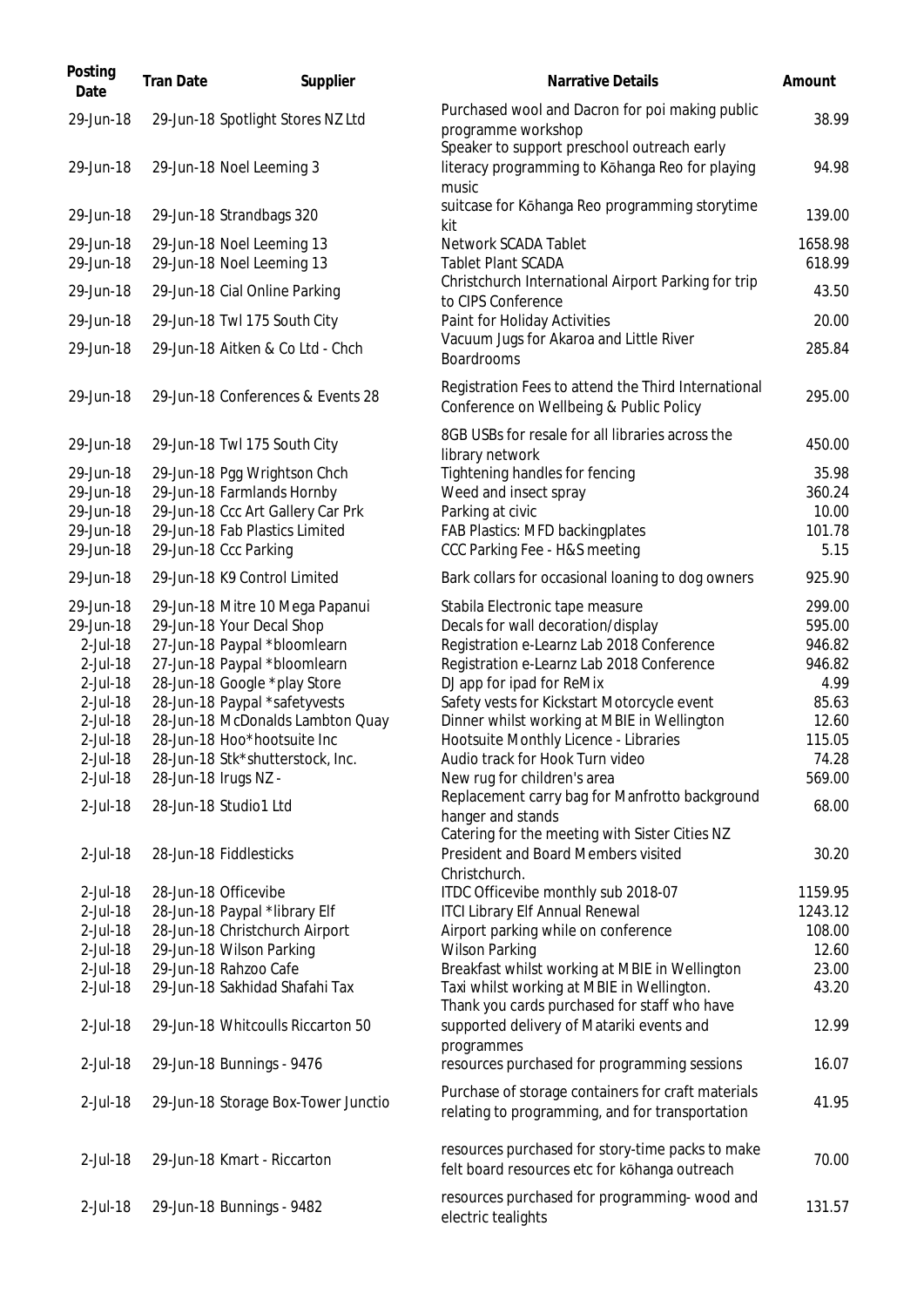| Posting<br>Date      | <b>Tran Date</b> | Supplier                                                     | Narrative Details                                                                   | Amount         |
|----------------------|------------------|--------------------------------------------------------------|-------------------------------------------------------------------------------------|----------------|
| $2$ -Jul-18          |                  | 29-Jun-18 Nz Safety Blackwoods                               | <b>Annual PPE</b>                                                                   | 498.60         |
| 2-Jul-18             |                  | 29-Jun-18 Workplace Safety Sup                               | H & S Consumables - WO                                                              | 195.96         |
| 2-Jul-18             |                  | 29-Jun-18 Steamgames.Com                                     | Steamgames Programmes Events and Learning                                           | 100.00         |
| 2-Jul-18             |                  | 29-Jun-18 Farmers - Shirley                                  | Taiora QEII Towels for Hire                                                         | 72.00          |
| 2-Jul-18             |                  | 29-Jun-18 Resene Paints                                      | PAINT SUPPLIES                                                                      | 42.08          |
| 2-Jul-18             |                  | 29-Jun-18 Wilson Parking                                     |                                                                                     | 16.60          |
|                      |                  |                                                              | Parking for work meeting at Civic                                                   |                |
| 2-Jul-18             |                  | 29-Jun-18 Southern Hospitality                               | Board catering trolley                                                              | 288.36         |
| 2-Jul-18             |                  | 29-Jun-18 Wilson Parking                                     | Parking - Meetings at Civic                                                         | 16.60          |
| 2-Jul-18             |                  | 29-Jun-18 Harvey Norman Moorhouse                            | Headphone splitters for<br>school/afterschool/holiday programmes                    | 99.80          |
| 2-Jul-18             |                  | 29-Jun-18 Signage Sys Baxgroup                               | Tshirt vinyl for school/afterschool/holiday<br>programmes                           | 212.75         |
| 2-Jul-18             |                  | 29-Jun-18 Surveymonkey                                       | Survey Monkey monthly subscription                                                  | 47.07          |
| 2-Jul-18             |                  | 29-Jun-18 Createsend.Com Ema                                 | Newsline 29/06/2018                                                                 | 47.76          |
| 2-Jul-18             |                  | 29-Jun-18 Nz Safety Blackwoods                               | <b>Annual PPE</b>                                                                   | 145.40         |
| 2-Jul-18             |                  | 29-Jun-18 Life Unlimited                                     | Sensory Workshop                                                                    | 50.00          |
| 2-Jul-18             |                  | 29-Jun-18 Modern Teaching Aids                               | Wooden musical insturment, interactive wooden<br>spiral board                       | 107.19         |
| 2-Jul-18             |                  | 29-Jun-18 Paypal *eds                                        | Climate Change & Business Conference                                                | 925.00         |
| 2-Jul-18             |                  | 29-Jun-18 Halswell Hammer Hardware                           | Philips screwdriver for tool kit                                                    | 12.00          |
|                      |                  | 29-Jun-18 Safari Bks Online-Flow                             |                                                                                     | 59.21          |
| 2-Jul-18             |                  |                                                              | ITII Safari Online Books monthly sub 2018-07                                        |                |
| 2-Jul-18             |                  | 29-Jun-18 Runscope.Com                                       | ITII Runscope monthly fee 2018-07                                                   | 119.94         |
| 2-Jul-18             |                  | 29-Jun-18 Water Filters AU Nz                                | Water filter system                                                                 | 435.00         |
| 2-Jul-18             |                  | 29-Jun-18 Paknsave Moorhouse                                 | Milk for Carlyle St                                                                 | 5.80           |
| 2-Jul-18             |                  | 29-Jun-18 Bunnings - 9482                                    | Wood and screws to fix bleachers                                                    | 40.22          |
| 2-Jul-18             |                  | 29-Jun-18 Forman Building Systems                            | Box of ceiling tiles for Cowles rec room                                            | 140.76         |
| 2-Jul-18             |                  | 29-Jun-18 Oracle Misc                                        | Library Expenses                                                                    | 50.00          |
| 2-Jul-18             |                  | 29-Jun-18 Amazon. Uk Payments                                | Library book                                                                        | 68.50          |
| 2-Jul-18             |                  | 29-Jun-18 Grafix Wall Art                                    | Decal for wall display                                                              | 160.00         |
| 2-Jul-18             |                  | 30-Jun-18 Facebk *wnud8gs3y2                                 | promotion of gallery events on facebook                                             | 121.77         |
| 2-Jul-18             |                  | 30-Jun-18 Take Note Ferrymead                                | Diary for Chlorine Production Specialist                                            | 37.99          |
| 2-Jul-18             |                  | 30-Jun-18 Pak N Save Wainoni                                 | Swim nappies for resale - Taiora QEII                                               | 149.47         |
| 2-Jul-18             |                  | 30-Jun-18 Facebk *mgev5ga9v2                                 | Facebook advertising for Tony de Lautour<br>exhibition.                             | 200.00         |
| 2-Jul-18             |                  | 30-Jun-18 Resene Paints                                      | Paint supplies                                                                      | 41.03          |
| 2-Jul-18             |                  | 30-Jun-18 Bunnings - 9482                                    | Decorating supplies                                                                 | 160.10         |
| 2-Jul-18             |                  | 30-Jun-18 Facebk *h786gfjt62                                 | Super Homes and LTP Instagram posts                                                 | 3.29           |
| 2-Jul-18             |                  | 30-Jun-18 Facebk *g786gfjt62                                 | Botanic D'Lights, Long Term Plan and Super<br>Homes Facebook posts                  | 26.37          |
| 2-Jul-18             |                  | 30-Jun-18 Ecodrop Metro                                      | dump fees                                                                           | 14.72          |
| 2-Jul-18             |                  | 30-Jun-18 Facebk *b7ecmgesp2                                 | Facebook expenses for CTOC Traveler information<br>updates                          | 143.40         |
| 2-Jul-18             |                  | 30-Jun-18 Facebk *g83e3gazs2                                 | Facebook - Libraries                                                                | 1.49           |
| 2-Jul-18             |                  | 30-Jun-18 Facebk *983e3gazs2                                 | Facebook advertising                                                                | 1.62           |
| 2-Jul-18             |                  | 30-Jun-18 Facebk *d927ag6mr2                                 | Moata - Facebook - Matariki                                                         | 238.81         |
| 2-Jul-18             |                  | 30-Jun-18 Rhs London                                         | <b>Botanic Gardens library</b>                                                      | 102.34         |
| 2-Jul-18             |                  | 1-Jul-18 Supervalue Lyttelton                                | Spread the Word                                                                     | 22.65          |
| 2-Jul-18             |                  | 1-Jul-18 Bp Connect Marshlands                               | Milk for BLFP                                                                       | 12.57          |
|                      |                  | 2-Jul-18 Ccc Lichfield Carpark                               | Lichfield St Car Park                                                               | 10.00          |
| 2-Jul-18             |                  |                                                              |                                                                                     |                |
| 2-Jul-18             |                  | 2-Jul-18 Placemakers Riccarton                               | Wire mesh for Childrens Bay Walkway to stop<br>slipping                             | 423.79         |
| 2-Jul-18             |                  | 2-Jul-18 Texture Plants Lt                                   | Plants for preschool planting in Awatea South<br>Basin 1                            | 509.70         |
| 2-Jul-18             |                  | 2-Jul-18 Ccc Art Gallery Car Prk                             | car parking while attending meetings at Civic<br>Office                             | 7.00           |
| 2-Jul-18<br>2-Jul-18 |                  | 2-Jul-18 Sushi Time Avonhead<br>2-Jul-18 New World Fendalton | Sushi for FWH Community Service Awards<br>Supplies for FWH Community Service Awards | 57.00<br>71.42 |
| 2-Jul-18             | 2-Jul-18 Rapallo |                                                              | Projector Extension Poles for Steve Carr exhibition                                 | 913.44         |
| 2-Jul-18             |                  | 2-Jul-18 Ccc Parking                                         | 5-0-16-4160                                                                         | 5.15           |
|                      |                  |                                                              |                                                                                     |                |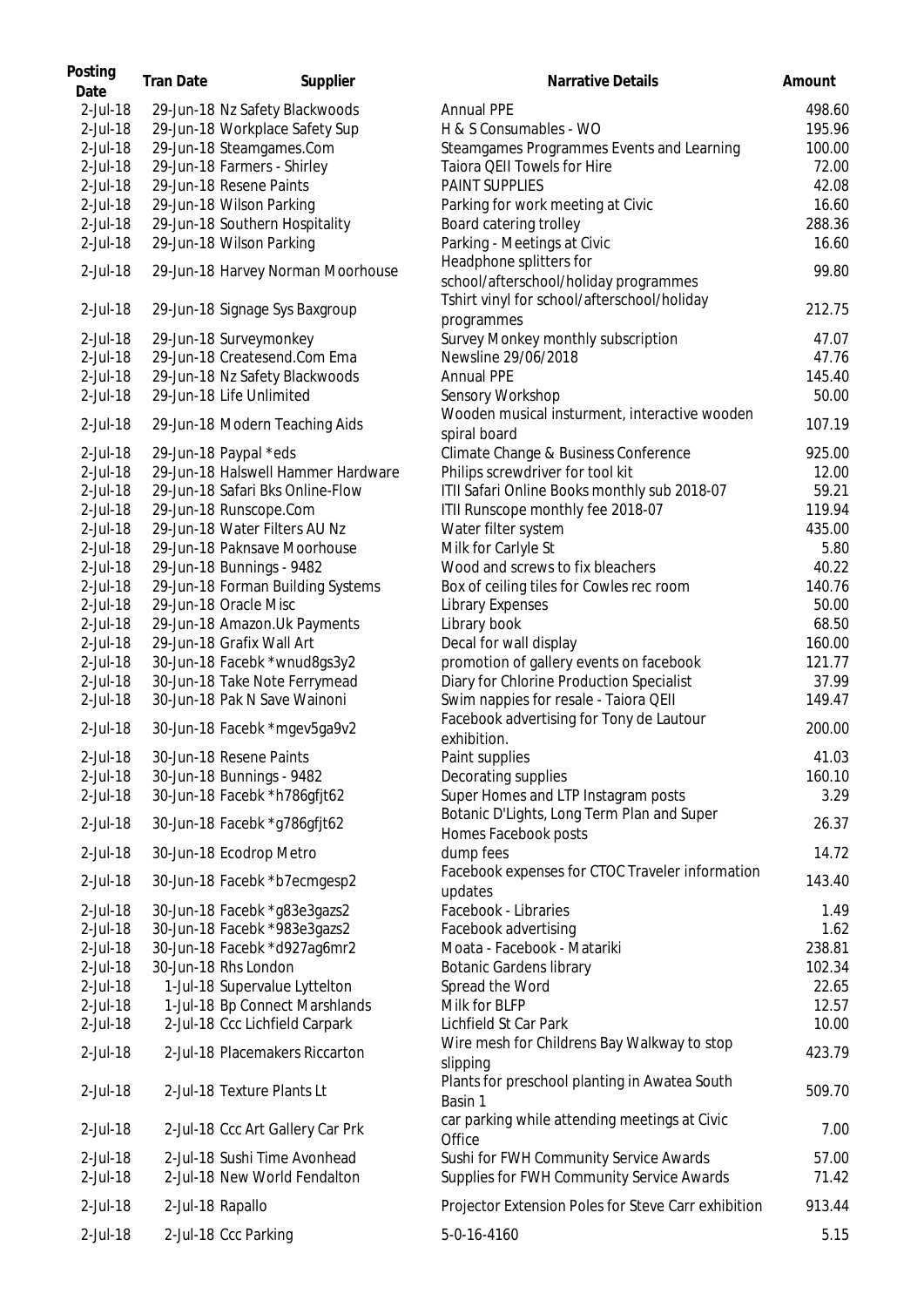| Posting<br>Date | <b>Tran Date</b> | Supplier                           | <b>Narrative Details</b>                                        | Amount    |
|-----------------|------------------|------------------------------------|-----------------------------------------------------------------|-----------|
| 2-Jul-18        |                  | 2-Jul-18 Z Templeton               | Pool Tour - Timaru, Selwyn, Rolleston, QEII                     | 90.21     |
| 2-Jul-18        |                  | 2-Jul-18 Lyttle Kiwi & Secrets     | Gift for volunteer                                              | 40.00     |
| 2-Jul-18        |                  | 2-Jul-18 Ccc Parking               | Parking                                                         | 5.15      |
| 2-Jul-18        |                  | 2-Jul-18 Rapallo                   | rapillo projector pole                                          | 913.44    |
| 2-Jul-18        |                  | 2-Jul-18 Fishpond Co NZ            | Credit Voucher Fishpond Co Nz                                   | $-44.97$  |
| 2-Jul-18        |                  | 2-Jul-18 Twl 123 Eastgate          | Materials For Coal Tar Testing Kit                              | 16.00     |
| 2-Jul-18        |                  | 2-Jul-18 Ccc Parking               | parking for meeting at Civic                                    | 5.15      |
| 2-Jul-18        |                  | 2-Jul-18 Placemakers Riccarton     | Coach Screws and angle bracket for fence                        | 269.95    |
| 2-Jul-18        |                  | 2-Jul-18 Goldpine Christchurch     | Timber for fence around gas block                               | 425.44    |
| 2-Jul-18        |                  | 2-Jul-18 Goldpine Christchurch     | Posts for fencing                                               | 578.22    |
| 2-Jul-18        |                  | 2-Jul-18 Shq Armstrong Chch91      | security keys cut                                               | 131.50    |
| 2-Jul-18        |                  | 2-Jul-18 Pak N Save Riccarton      | kitchen supplies                                                | 17.57     |
| 2-Jul-18        |                  | 2-Jul-18 Pak N Save Riccarton      | kitchen supplies mona vale                                      | 20.17     |
| 2-Jul-18        |                  | 2-Jul-18 Central Innovation        | ITCC AutoCAD monthly sub 2018-07                                | 339.25    |
|                 |                  |                                    | Red cross training course                                       |           |
| 2-Jul-18        |                  | 2-Jul-18 Nzrc Online Shop          |                                                                 | 155.00    |
| 2-Jul-18        |                  | 2-Jul-18 Nzrc Online Shop          | Red cross training course                                       | 450.00    |
| 2-Jul-18        | 2-Jul-18 Nzqa    |                                    | Credit Voucher Nzqa                                             | $-696.00$ |
| 2-Jul-18        |                  | 2-Jul-18 Countdown                 | Materials for makerspace at Redwood Library                     | 8.59      |
| 2-Jul-18        |                  | 2-Jul-18 Rapallo                   | Projector Pole Extension Mounts for Steve Carr                  | 913.44    |
|                 |                  |                                    | exhibition                                                      |           |
| 2-Jul-18        |                  | 2-Jul-18 Permark Industries Ltd    | Name badges for RSU staff                                       | 41.46     |
| 3-Jul-18        |                  | 1-Jul-18 Fulcrumapp.Com            | Supply of data capture tool CWW assets                          | 455.48    |
| 3-Jul-18        |                  | 1-Jul-18 Fulcrumapp.Com            | Data collection software monthly account for                    | 37.96     |
|                 |                  |                                    | <b>District Planning</b>                                        |           |
| 3-Jul-18        |                  | 1-Jul-18 Google*svcsapps Antarc    | Antarctic Office google drive suite June 2018                   | 37.96     |
| 3-Jul-18        |                  | 2-Jul-18 Nz Post Stamps Centr      | Stamps for resale in Visitor Centre shop                        | 94.86     |
| 3-Jul-18        |                  | 2-Jul-18 Look Sharp Store          | Supplies for FWH Community Service Awards                       | 22.00     |
| 3-Jul-18        |                  | 2-Jul-18 Westfield Gift Voucher    | Vouchers for CSA recipients & 2 for Walk n Talk                 | 1400.00   |
|                 |                  |                                    | volunteers                                                      |           |
| 3-Jul-18        |                  | 2-Jul-18 Dyers Road Itm            | Replace Tap Wash Basin - WO                                     | 16.87     |
| 3-Jul-18        |                  | 2-Jul-18 Createsend.Com Ema        | Community Board Newsletters Halswell-Hornby-                    | 10.05     |
|                 |                  |                                    | Riccarton - July 2018                                           |           |
| 3-Jul-18        |                  | 2-Jul-18 Createsend.Com Ema        | Go Ahead Special Edition: Fee changes                           | 17.59     |
| 3-Jul-18        |                  | 2-Jul-18 Westfield Gift Voucher    | Prizes for KidsFest                                             | 590.00    |
| 3-Jul-18        |                  | 2-Jul-18 Nz Safety Blackwoods      | Styx Hazchem signs x 2 fuel storage                             | 25.36     |
| 3-Jul-18        |                  | 2-Jul-18 Rca Forum                 | Registration for RCA Forum                                      | 80.00     |
| 3-Jul-18        |                  | 2-Jul-18 Paknsave Moorhouse        | Milk purchase for Central Manchester staff room                 | 5.85      |
| 3-Jul-18        |                  | 2-Jul-18 Bunnings - 9482           | Materials for Coal Tar Testing Kit                              | 149.92    |
| 3-Jul-18        |                  | 2-Jul-18 2 Cheap                   | Materials for school holiday events                             | 8.00      |
| 3-Jul-18        |                  |                                    |                                                                 |           |
|                 |                  | 2-Jul-18 Q Store - Palms           | Materials for school holiday events                             | 14.18     |
| $3$ -Jul-18     |                  | 2-Jul-18 Mainfreight Ltd Online    | Freight costs for maintenance of Drone                          | 116.73    |
| 3-Jul-18        |                  | 2-Jul-18 Bridon New Zealand - Chch | Rope for fence                                                  | 290.38    |
| 3-Jul-18        |                  | 2-Jul-18 Bunnings - 9482           | 1 No. barrel bolt for plant room door at Pioneer<br>Pool        | 44.98     |
| 3-Jul-18        |                  | 2-Jul-18 Propeller Swim School     | 10 No. each of Dpd 1 and Phenol red (pH) tabs                   | 626.50    |
|                 |                  |                                    | and 10 No. stirring rods for Pioneer pool                       |           |
| 3-Jul-18        |                  | 2-Jul-18 Marine Mail Agencies      | Lifebouy rings X2                                               | 218.28    |
| 3-Jul-18        |                  | 2-Jul-18 Nz Safety Blackwoods      | Gardeneing safety gloves                                        | 253.57    |
| 3-Jul-18        |                  | 2-Jul-18 Bunnings - 9482           | Various misc items                                              | 164.76    |
| 3-Jul-18        |                  | 3-Jul-18 Ferrymead Mitre 10 Mega   | Huntsbury 4 Rodents                                             | 35.96     |
| 3-Jul-18        |                  | 3-Jul-18 New World Fendalton       | Flowers for gifts and venue for FWH Community<br>Service Awards | 246.87    |
| 3-Jul-18        |                  | 3-Jul-18 Ferrymead Mitre 10 Mega   | Remove Workshop RPZ - WO                                        | 9.48      |
| 3-Jul-18        |                  | 3-Jul-18 Chch Art Gallery          | Childrens Books for Gabrielle Tasman Lounge                     | 190.18    |
| 3-Jul-18        |                  | 3-Jul-18 Ccc Parking               | 5-0-16-4160                                                     | 5.15      |
| 3-Jul-18        |                  | 3-Jul-18 Pak N Save Northlands     | PaknSav Graham Condon Monthly Account for                       | 415.96    |
| 3-Jul-18        |                  | 3-Jul-18 Site Safe                 | May 2018<br>Site Safe Course                                    | 233.45    |
| 3-Jul-18        |                  |                                    |                                                                 | 11.34     |
|                 |                  | 3-Jul-18 New World Northwood       | Plains office milk long life x 5                                |           |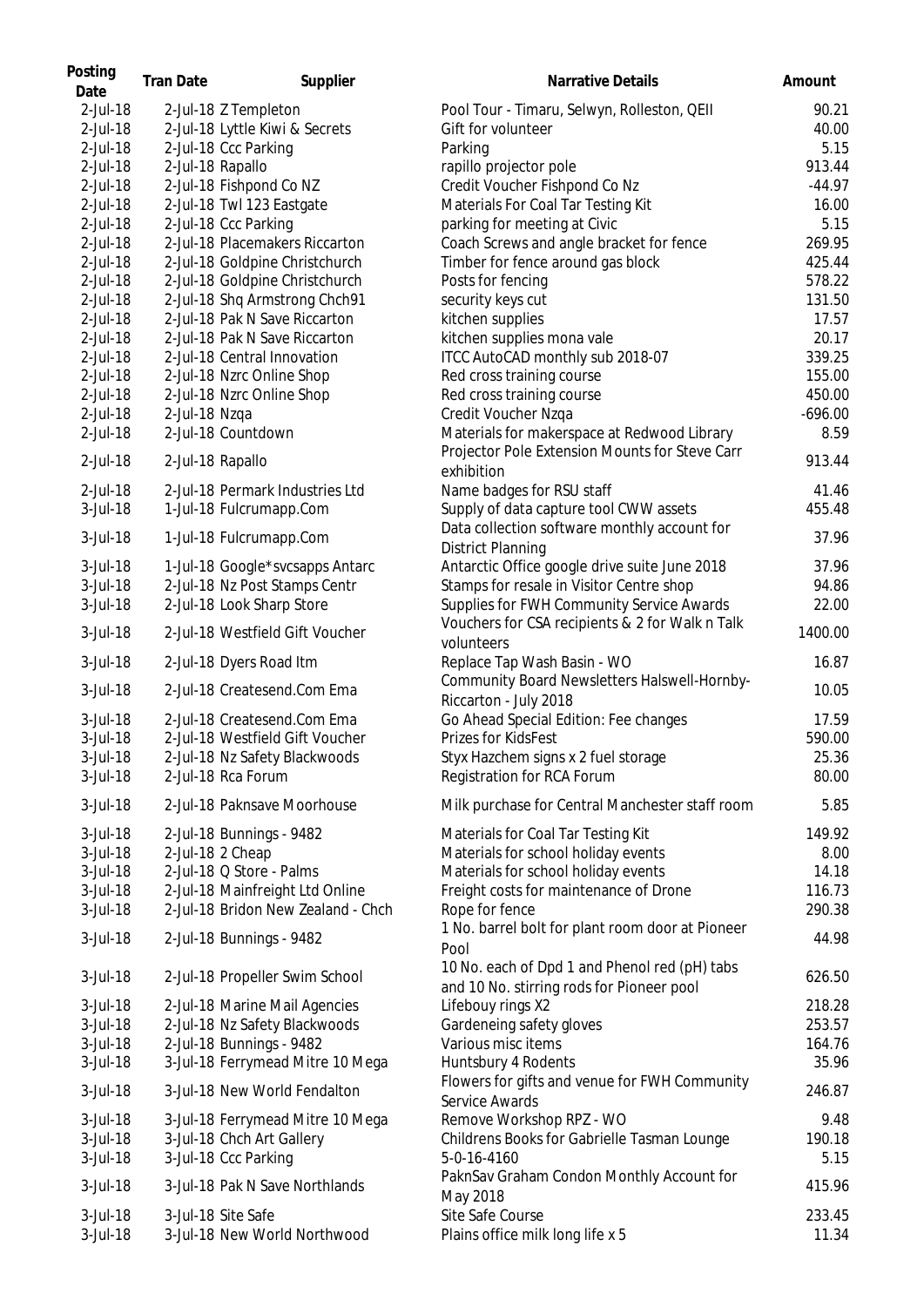| 3-Jul-18<br>3-Jul-18 Countdown<br><b>Catering for Community Service Awards</b><br>3-Jul-18 Twl 181 Belfast<br>Equipment for DIno Detectives Kidsfest activity<br>3-Jul-18<br>3-Jul-18<br>Equipment for Dino Detectives Kidsfest activity<br>3-Jul-18 Wsl Belfast<br>Prizes for Te Hapua E-sports tournament<br>3-Jul-18<br>3-Jul-18 New World Halswell<br>Prizes for Te Hapua E-sports tournament<br>3-Jul-18<br>3-Jul-18 Hoyts Riccarton<br>Milk for Redwood Staffroom<br>3-Jul-18<br>3-Jul-18 Caltex Redwood<br>Water container to remove water from filter to<br>3-Jul-18<br>3-Jul-18 Mitre 10 Mega Papanui<br>sump<br>3-Jul-18<br>3-Jul-18 Noble-Adams Machinery<br>Knapsack for spraying<br>Calendar booking system for phone upgrade<br>3-Jul-18<br>3-Jul-18 Timely Limited<br>customers<br>3-Jul-18 Countdown<br>Milk for Carlyle<br>3-Jul-18<br>3-Jul-18 Eurotec Limtied<br>Ambient Thermometer<br>3-Jul-18<br>3-Jul-18 Twl 178 Barrington<br>The Warehouse Barrington - Event Costs<br>3-Jul-18<br>Beckenham Service Centre - Parking Coupons for<br>3-Jul-18<br>3-Jul-18 Beckenham Service Ctr<br>Spreydon-Cashmere Community Governance<br>Team<br>4-Jul-18<br>29-Jun-18 Steamgames.Com<br>Steamgames Turanga<br>Engineering seminar: design of welded<br>29-Jun-18 H E R A<br>4-Jul-18<br>connections<br>ITCC GoFormz monthly sub 2018-07 Health<br>30-Jun-18 Goformz<br>115.58<br>4-Jul-18<br>Licensing<br>Pool tour - Selwyn - Timaru<br>4-Jul-18<br>2-Jul-18 McDonalds Timaru<br>Badge for hearing impaired team member<br>4-Jul-18<br>2-Jul-18 Etsy.Com - Sootmegs<br>2-Jul-18 Whitcoulls Thepalms 47<br>Materials for school holiday programme<br>4-Jul-18<br>2-Jul-18 Yogaglo.Com<br>Yogaglo training tool for tutors.<br>4-Jul-18<br>ITCI GoDaddy SAN SSL up to 5 servers for Gibson<br>4-Jul-18<br>2-Jul-18 Dnh*godaddy.Com Nzd<br>Wall Discoverywall.co.nz<br><b>Botanic Gardens library</b><br>367.82<br>4-Jul-18<br>2-Jul-18 Amazon Mktplace Pmts<br>2-Jul-18 Google*cloud 011d17-62<br>Hosting services for Smart Christchurch site<br>4-Jul-18<br>Tūranga - 20 Kensington locks to prevent theft of<br>4-Jul-18<br>2-Jul-18 Leading Solutions<br>IT equipment in the AV Studio<br><b>Wilson Parking</b><br>4-Jul-18<br>3-Jul-18 Wilson Parking<br>3-Jul-18 Bunnings - 9476<br>Noise Meter Batteries - 03/07/2018<br>4-Jul-18<br>Final payment cake for FWH Community Service<br>4-Jul-18<br>3-Jul-18 Kidds Cakes & Bakery<br>Awards<br>Community Board Newsletters Linwood-Central-<br>4-Jul-18<br>3-Jul-18 Createsend.Com Ema<br>Heathcote - July 2018<br>Groynes waders x 1<br>4-Jul-18<br>3-Jul-18 Ballingers Hunting & Fish<br>Drive Belt for Small Ride on Mower<br>3-Jul-18 Akaroa Auto Centre Ltd<br>4-Jul-18<br>4-Jul-18<br>3-Jul-18 Wilson Parking<br>Parking<br>1 No. 25mm hose nozzle and connectors for<br>3-Jul-18 Hcd Christchurch<br>4-Jul-18<br>pioneer pool<br>Carpark for Civic meeting<br>4-Jul-18<br>3-Jul-18 Wilson Parking<br>6.60<br>3-Jul-18 Bunnings - 9476<br>Rose pruning equipment<br>4-Jul-18<br>134.68<br>3-Jul-18 Fresh Choice Parklands<br>Milk x2<br>4-Jul-18<br>7.10<br>3-Jul-18 Wilson Parking<br>12.60<br>4-Jul-18<br>Parking<br>3-Jul-18 Wilson Parking<br>4-Jul-18<br>Parking<br>3-Jul-18 Paknsave Moorhouse<br>Pak N Save - Event Costs<br>4-Jul-18<br>Catering for Spreydon-Cashmere Community<br>4-Jul-18<br>3-Jul-18 Parsley And Sage<br>Board meeting 3 July 2018<br><b>Tablet For Field</b><br>4-Jul-18<br>4-Jul-18 Noel Leeming 12<br>4-Jul-18 Supervalue Lyttelton<br>4-Jul-18<br>Catering<br>4-Jul-18 Supervalue Lyttelton<br>4-Jul-18<br>Catering<br>Supplies for guide midwinter christmas party and<br>4-Jul-18<br>4-Jul-18 New World South City<br>remix committee<br>4-Jul-18 F2c*fmanz<br>FMANZ membership subscription 2018 year<br>201.25<br>4-Jul-18<br>4-Jul-18<br>4-Jul-18 Air Tool Solutions<br>DAF Pump Install - WO<br>66.00<br>Walk n Talk Volunteer Expenses<br>4-Jul-18<br>4-Jul-18 New World Fendalton<br>11.98<br>Catering for Extraordinary Board Meeting<br>4-Jul-18<br>4-Jul-18 Countdown | Posting<br>Date | <b>Tran Date</b> | Supplier | <b>Narrative Details</b> | Amount |
|-----------------------------------------------------------------------------------------------------------------------------------------------------------------------------------------------------------------------------------------------------------------------------------------------------------------------------------------------------------------------------------------------------------------------------------------------------------------------------------------------------------------------------------------------------------------------------------------------------------------------------------------------------------------------------------------------------------------------------------------------------------------------------------------------------------------------------------------------------------------------------------------------------------------------------------------------------------------------------------------------------------------------------------------------------------------------------------------------------------------------------------------------------------------------------------------------------------------------------------------------------------------------------------------------------------------------------------------------------------------------------------------------------------------------------------------------------------------------------------------------------------------------------------------------------------------------------------------------------------------------------------------------------------------------------------------------------------------------------------------------------------------------------------------------------------------------------------------------------------------------------------------------------------------------------------------------------------------------------------------------------------------------------------------------------------------------------------------------------------------------------------------------------------------------------------------------------------------------------------------------------------------------------------------------------------------------------------------------------------------------------------------------------------------------------------------------------------------------------------------------------------------------------------------------------------------------------------------------------------------------------------------------------------------------------------------------------------------------------------------------------------------------------------------------------------------------------------------------------------------------------------------------------------------------------------------------------------------------------------------------------------------------------------------------------------------------------------------------------------------------------------------------------------------------------------------------------------------------------------------------------------------------------------------------------------------------------------------------------------------------------------------------------------------------------------------------------------------------------------------------------------------------------------------------------------------------------------------------------------------------------------------------------------------------------------------------------------------------------------------------------------------------------------------------------------------------------------------------------------------------------------------------------------------------------------------------------------------------------------------------------------------------------------------------------------------------------------------|-----------------|------------------|----------|--------------------------|--------|
|                                                                                                                                                                                                                                                                                                                                                                                                                                                                                                                                                                                                                                                                                                                                                                                                                                                                                                                                                                                                                                                                                                                                                                                                                                                                                                                                                                                                                                                                                                                                                                                                                                                                                                                                                                                                                                                                                                                                                                                                                                                                                                                                                                                                                                                                                                                                                                                                                                                                                                                                                                                                                                                                                                                                                                                                                                                                                                                                                                                                                                                                                                                                                                                                                                                                                                                                                                                                                                                                                                                                                                                                                                                                                                                                                                                                                                                                                                                                                                                                                                                                                         |                 |                  |          |                          | 7.00   |
|                                                                                                                                                                                                                                                                                                                                                                                                                                                                                                                                                                                                                                                                                                                                                                                                                                                                                                                                                                                                                                                                                                                                                                                                                                                                                                                                                                                                                                                                                                                                                                                                                                                                                                                                                                                                                                                                                                                                                                                                                                                                                                                                                                                                                                                                                                                                                                                                                                                                                                                                                                                                                                                                                                                                                                                                                                                                                                                                                                                                                                                                                                                                                                                                                                                                                                                                                                                                                                                                                                                                                                                                                                                                                                                                                                                                                                                                                                                                                                                                                                                                                         |                 |                  |          |                          | 9.00   |
|                                                                                                                                                                                                                                                                                                                                                                                                                                                                                                                                                                                                                                                                                                                                                                                                                                                                                                                                                                                                                                                                                                                                                                                                                                                                                                                                                                                                                                                                                                                                                                                                                                                                                                                                                                                                                                                                                                                                                                                                                                                                                                                                                                                                                                                                                                                                                                                                                                                                                                                                                                                                                                                                                                                                                                                                                                                                                                                                                                                                                                                                                                                                                                                                                                                                                                                                                                                                                                                                                                                                                                                                                                                                                                                                                                                                                                                                                                                                                                                                                                                                                         |                 |                  |          |                          | 81.67  |
|                                                                                                                                                                                                                                                                                                                                                                                                                                                                                                                                                                                                                                                                                                                                                                                                                                                                                                                                                                                                                                                                                                                                                                                                                                                                                                                                                                                                                                                                                                                                                                                                                                                                                                                                                                                                                                                                                                                                                                                                                                                                                                                                                                                                                                                                                                                                                                                                                                                                                                                                                                                                                                                                                                                                                                                                                                                                                                                                                                                                                                                                                                                                                                                                                                                                                                                                                                                                                                                                                                                                                                                                                                                                                                                                                                                                                                                                                                                                                                                                                                                                                         |                 |                  |          |                          | 3.98   |
|                                                                                                                                                                                                                                                                                                                                                                                                                                                                                                                                                                                                                                                                                                                                                                                                                                                                                                                                                                                                                                                                                                                                                                                                                                                                                                                                                                                                                                                                                                                                                                                                                                                                                                                                                                                                                                                                                                                                                                                                                                                                                                                                                                                                                                                                                                                                                                                                                                                                                                                                                                                                                                                                                                                                                                                                                                                                                                                                                                                                                                                                                                                                                                                                                                                                                                                                                                                                                                                                                                                                                                                                                                                                                                                                                                                                                                                                                                                                                                                                                                                                                         |                 |                  |          |                          | 35.00  |
|                                                                                                                                                                                                                                                                                                                                                                                                                                                                                                                                                                                                                                                                                                                                                                                                                                                                                                                                                                                                                                                                                                                                                                                                                                                                                                                                                                                                                                                                                                                                                                                                                                                                                                                                                                                                                                                                                                                                                                                                                                                                                                                                                                                                                                                                                                                                                                                                                                                                                                                                                                                                                                                                                                                                                                                                                                                                                                                                                                                                                                                                                                                                                                                                                                                                                                                                                                                                                                                                                                                                                                                                                                                                                                                                                                                                                                                                                                                                                                                                                                                                                         |                 |                  |          |                          | 7.80   |
|                                                                                                                                                                                                                                                                                                                                                                                                                                                                                                                                                                                                                                                                                                                                                                                                                                                                                                                                                                                                                                                                                                                                                                                                                                                                                                                                                                                                                                                                                                                                                                                                                                                                                                                                                                                                                                                                                                                                                                                                                                                                                                                                                                                                                                                                                                                                                                                                                                                                                                                                                                                                                                                                                                                                                                                                                                                                                                                                                                                                                                                                                                                                                                                                                                                                                                                                                                                                                                                                                                                                                                                                                                                                                                                                                                                                                                                                                                                                                                                                                                                                                         |                 |                  |          |                          | 113.14 |
|                                                                                                                                                                                                                                                                                                                                                                                                                                                                                                                                                                                                                                                                                                                                                                                                                                                                                                                                                                                                                                                                                                                                                                                                                                                                                                                                                                                                                                                                                                                                                                                                                                                                                                                                                                                                                                                                                                                                                                                                                                                                                                                                                                                                                                                                                                                                                                                                                                                                                                                                                                                                                                                                                                                                                                                                                                                                                                                                                                                                                                                                                                                                                                                                                                                                                                                                                                                                                                                                                                                                                                                                                                                                                                                                                                                                                                                                                                                                                                                                                                                                                         |                 |                  |          |                          | 228.85 |
|                                                                                                                                                                                                                                                                                                                                                                                                                                                                                                                                                                                                                                                                                                                                                                                                                                                                                                                                                                                                                                                                                                                                                                                                                                                                                                                                                                                                                                                                                                                                                                                                                                                                                                                                                                                                                                                                                                                                                                                                                                                                                                                                                                                                                                                                                                                                                                                                                                                                                                                                                                                                                                                                                                                                                                                                                                                                                                                                                                                                                                                                                                                                                                                                                                                                                                                                                                                                                                                                                                                                                                                                                                                                                                                                                                                                                                                                                                                                                                                                                                                                                         |                 |                  |          |                          | 23.00  |
|                                                                                                                                                                                                                                                                                                                                                                                                                                                                                                                                                                                                                                                                                                                                                                                                                                                                                                                                                                                                                                                                                                                                                                                                                                                                                                                                                                                                                                                                                                                                                                                                                                                                                                                                                                                                                                                                                                                                                                                                                                                                                                                                                                                                                                                                                                                                                                                                                                                                                                                                                                                                                                                                                                                                                                                                                                                                                                                                                                                                                                                                                                                                                                                                                                                                                                                                                                                                                                                                                                                                                                                                                                                                                                                                                                                                                                                                                                                                                                                                                                                                                         |                 |                  |          |                          | 3.50   |
|                                                                                                                                                                                                                                                                                                                                                                                                                                                                                                                                                                                                                                                                                                                                                                                                                                                                                                                                                                                                                                                                                                                                                                                                                                                                                                                                                                                                                                                                                                                                                                                                                                                                                                                                                                                                                                                                                                                                                                                                                                                                                                                                                                                                                                                                                                                                                                                                                                                                                                                                                                                                                                                                                                                                                                                                                                                                                                                                                                                                                                                                                                                                                                                                                                                                                                                                                                                                                                                                                                                                                                                                                                                                                                                                                                                                                                                                                                                                                                                                                                                                                         |                 |                  |          |                          | 165.60 |
|                                                                                                                                                                                                                                                                                                                                                                                                                                                                                                                                                                                                                                                                                                                                                                                                                                                                                                                                                                                                                                                                                                                                                                                                                                                                                                                                                                                                                                                                                                                                                                                                                                                                                                                                                                                                                                                                                                                                                                                                                                                                                                                                                                                                                                                                                                                                                                                                                                                                                                                                                                                                                                                                                                                                                                                                                                                                                                                                                                                                                                                                                                                                                                                                                                                                                                                                                                                                                                                                                                                                                                                                                                                                                                                                                                                                                                                                                                                                                                                                                                                                                         |                 |                  |          |                          | 80.36  |
|                                                                                                                                                                                                                                                                                                                                                                                                                                                                                                                                                                                                                                                                                                                                                                                                                                                                                                                                                                                                                                                                                                                                                                                                                                                                                                                                                                                                                                                                                                                                                                                                                                                                                                                                                                                                                                                                                                                                                                                                                                                                                                                                                                                                                                                                                                                                                                                                                                                                                                                                                                                                                                                                                                                                                                                                                                                                                                                                                                                                                                                                                                                                                                                                                                                                                                                                                                                                                                                                                                                                                                                                                                                                                                                                                                                                                                                                                                                                                                                                                                                                                         |                 |                  |          |                          | 108.50 |
|                                                                                                                                                                                                                                                                                                                                                                                                                                                                                                                                                                                                                                                                                                                                                                                                                                                                                                                                                                                                                                                                                                                                                                                                                                                                                                                                                                                                                                                                                                                                                                                                                                                                                                                                                                                                                                                                                                                                                                                                                                                                                                                                                                                                                                                                                                                                                                                                                                                                                                                                                                                                                                                                                                                                                                                                                                                                                                                                                                                                                                                                                                                                                                                                                                                                                                                                                                                                                                                                                                                                                                                                                                                                                                                                                                                                                                                                                                                                                                                                                                                                                         |                 |                  |          |                          | 91.53  |
|                                                                                                                                                                                                                                                                                                                                                                                                                                                                                                                                                                                                                                                                                                                                                                                                                                                                                                                                                                                                                                                                                                                                                                                                                                                                                                                                                                                                                                                                                                                                                                                                                                                                                                                                                                                                                                                                                                                                                                                                                                                                                                                                                                                                                                                                                                                                                                                                                                                                                                                                                                                                                                                                                                                                                                                                                                                                                                                                                                                                                                                                                                                                                                                                                                                                                                                                                                                                                                                                                                                                                                                                                                                                                                                                                                                                                                                                                                                                                                                                                                                                                         |                 |                  |          |                          | 490.00 |
|                                                                                                                                                                                                                                                                                                                                                                                                                                                                                                                                                                                                                                                                                                                                                                                                                                                                                                                                                                                                                                                                                                                                                                                                                                                                                                                                                                                                                                                                                                                                                                                                                                                                                                                                                                                                                                                                                                                                                                                                                                                                                                                                                                                                                                                                                                                                                                                                                                                                                                                                                                                                                                                                                                                                                                                                                                                                                                                                                                                                                                                                                                                                                                                                                                                                                                                                                                                                                                                                                                                                                                                                                                                                                                                                                                                                                                                                                                                                                                                                                                                                                         |                 |                  |          |                          |        |
|                                                                                                                                                                                                                                                                                                                                                                                                                                                                                                                                                                                                                                                                                                                                                                                                                                                                                                                                                                                                                                                                                                                                                                                                                                                                                                                                                                                                                                                                                                                                                                                                                                                                                                                                                                                                                                                                                                                                                                                                                                                                                                                                                                                                                                                                                                                                                                                                                                                                                                                                                                                                                                                                                                                                                                                                                                                                                                                                                                                                                                                                                                                                                                                                                                                                                                                                                                                                                                                                                                                                                                                                                                                                                                                                                                                                                                                                                                                                                                                                                                                                                         |                 |                  |          |                          |        |
|                                                                                                                                                                                                                                                                                                                                                                                                                                                                                                                                                                                                                                                                                                                                                                                                                                                                                                                                                                                                                                                                                                                                                                                                                                                                                                                                                                                                                                                                                                                                                                                                                                                                                                                                                                                                                                                                                                                                                                                                                                                                                                                                                                                                                                                                                                                                                                                                                                                                                                                                                                                                                                                                                                                                                                                                                                                                                                                                                                                                                                                                                                                                                                                                                                                                                                                                                                                                                                                                                                                                                                                                                                                                                                                                                                                                                                                                                                                                                                                                                                                                                         |                 |                  |          |                          | 20.00  |
|                                                                                                                                                                                                                                                                                                                                                                                                                                                                                                                                                                                                                                                                                                                                                                                                                                                                                                                                                                                                                                                                                                                                                                                                                                                                                                                                                                                                                                                                                                                                                                                                                                                                                                                                                                                                                                                                                                                                                                                                                                                                                                                                                                                                                                                                                                                                                                                                                                                                                                                                                                                                                                                                                                                                                                                                                                                                                                                                                                                                                                                                                                                                                                                                                                                                                                                                                                                                                                                                                                                                                                                                                                                                                                                                                                                                                                                                                                                                                                                                                                                                                         |                 |                  |          |                          | 21.83  |
|                                                                                                                                                                                                                                                                                                                                                                                                                                                                                                                                                                                                                                                                                                                                                                                                                                                                                                                                                                                                                                                                                                                                                                                                                                                                                                                                                                                                                                                                                                                                                                                                                                                                                                                                                                                                                                                                                                                                                                                                                                                                                                                                                                                                                                                                                                                                                                                                                                                                                                                                                                                                                                                                                                                                                                                                                                                                                                                                                                                                                                                                                                                                                                                                                                                                                                                                                                                                                                                                                                                                                                                                                                                                                                                                                                                                                                                                                                                                                                                                                                                                                         |                 |                  |          |                          | 19.96  |
|                                                                                                                                                                                                                                                                                                                                                                                                                                                                                                                                                                                                                                                                                                                                                                                                                                                                                                                                                                                                                                                                                                                                                                                                                                                                                                                                                                                                                                                                                                                                                                                                                                                                                                                                                                                                                                                                                                                                                                                                                                                                                                                                                                                                                                                                                                                                                                                                                                                                                                                                                                                                                                                                                                                                                                                                                                                                                                                                                                                                                                                                                                                                                                                                                                                                                                                                                                                                                                                                                                                                                                                                                                                                                                                                                                                                                                                                                                                                                                                                                                                                                         |                 |                  |          |                          | 27.53  |
|                                                                                                                                                                                                                                                                                                                                                                                                                                                                                                                                                                                                                                                                                                                                                                                                                                                                                                                                                                                                                                                                                                                                                                                                                                                                                                                                                                                                                                                                                                                                                                                                                                                                                                                                                                                                                                                                                                                                                                                                                                                                                                                                                                                                                                                                                                                                                                                                                                                                                                                                                                                                                                                                                                                                                                                                                                                                                                                                                                                                                                                                                                                                                                                                                                                                                                                                                                                                                                                                                                                                                                                                                                                                                                                                                                                                                                                                                                                                                                                                                                                                                         |                 |                  |          |                          | 380.64 |
|                                                                                                                                                                                                                                                                                                                                                                                                                                                                                                                                                                                                                                                                                                                                                                                                                                                                                                                                                                                                                                                                                                                                                                                                                                                                                                                                                                                                                                                                                                                                                                                                                                                                                                                                                                                                                                                                                                                                                                                                                                                                                                                                                                                                                                                                                                                                                                                                                                                                                                                                                                                                                                                                                                                                                                                                                                                                                                                                                                                                                                                                                                                                                                                                                                                                                                                                                                                                                                                                                                                                                                                                                                                                                                                                                                                                                                                                                                                                                                                                                                                                                         |                 |                  |          |                          |        |
|                                                                                                                                                                                                                                                                                                                                                                                                                                                                                                                                                                                                                                                                                                                                                                                                                                                                                                                                                                                                                                                                                                                                                                                                                                                                                                                                                                                                                                                                                                                                                                                                                                                                                                                                                                                                                                                                                                                                                                                                                                                                                                                                                                                                                                                                                                                                                                                                                                                                                                                                                                                                                                                                                                                                                                                                                                                                                                                                                                                                                                                                                                                                                                                                                                                                                                                                                                                                                                                                                                                                                                                                                                                                                                                                                                                                                                                                                                                                                                                                                                                                                         |                 |                  |          |                          | 7.11   |
|                                                                                                                                                                                                                                                                                                                                                                                                                                                                                                                                                                                                                                                                                                                                                                                                                                                                                                                                                                                                                                                                                                                                                                                                                                                                                                                                                                                                                                                                                                                                                                                                                                                                                                                                                                                                                                                                                                                                                                                                                                                                                                                                                                                                                                                                                                                                                                                                                                                                                                                                                                                                                                                                                                                                                                                                                                                                                                                                                                                                                                                                                                                                                                                                                                                                                                                                                                                                                                                                                                                                                                                                                                                                                                                                                                                                                                                                                                                                                                                                                                                                                         |                 |                  |          |                          | 476.76 |
|                                                                                                                                                                                                                                                                                                                                                                                                                                                                                                                                                                                                                                                                                                                                                                                                                                                                                                                                                                                                                                                                                                                                                                                                                                                                                                                                                                                                                                                                                                                                                                                                                                                                                                                                                                                                                                                                                                                                                                                                                                                                                                                                                                                                                                                                                                                                                                                                                                                                                                                                                                                                                                                                                                                                                                                                                                                                                                                                                                                                                                                                                                                                                                                                                                                                                                                                                                                                                                                                                                                                                                                                                                                                                                                                                                                                                                                                                                                                                                                                                                                                                         |                 |                  |          |                          | 16.60  |
|                                                                                                                                                                                                                                                                                                                                                                                                                                                                                                                                                                                                                                                                                                                                                                                                                                                                                                                                                                                                                                                                                                                                                                                                                                                                                                                                                                                                                                                                                                                                                                                                                                                                                                                                                                                                                                                                                                                                                                                                                                                                                                                                                                                                                                                                                                                                                                                                                                                                                                                                                                                                                                                                                                                                                                                                                                                                                                                                                                                                                                                                                                                                                                                                                                                                                                                                                                                                                                                                                                                                                                                                                                                                                                                                                                                                                                                                                                                                                                                                                                                                                         |                 |                  |          |                          | 59.88  |
|                                                                                                                                                                                                                                                                                                                                                                                                                                                                                                                                                                                                                                                                                                                                                                                                                                                                                                                                                                                                                                                                                                                                                                                                                                                                                                                                                                                                                                                                                                                                                                                                                                                                                                                                                                                                                                                                                                                                                                                                                                                                                                                                                                                                                                                                                                                                                                                                                                                                                                                                                                                                                                                                                                                                                                                                                                                                                                                                                                                                                                                                                                                                                                                                                                                                                                                                                                                                                                                                                                                                                                                                                                                                                                                                                                                                                                                                                                                                                                                                                                                                                         |                 |                  |          |                          | 55.50  |
|                                                                                                                                                                                                                                                                                                                                                                                                                                                                                                                                                                                                                                                                                                                                                                                                                                                                                                                                                                                                                                                                                                                                                                                                                                                                                                                                                                                                                                                                                                                                                                                                                                                                                                                                                                                                                                                                                                                                                                                                                                                                                                                                                                                                                                                                                                                                                                                                                                                                                                                                                                                                                                                                                                                                                                                                                                                                                                                                                                                                                                                                                                                                                                                                                                                                                                                                                                                                                                                                                                                                                                                                                                                                                                                                                                                                                                                                                                                                                                                                                                                                                         |                 |                  |          |                          | 18.37  |
|                                                                                                                                                                                                                                                                                                                                                                                                                                                                                                                                                                                                                                                                                                                                                                                                                                                                                                                                                                                                                                                                                                                                                                                                                                                                                                                                                                                                                                                                                                                                                                                                                                                                                                                                                                                                                                                                                                                                                                                                                                                                                                                                                                                                                                                                                                                                                                                                                                                                                                                                                                                                                                                                                                                                                                                                                                                                                                                                                                                                                                                                                                                                                                                                                                                                                                                                                                                                                                                                                                                                                                                                                                                                                                                                                                                                                                                                                                                                                                                                                                                                                         |                 |                  |          |                          | 249.99 |
|                                                                                                                                                                                                                                                                                                                                                                                                                                                                                                                                                                                                                                                                                                                                                                                                                                                                                                                                                                                                                                                                                                                                                                                                                                                                                                                                                                                                                                                                                                                                                                                                                                                                                                                                                                                                                                                                                                                                                                                                                                                                                                                                                                                                                                                                                                                                                                                                                                                                                                                                                                                                                                                                                                                                                                                                                                                                                                                                                                                                                                                                                                                                                                                                                                                                                                                                                                                                                                                                                                                                                                                                                                                                                                                                                                                                                                                                                                                                                                                                                                                                                         |                 |                  |          |                          | 78.00  |
|                                                                                                                                                                                                                                                                                                                                                                                                                                                                                                                                                                                                                                                                                                                                                                                                                                                                                                                                                                                                                                                                                                                                                                                                                                                                                                                                                                                                                                                                                                                                                                                                                                                                                                                                                                                                                                                                                                                                                                                                                                                                                                                                                                                                                                                                                                                                                                                                                                                                                                                                                                                                                                                                                                                                                                                                                                                                                                                                                                                                                                                                                                                                                                                                                                                                                                                                                                                                                                                                                                                                                                                                                                                                                                                                                                                                                                                                                                                                                                                                                                                                                         |                 |                  |          |                          | 2.60   |
|                                                                                                                                                                                                                                                                                                                                                                                                                                                                                                                                                                                                                                                                                                                                                                                                                                                                                                                                                                                                                                                                                                                                                                                                                                                                                                                                                                                                                                                                                                                                                                                                                                                                                                                                                                                                                                                                                                                                                                                                                                                                                                                                                                                                                                                                                                                                                                                                                                                                                                                                                                                                                                                                                                                                                                                                                                                                                                                                                                                                                                                                                                                                                                                                                                                                                                                                                                                                                                                                                                                                                                                                                                                                                                                                                                                                                                                                                                                                                                                                                                                                                         |                 |                  |          |                          | 105.30 |
|                                                                                                                                                                                                                                                                                                                                                                                                                                                                                                                                                                                                                                                                                                                                                                                                                                                                                                                                                                                                                                                                                                                                                                                                                                                                                                                                                                                                                                                                                                                                                                                                                                                                                                                                                                                                                                                                                                                                                                                                                                                                                                                                                                                                                                                                                                                                                                                                                                                                                                                                                                                                                                                                                                                                                                                                                                                                                                                                                                                                                                                                                                                                                                                                                                                                                                                                                                                                                                                                                                                                                                                                                                                                                                                                                                                                                                                                                                                                                                                                                                                                                         |                 |                  |          |                          |        |
|                                                                                                                                                                                                                                                                                                                                                                                                                                                                                                                                                                                                                                                                                                                                                                                                                                                                                                                                                                                                                                                                                                                                                                                                                                                                                                                                                                                                                                                                                                                                                                                                                                                                                                                                                                                                                                                                                                                                                                                                                                                                                                                                                                                                                                                                                                                                                                                                                                                                                                                                                                                                                                                                                                                                                                                                                                                                                                                                                                                                                                                                                                                                                                                                                                                                                                                                                                                                                                                                                                                                                                                                                                                                                                                                                                                                                                                                                                                                                                                                                                                                                         |                 |                  |          |                          |        |
|                                                                                                                                                                                                                                                                                                                                                                                                                                                                                                                                                                                                                                                                                                                                                                                                                                                                                                                                                                                                                                                                                                                                                                                                                                                                                                                                                                                                                                                                                                                                                                                                                                                                                                                                                                                                                                                                                                                                                                                                                                                                                                                                                                                                                                                                                                                                                                                                                                                                                                                                                                                                                                                                                                                                                                                                                                                                                                                                                                                                                                                                                                                                                                                                                                                                                                                                                                                                                                                                                                                                                                                                                                                                                                                                                                                                                                                                                                                                                                                                                                                                                         |                 |                  |          |                          |        |
|                                                                                                                                                                                                                                                                                                                                                                                                                                                                                                                                                                                                                                                                                                                                                                                                                                                                                                                                                                                                                                                                                                                                                                                                                                                                                                                                                                                                                                                                                                                                                                                                                                                                                                                                                                                                                                                                                                                                                                                                                                                                                                                                                                                                                                                                                                                                                                                                                                                                                                                                                                                                                                                                                                                                                                                                                                                                                                                                                                                                                                                                                                                                                                                                                                                                                                                                                                                                                                                                                                                                                                                                                                                                                                                                                                                                                                                                                                                                                                                                                                                                                         |                 |                  |          |                          |        |
|                                                                                                                                                                                                                                                                                                                                                                                                                                                                                                                                                                                                                                                                                                                                                                                                                                                                                                                                                                                                                                                                                                                                                                                                                                                                                                                                                                                                                                                                                                                                                                                                                                                                                                                                                                                                                                                                                                                                                                                                                                                                                                                                                                                                                                                                                                                                                                                                                                                                                                                                                                                                                                                                                                                                                                                                                                                                                                                                                                                                                                                                                                                                                                                                                                                                                                                                                                                                                                                                                                                                                                                                                                                                                                                                                                                                                                                                                                                                                                                                                                                                                         |                 |                  |          |                          |        |
|                                                                                                                                                                                                                                                                                                                                                                                                                                                                                                                                                                                                                                                                                                                                                                                                                                                                                                                                                                                                                                                                                                                                                                                                                                                                                                                                                                                                                                                                                                                                                                                                                                                                                                                                                                                                                                                                                                                                                                                                                                                                                                                                                                                                                                                                                                                                                                                                                                                                                                                                                                                                                                                                                                                                                                                                                                                                                                                                                                                                                                                                                                                                                                                                                                                                                                                                                                                                                                                                                                                                                                                                                                                                                                                                                                                                                                                                                                                                                                                                                                                                                         |                 |                  |          |                          | 14.60  |
|                                                                                                                                                                                                                                                                                                                                                                                                                                                                                                                                                                                                                                                                                                                                                                                                                                                                                                                                                                                                                                                                                                                                                                                                                                                                                                                                                                                                                                                                                                                                                                                                                                                                                                                                                                                                                                                                                                                                                                                                                                                                                                                                                                                                                                                                                                                                                                                                                                                                                                                                                                                                                                                                                                                                                                                                                                                                                                                                                                                                                                                                                                                                                                                                                                                                                                                                                                                                                                                                                                                                                                                                                                                                                                                                                                                                                                                                                                                                                                                                                                                                                         |                 |                  |          |                          | 74.21  |
|                                                                                                                                                                                                                                                                                                                                                                                                                                                                                                                                                                                                                                                                                                                                                                                                                                                                                                                                                                                                                                                                                                                                                                                                                                                                                                                                                                                                                                                                                                                                                                                                                                                                                                                                                                                                                                                                                                                                                                                                                                                                                                                                                                                                                                                                                                                                                                                                                                                                                                                                                                                                                                                                                                                                                                                                                                                                                                                                                                                                                                                                                                                                                                                                                                                                                                                                                                                                                                                                                                                                                                                                                                                                                                                                                                                                                                                                                                                                                                                                                                                                                         |                 |                  |          |                          | 140.88 |
|                                                                                                                                                                                                                                                                                                                                                                                                                                                                                                                                                                                                                                                                                                                                                                                                                                                                                                                                                                                                                                                                                                                                                                                                                                                                                                                                                                                                                                                                                                                                                                                                                                                                                                                                                                                                                                                                                                                                                                                                                                                                                                                                                                                                                                                                                                                                                                                                                                                                                                                                                                                                                                                                                                                                                                                                                                                                                                                                                                                                                                                                                                                                                                                                                                                                                                                                                                                                                                                                                                                                                                                                                                                                                                                                                                                                                                                                                                                                                                                                                                                                                         |                 |                  |          |                          | 600.41 |
|                                                                                                                                                                                                                                                                                                                                                                                                                                                                                                                                                                                                                                                                                                                                                                                                                                                                                                                                                                                                                                                                                                                                                                                                                                                                                                                                                                                                                                                                                                                                                                                                                                                                                                                                                                                                                                                                                                                                                                                                                                                                                                                                                                                                                                                                                                                                                                                                                                                                                                                                                                                                                                                                                                                                                                                                                                                                                                                                                                                                                                                                                                                                                                                                                                                                                                                                                                                                                                                                                                                                                                                                                                                                                                                                                                                                                                                                                                                                                                                                                                                                                         |                 |                  |          |                          | 1.95   |
|                                                                                                                                                                                                                                                                                                                                                                                                                                                                                                                                                                                                                                                                                                                                                                                                                                                                                                                                                                                                                                                                                                                                                                                                                                                                                                                                                                                                                                                                                                                                                                                                                                                                                                                                                                                                                                                                                                                                                                                                                                                                                                                                                                                                                                                                                                                                                                                                                                                                                                                                                                                                                                                                                                                                                                                                                                                                                                                                                                                                                                                                                                                                                                                                                                                                                                                                                                                                                                                                                                                                                                                                                                                                                                                                                                                                                                                                                                                                                                                                                                                                                         |                 |                  |          |                          | 28.64  |
|                                                                                                                                                                                                                                                                                                                                                                                                                                                                                                                                                                                                                                                                                                                                                                                                                                                                                                                                                                                                                                                                                                                                                                                                                                                                                                                                                                                                                                                                                                                                                                                                                                                                                                                                                                                                                                                                                                                                                                                                                                                                                                                                                                                                                                                                                                                                                                                                                                                                                                                                                                                                                                                                                                                                                                                                                                                                                                                                                                                                                                                                                                                                                                                                                                                                                                                                                                                                                                                                                                                                                                                                                                                                                                                                                                                                                                                                                                                                                                                                                                                                                         |                 |                  |          |                          | 72.80  |
|                                                                                                                                                                                                                                                                                                                                                                                                                                                                                                                                                                                                                                                                                                                                                                                                                                                                                                                                                                                                                                                                                                                                                                                                                                                                                                                                                                                                                                                                                                                                                                                                                                                                                                                                                                                                                                                                                                                                                                                                                                                                                                                                                                                                                                                                                                                                                                                                                                                                                                                                                                                                                                                                                                                                                                                                                                                                                                                                                                                                                                                                                                                                                                                                                                                                                                                                                                                                                                                                                                                                                                                                                                                                                                                                                                                                                                                                                                                                                                                                                                                                                         |                 |                  |          |                          |        |
|                                                                                                                                                                                                                                                                                                                                                                                                                                                                                                                                                                                                                                                                                                                                                                                                                                                                                                                                                                                                                                                                                                                                                                                                                                                                                                                                                                                                                                                                                                                                                                                                                                                                                                                                                                                                                                                                                                                                                                                                                                                                                                                                                                                                                                                                                                                                                                                                                                                                                                                                                                                                                                                                                                                                                                                                                                                                                                                                                                                                                                                                                                                                                                                                                                                                                                                                                                                                                                                                                                                                                                                                                                                                                                                                                                                                                                                                                                                                                                                                                                                                                         |                 |                  |          |                          |        |
|                                                                                                                                                                                                                                                                                                                                                                                                                                                                                                                                                                                                                                                                                                                                                                                                                                                                                                                                                                                                                                                                                                                                                                                                                                                                                                                                                                                                                                                                                                                                                                                                                                                                                                                                                                                                                                                                                                                                                                                                                                                                                                                                                                                                                                                                                                                                                                                                                                                                                                                                                                                                                                                                                                                                                                                                                                                                                                                                                                                                                                                                                                                                                                                                                                                                                                                                                                                                                                                                                                                                                                                                                                                                                                                                                                                                                                                                                                                                                                                                                                                                                         |                 |                  |          |                          |        |
|                                                                                                                                                                                                                                                                                                                                                                                                                                                                                                                                                                                                                                                                                                                                                                                                                                                                                                                                                                                                                                                                                                                                                                                                                                                                                                                                                                                                                                                                                                                                                                                                                                                                                                                                                                                                                                                                                                                                                                                                                                                                                                                                                                                                                                                                                                                                                                                                                                                                                                                                                                                                                                                                                                                                                                                                                                                                                                                                                                                                                                                                                                                                                                                                                                                                                                                                                                                                                                                                                                                                                                                                                                                                                                                                                                                                                                                                                                                                                                                                                                                                                         |                 |                  |          |                          | 9.50   |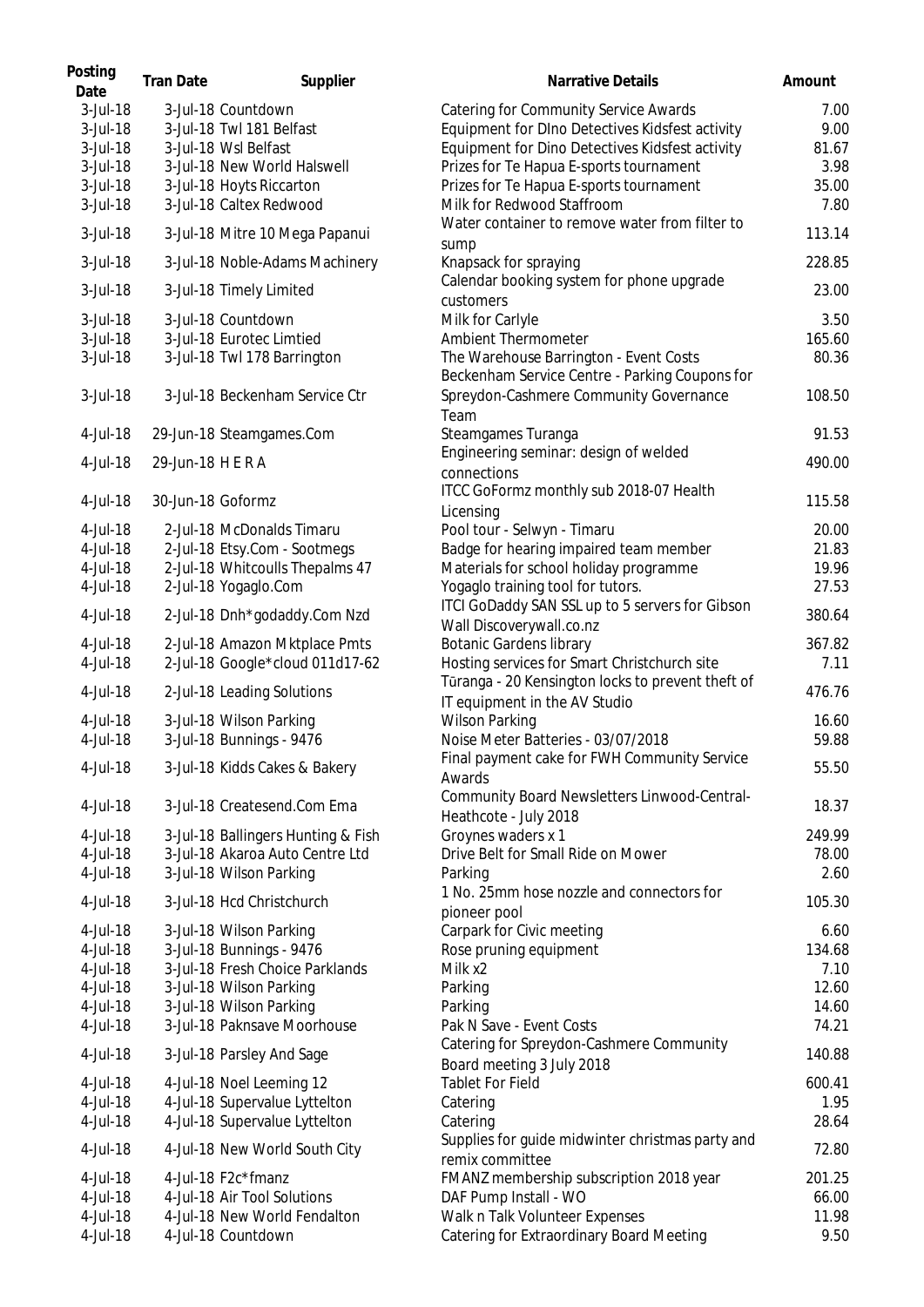| Posting<br>Date | <b>Tran Date</b> | Supplier                           | Narrative Details                                                                              | Amount   |
|-----------------|------------------|------------------------------------|------------------------------------------------------------------------------------------------|----------|
| 4-Jul-18        |                  | 4-Jul-18 Fendalton Service Ctr     | <b>Elected Members Parking Coupons</b>                                                         | 62.00    |
| 4-Jul-18        |                  | 4-Jul-18 Spotlight Stores NZ Ltd   | Felt for Laser cutting                                                                         | 111.85   |
| 4-Jul-18        |                  | 4-Jul-18 Countdown                 | Pool Tours                                                                                     | 61.40    |
| 4-Jul-18        |                  | 4-Jul-18 Rubber Stamps             | rubber datestamp for Little River<br>Catering for the 2 July 2018 meeting of the               | 117.50   |
| 4-Jul-18        |                  | 4-Jul-18 Relish Catering           | Coastal-Burwood Community Board                                                                | 156.17   |
| 4-Jul-18        |                  | 4-Jul-18 Mitre 10 Beckenham        | Smoke alarms for Ranger house rentals                                                          | 108.12   |
| 4-Jul-18        | 4-Jul-18 Branz   |                                    | <b>BRANZ</b> - Talking Timber Seminar                                                          | 198.00   |
| 4-Jul-18        | 4-Jul-18 Nzqa    |                                    | NZQA Qualification Assessment                                                                  | 746.00   |
| 4-Jul-18        |                  | 4-Jul-18 Mitre 10 Mega Papanui     | Tie down ratchet & vinyl tubing                                                                | 128.82   |
| 4-Jul-18        |                  | 4-Jul-18 Pak N Save Hornby         | milk for tearoom                                                                               | 4.59     |
| 4-Jul-18        |                  | 4-Jul-18 Sydenham Bakery           | Morning tea for farewell                                                                       | 101.00   |
| 4-Jul-18        |                  | 4-Jul-18 Xcm Group Limited         | 1 Hi vz jacket, 2 pants                                                                        | 358.51   |
| 4-Jul-18        |                  | 4-Jul-18 Mighty Ape Limited        | Tūranga - PlayStation console for youth gaming<br>area                                         | 598.00   |
| 4-Jul-18        |                  | 4-Jul-18 Countdown                 | Countdown Colombo Street - Catering for meeting<br>of Community Board with Summit Road Society | 10.78    |
| 5-Jul-18        |                  | 2-Jul-18 Amazon Mktplace Pmts      | on 4 July<br>Drawing Materials for Wall 2 Wall exhibition                                      | 331.49   |
| 5-Jul-18        |                  | 3-Jul-18 Aws #139775162            | Hosting services for CBD 3D models                                                             | 0.34     |
| 5-Jul-18        |                  | 4-Jul-18 Spotify P069486d7c        | Gallery spotify account monthly fee                                                            | 14.99    |
| 5-Jul-18        |                  | 4-Jul-18 Hcd Christchurch          | DAF Pump Install - WO                                                                          | 177.70   |
| 5-Jul-18        |                  | 4-Jul-18 Look Sharp Store          | Resources for Storytimes Packs                                                                 | 16.10    |
| 5-Jul-18        |                  | 4-Jul-18 Storage Box-Tower Junctio | Resources for Storytimes Packs                                                                 | 22.99    |
| 5-Jul-18        |                  | 4-Jul-18 Toyworld Tower Junction   | Resources for Storytimes Packs                                                                 | 59.96    |
| 5-Jul-18        |                  | 4-Jul-18 Canterbury Playcentre     | Resources for Storytimes Packs                                                                 | 123.00   |
| 5-Jul-18        |                  | 4-Jul-18 Nz Safety Blackwoods      | PPE - Safety Boots                                                                             | 213.54   |
| 5-Jul-18        |                  | 4-Jul-18 Createsend.Com Ema        | Richmond Community meeting follow-up                                                           | 8.01     |
| 5-Jul-18        |                  | 4-Jul-18 Createsend.Com Ema        | Art Gallery email                                                                              | 137.37   |
| 5-Jul-18        |                  | 4-Jul-18 Shardlows Packaging       | framing tape                                                                                   | 256.40   |
| 5-Jul-18        |                  | 4-Jul-18 Specialist Wheels And Cas | wheels for crazy train                                                                         | 414.74   |
| 5-Jul-18        |                  | 4-Jul-18 Nz Safety Blackwoods      | Safety boots                                                                                   | 210.63   |
| 5-Jul-18        |                  | 4-Jul-18 Maintrac Group Limited    | Sparrow trap                                                                                   | 109.25   |
| 5-Jul-18        |                  | 4-Jul-18 Hirepool Ltd Ma           | Credit Voucher Hirepool Ltd                                                                    | $-83.65$ |
| 5-Jul-18        |                  | 4-Jul-18 Hirepool Ltd Ma           | Hire of scissor lift                                                                           | 250.00   |
| 5-Jul-18        |                  | 4-Jul-18 Ross Galt Lock & Key      | New barrels for credenzas                                                                      | 3.00     |
| 5-Jul-18        |                  | 4-Jul-18 Ecodrop Styx              | Disposal of rubbish from GC                                                                    | 10.14    |
| 5-Jul-18        |                  | 4-Jul-18 Wilson Parking            | Parking                                                                                        | 12.60    |
| 5-Jul-18        |                  | 4-Jul-18 Ross Galt Lock & Key      | New barrels for credenzas                                                                      | 81.00    |
| 5-Jul-18        |                  | 4-Jul-18 Supervalue Sumner         | milk for the month of June<br>St Pierre's Sushi - Catering for meeting of                      | 17.83    |
| 5-Jul-18        |                  | 4-Jul-18 St Pierres                | Spreydon-Cashmere Community Board with<br>Summit Road Society                                  | 23.50    |
| 5-Jul-18        |                  | 5-Jul-18 Lamp Specialists          | Replacement light bulbs<br>Supplies for boardwalk along Childrens Bay                          | 138.00   |
| 5-Jul-18        |                  | 5-Jul-18 Placemakers Riccarton     | Walkway<br>Supplies for boardwalk along Childrens Bay                                          | 194.39   |
| 5-Jul-18        |                  | 5-Jul-18 Placemakers Riccartn Rp   | Walkway                                                                                        | 270.24   |
| 5-Jul-18        |                  | 5-Jul-18 Moveable Feasts           | Catering for FWH Community Service Awards                                                      | 445.00   |
| 5-Jul-18        |                  | 5-Jul-18 Twl 175 South City        | Drawing Materials for Wall 2 Wall                                                              | 73.50    |
| 5-Jul-18        |                  | 5-Jul-18 Rubber Stamps             | x20 rubber stamps ordered from Rubber Stamps<br>at Montarga                                    | 669.00   |
| 5-Jul-18        |                  | 5-Jul-18 Legalwise Seminars Pty    | SEMINAR: Public Law: A New Public Law<br>Environment (189NZW02)                                | 615.00   |
| 5-Jul-18        |                  | 5-Jul-18 Briscoes                  | Plates for Tourist Flat                                                                        | 49.00    |
| 5-Jul-18        |                  | 5-Jul-18 Twl 175 South City        | Carabinas required to connect staff ipads bag<br>straps to belt                                | 10.00    |
| 5-Jul-18        |                  | 5-Jul-18 Ccc Parking               | Parking                                                                                        | 6.70     |
| 5-Jul-18        |                  | 5-Jul-18 Ferrymead Mitre 10 Mega   | connector                                                                                      | 131.90   |
| 5-Jul-18        |                  | 5-Jul-18 Rebel Christchurch        | Security Whistle                                                                               | 19.99    |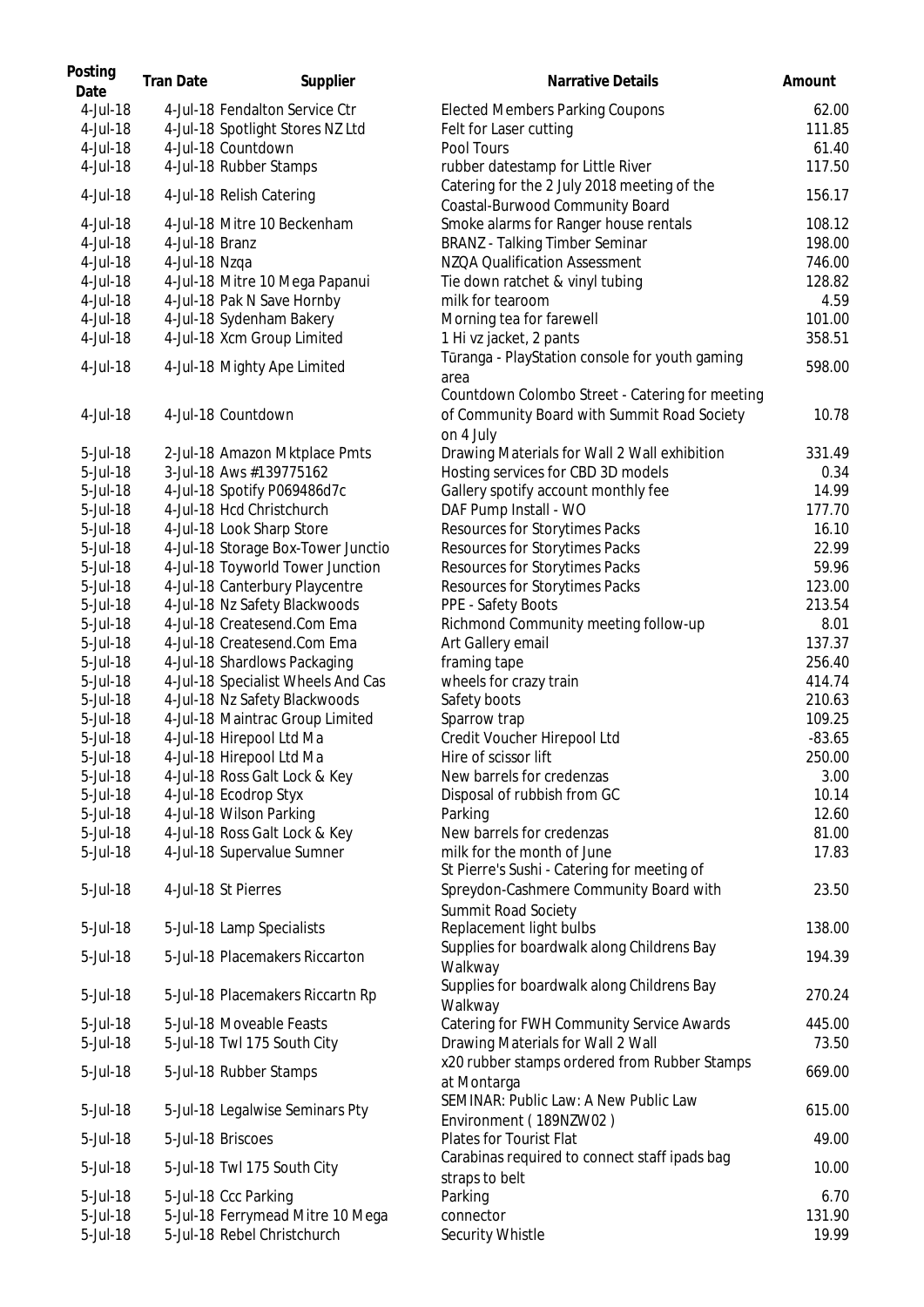| Posting<br>Date | <b>Tran Date</b> | Supplier                           | <b>Narrative Details</b>                                                                 | Amount   |
|-----------------|------------------|------------------------------------|------------------------------------------------------------------------------------------|----------|
| 5-Jul-18        |                  | 5-Jul-18 Twl 175 South City        | TU: coloured tape - cables                                                               | 8.00     |
| 5-Jul-18        |                  | 5-Jul-18 Burwood Produce           | veges for rabbits                                                                        | 20.00    |
| 5-Jul-18        |                  | 5-Jul-18 Ace Training              | Working with Long Document Training                                                      | 476.22   |
| 5-Jul-18        |                  | 5-Jul-18 Stuff Media (Ps)          | The Press resale                                                                         | 293.31   |
| 5-Jul-18        |                  | 5-Jul-18 New World South City      | Belmont Productions - Hosting and tour of gallery<br>for complimentary work              | 61.24    |
| $6$ -Jul-18     |                  | 3-Jul-18 Transport For Nsw         | Train from Airport to Hotel                                                              | 20.95    |
| $6$ -Jul-18     |                  | 3-Jul-18 Paypal *rotarydownu       | Replacement magnetic strip for name badge for<br><b>Board Member</b>                     | 15.45    |
| $6$ -Jul-18     |                  | 3-Jul-18 Dnh*godaddy.Com Nzd       | ITTI GoDaddy SAN SSL up to 5 servers<br>DiscoveryWall                                    | 450.78   |
| $6$ -Jul-18     |                  | 4-Jul-18 Stk*shutterstock, Inc.    | Matariki Tree Planting Video Soundtrack                                                  | 74.34    |
| $6$ -Jul-18     |                  | 4-Jul-18 Property Council Of New Z | Registration for Property Council NZ seminar                                             | 110.40   |
| $6$ -Jul-18     |                  | 4-Jul-18 Formassembly.Com          | ITDC FormAssembly monthly sub 2018-07                                                    | 395.97   |
| $6$ -Jul-18     |                  | 4-Jul-18 Abebooks.Com              | Library book                                                                             | 17.44    |
| $6$ -Jul-18     |                  | 5-Jul-18 Wilson Parking            | <b>Wilson Parking</b>                                                                    | 10.60    |
| $6$ -Jul-18     |                  | 5-Jul-18 Ballingers Hunting & Fish | PPE (Thermals)                                                                           | 39.98    |
| $6$ -Jul-18     |                  | 5-Jul-18 Kmart - Riccarton         | School Holiday Kits (Network Wide)                                                       | 83.00    |
| $6$ -Jul-18     |                  | 5-Jul-18 Createsend.Com Ema        | Community Board Newsletters Papanui-Innes -<br><b>July 2018</b>                          | 7.50     |
| $6$ -Jul-18     |                  | 5-Jul-18 Createsend.Com Ema        | Community Board Newsletters Banks Peninsula -<br><b>July 2018</b>                        | 8.38     |
| $6$ -Jul-18     |                  | 5-Jul-18 Createsend.Com Ema        | Community Board Newsletters Coastal-Burwood -<br><b>July 2018</b>                        | 10.44    |
| $6$ -Jul-18     |                  | 5-Jul-18 Bunnings - 9476           | Plant Tie                                                                                | 14.00    |
| $6$ -Jul-18     |                  | 5-Jul-18 Officemax                 | Lyttelton Brick Barrels Invert Rehabilitation.<br>Curing of concrete samples for testing | 22.99    |
| $6$ -Jul-18     |                  | 5-Jul-18 Relish Catering           | Catering for function - Organisational                                                   | 542.80   |
|                 |                  |                                    | Development                                                                              |          |
| $6$ -Jul-18     |                  | 5-Jul-18 Eeny Meeny                | 3 sets plastic Droppers for the KidsFest holiday<br>activity                             | 22.77    |
| $6$ -Jul-18     |                  | 5-Jul-18 061784370                 | Lightsite - repairs to fibre optic box and lamps for<br>both FO box and 2 spare bulbs    | 374.90   |
| $6$ -Jul-18     |                  | 5-Jul-18 Resene Paints             | Material for school holiday programme                                                    | 28.60    |
| $6$ -Jul-18     |                  | 5-Jul-18 Ballingers Hunting & Fish | Security whistle                                                                         | 11.99    |
| $6$ -Jul-18     |                  | 5-Jul-18 Bunnings - 9476           | Garden tools, shears and trellis                                                         | 334.00   |
| $6$ -Jul-18     |                  | 5-Jul-18 Nz Safety Blackwoods      | PPE for chlorine generation                                                              | 207.30   |
| $6$ -Jul-18     |                  | 5-Jul-18 Ross Galt Lock & Key      | lock box for hospital corner building                                                    | 149.00   |
| $6$ -Jul-18     |                  | 5-Jul-18 Bunnings - 9476           | Lamps, Chain and funnel                                                                  | 40.00    |
| $6$ -Jul-18     |                  | 5-Jul-18 Nz Safety Blackwoods      | <b>Boots</b>                                                                             | 146.45   |
| $6$ -Jul-18     |                  | 5-Jul-18 Resene Paints             | Paint for Standard Cabins                                                                | 397.96   |
| $6$ -Jul-18     |                  | 5-Jul-18 Abebooks.Com              | Library book                                                                             | 45.85    |
| $6$ -Jul-18     |                  | 5-Jul-18 Abebooks.Com              | Library book                                                                             | 78.16    |
| $6$ -Jul-18     |                  | 6-Jul-18 Nzrc Online Shop          | First aid revalidation                                                                   | 130.00   |
| $6$ -Jul-18     |                  | 6-Jul-18 Noel Leeming 13           | Plant Scada                                                                              | 369.98   |
| $6$ -Jul-18     |                  | 6-Jul-18 Art Gallery               | Wi Taepa catalogue                                                                       | 28.00    |
| $6$ -Jul-18     |                  | 6-Jul-18 Airbus Express Limited    | Shuttle Auckland airport to city                                                         | 32.00    |
| $6$ -Jul-18     |                  | 6-Jul-18 Noel Leeming 13           | Credit Voucher Noel Leeming - Return of Tablet<br>Case                                   | $-69.99$ |
| $6$ -Jul-18     |                  | 6-Jul-18 Maks Camera Centre        | Photos for Woods Mill Opening                                                            | 63.50    |
| $6$ -Jul-18     |                  | 6-Jul-18 Trowel Trades Chch        | Construction Materials for Wall 2 Wall exhibition                                        | 53.18    |
| $6$ -Jul-18     |                  | 6-Jul-18 Twl 123 Eastgate          | Big Chill - fluro for car parking                                                        | 18.00    |
| $6$ -Jul-18     |                  | 6-Jul-18 Mitre 10 Beckenham        | Spray paint for cane stakes                                                              | 11.39    |
| $6$ -Jul-18     |                  | 6-Jul-18 Pak N Save Wainoni        | KidsFest Parade 2018 - Staff Refreshments                                                | 35.96    |
| $6$ -Jul-18     |                  | 6-Jul-18 Site Safe                 | Site sate training for 3 staff                                                           | 500.25   |
| $6$ -Jul-18     |                  | 6-Jul-18 Twl 123 Eastgate          | Items for Learning Centre programming - Makey<br>Makey                                   | 8.00     |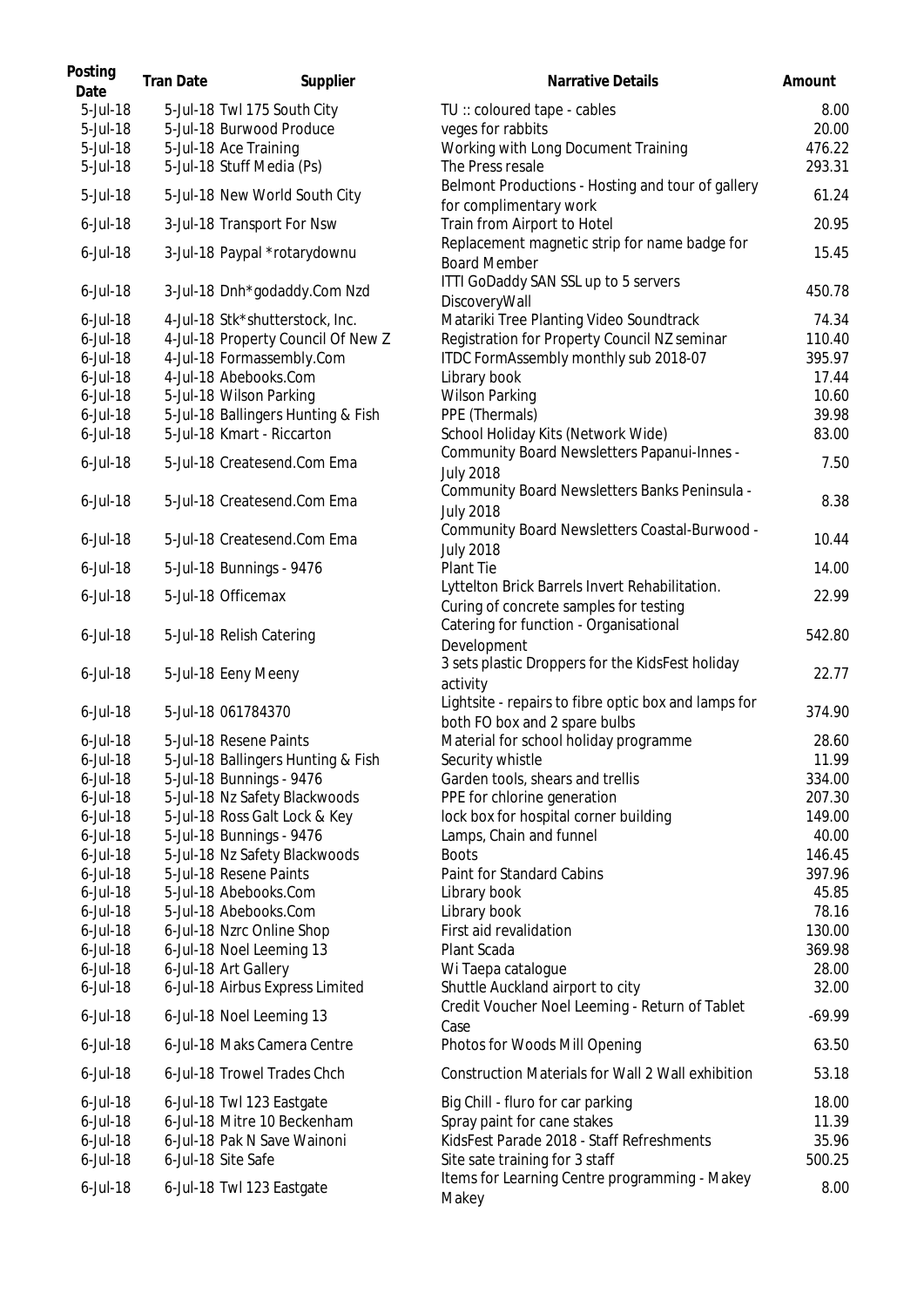| Posting<br>Date | <b>Tran Date</b> | Supplier                           | <b>Narrative Details</b>                                                                                    | Amount    |
|-----------------|------------------|------------------------------------|-------------------------------------------------------------------------------------------------------------|-----------|
| $6$ -Jul-18     |                  | 6-Jul-18 Site Safe                 | Site Safe - Foundation Passport - Building<br>Construction                                                  | 116.73    |
| $6$ -Jul-18     |                  | 6-Jul-18 Relish Catering           | Comboned Community Board Seminar Catering - 5<br><b>July 2018</b>                                           | 202.41    |
| $6$ -Jul-18     |                  | 6-Jul-18 Rebel Christchurch        | Badminton net for GC                                                                                        | 59.99     |
| $6$ -Jul-18     |                  | 6-Jul-18 Rebel Riccarton           | Badminton Nets for GC                                                                                       | 179.97    |
| $6$ -Jul-18     |                  | 6-Jul-18 Briscoes                  | Plate for Tourist Flat                                                                                      | 2.00      |
| $6$ -Jul-18     |                  | 6-Jul-18 Countdown                 | Snacks for Magic the Gathering YA event (held<br>monthly)                                                   | 8.44      |
| $6$ -Jul-18     |                  | 6-Jul-18 Twl 175 South City        | <b>Unique Paper</b>                                                                                         | 6.00      |
| $6$ -Jul-18     |                  | 6-Jul-18 Uoc - Facm Parking        | University of Canterbury PP Student Q3 0108                                                                 | 100.00    |
| $6$ -Jul-18     |                  | 6-Jul-18 Ferrymead Mitre 10 Mega   | Lock                                                                                                        | 52.50     |
| $6$ -Jul-18     |                  | 6-Jul-18 Twl 123 Eastgate          | charging cable for PS4 charger                                                                              | 12.00     |
| $6$ -Jul-18     |                  | 6-Jul-18 Mitre 10 Beckenham        | consummables botanics                                                                                       | 45.68     |
| $6$ -Jul-18     |                  | 6-Jul-18 Wsl South City            | TU: Scotch coloured tape - Cables<br>Computers & Components Ltd - Microphone                                | 14.99     |
| $6$ -Jul-18     |                  | 6-Jul-18 B315 Trade Me Ping        | Wireless Headset - Sunday Walk'n'Talk<br>Travel to Wellington for various Ministerial                       | 128.85    |
| 9-Jul-18        |                  | 4-Jul-18 Christchurch Airport      | meetings                                                                                                    | 36.00     |
| 9-Jul-18        |                  | 4-Jul-18 Paypal *roadenginee       | REAAA Roadshow                                                                                              | 458.28    |
|                 |                  |                                    | Credit Voucher Dnh*godaddy.Com Nzd - Refund                                                                 |           |
| 9-Jul-18        |                  | 4-Jul-18 Dnh*godaddy.Com Nzd       | of unsued portion of SAN SSL up to 5 servers for<br>test                                                    | $-155.24$ |
| 9-Jul-18        |                  | 4-Jul-18 Christchurch Airport      | Parking at Airport for NZTA travel                                                                          | 27.00     |
| 9-Jul-18        |                  | 5-Jul-18 Paypal *cutnpaste         | CutnPaste for Pest Plant control                                                                            | 300.15    |
| 9-Jul-18        |                  | 5-Jul-18 Apple NZ Gcs              | Final Cut pro - Library learning Centre                                                                     | 260.86    |
| 9-Jul-18        |                  | 5-Jul-18 Transport For Nsw         | Train                                                                                                       | 3.13      |
| 9-Jul-18        |                  | 5-Jul-18 Icc Sydney                | <b>Breakfast</b>                                                                                            | 10.05     |
| 9-Jul-18        |                  | 5-Jul-18 Transport For Nsw         | Train                                                                                                       | 20.88     |
| 9-Jul-18        |                  | 5-Jul-18 Christchurch Airport      | Parking at airport                                                                                          | 27.00     |
| 9-Jul-18        |                  | 5-Jul-18 Property Council Of New Z | Registration fee to attend Property Council of NZ<br>Seminar                                                | 55.20     |
| 9-Jul-18        |                  | 5-Jul-18 Property Council Of New Z | Registration fee to attend Property Council of NZ<br>Seminar<br>Registration PCNZ Event - ChCh Central City | 55.20     |
| 9-Jul-18        |                  | 5-Jul-18 Property Council Of New Z | Residential Development Challenges and<br>Opportunities                                                     | 55.20     |
| 9-Jul-18        |                  | 5-Jul-18 Fulcrumapp.Com            | monthly fee for Fulcrum users for asset data<br>collection                                                  | 113.63    |
| 9-Jul-18        |                  | 5-Jul-18 Amazon.Uk Payments        | Library book                                                                                                | 66.49     |
| 9-Jul-18        |                  | 6-Jul-18 Wilson Parking            | <b>Wilson Parking</b>                                                                                       | 6.60      |
| 9-Jul-18        |                  | 6-Jul-18 Ross Galt Lock & Key      | Padlocks                                                                                                    | 352.80    |
| 9-Jul-18        |                  | 6-Jul-18 Jb Hi-Fi - Queen Str      | Computer adaptor for MAC/PC connection to<br>monitor - CAG boardroom                                        | 139.99    |
| 9-Jul-18        |                  | 6-Jul-18 Hirepool Port A Loo       | Big Chill Hire Pool Porta Loo                                                                               | 3.00      |
| 9-Jul-18        |                  | 6-Jul-18 Hirepool Port A Loo       | Big Chill Hire Pool Porta Loo                                                                               | 330.50    |
| 9-Jul-18        |                  | 6-Jul-18 Createsend.Com Ema        | Community Board Newsletters Spreydon-<br>Cashmere - July 2018                                               | 7.27      |
| 9-Jul-18        |                  | 6-Jul-18 Createsend.Com Ema        | Changes to credits                                                                                          | 13.48     |
| 9-Jul-18        |                  | 6-Jul-18 Createsend.Com Ema        | Infrastructure Design Standard - Pressure Sewer<br><b>System Detailing</b>                                  | 15.19     |
| $9$ -Jul-18     |                  | 6-Jul-18 Createsend.Com Ema        | Newsline 06/07/2018                                                                                         | 47.94     |
| 9-Jul-18        |                  | 6-Jul-18 Shardlows Packaging       | Tape for court marking at Cowles                                                                            | 418.69    |
| 9-Jul-18        |                  | 6-Jul-18 Bunnings - 9482           | PDP earmuff                                                                                                 | 55.98     |
| 9-Jul-18        |                  | 6-Jul-18 Q Store - Palms           | Materials for school holiday programme                                                                      | 14.18     |
| 9-Jul-18        |                  | 6-Jul-18 Q Store - Palms           | Materials for craft on Harry Potter Day                                                                     | 47.79     |
| 9-Jul-18        |                  | 6-Jul-18 Nz Safety Blackwoods      | Safety boots for working in the field                                                                       | 141.79    |
| 9-Jul-18        |                  | 6-Jul-18 Trade Me                  | Trademe account fees for equipment sales                                                                    | 172.03    |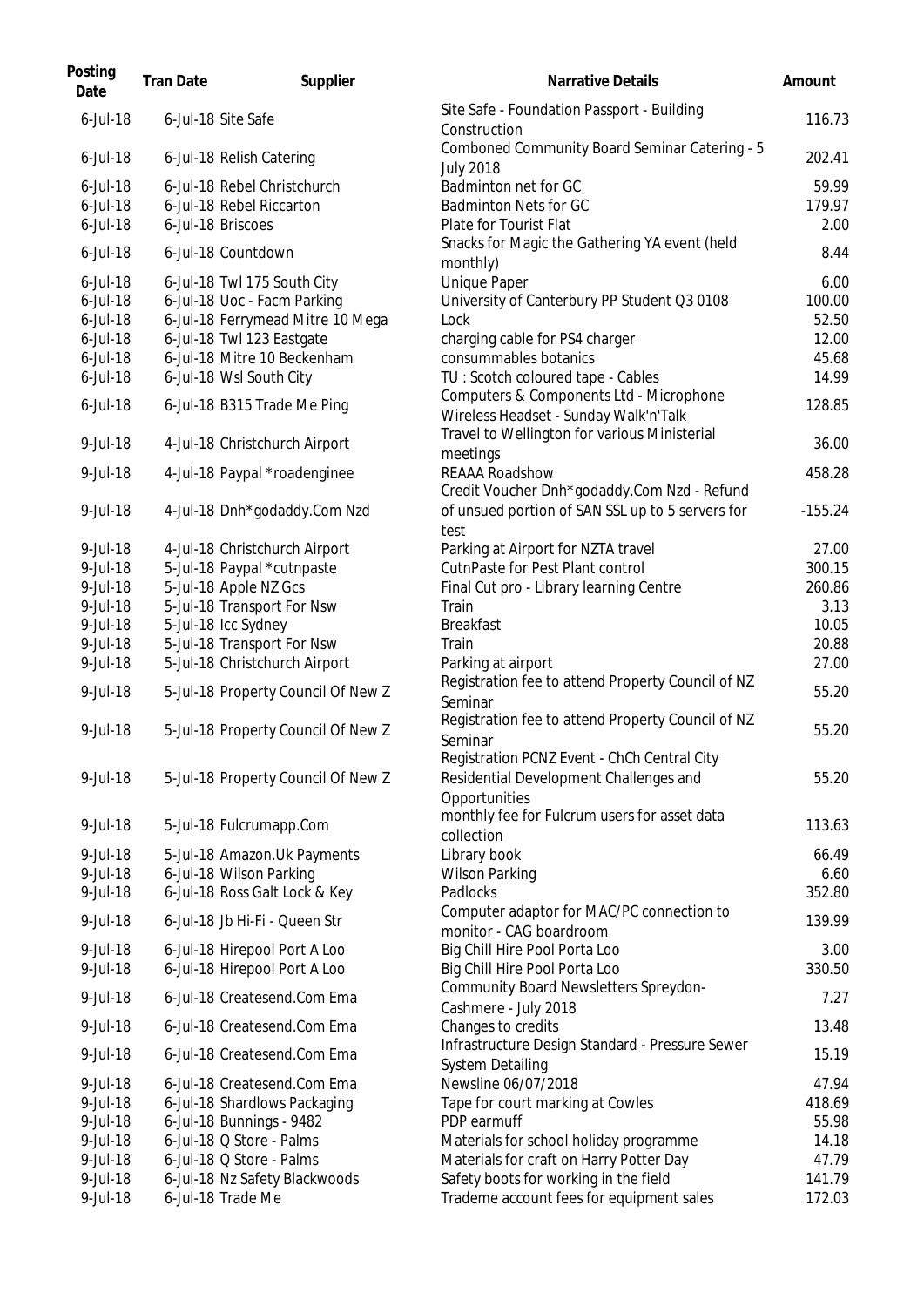| Posting<br>Date | <b>Tran Date</b> | Supplier                           | <b>Narrative Details</b>                                                                          | Amount |
|-----------------|------------------|------------------------------------|---------------------------------------------------------------------------------------------------|--------|
| 9-Jul-18        |                  | 6-Jul-18 Wef Main                  | Water Environment Federation - Professional<br>Member                                             | 211.18 |
| 9-Jul-18        |                  | 6-Jul-18 Rydges Wellington         | Rydges Wellington for conference attendance                                                       | 895.56 |
| 9-Jul-18        |                  | 6-Jul-18 Christchurch Native Plant | mistake made by retailer, plants for river bank                                                   | 3.45   |
| 9-Jul-18        |                  | 6-Jul-18 Christchurch Native Plant | mistake by retailer, plants for river banks                                                       | 35.00  |
| 9-Jul-18        |                  | 6-Jul-18 Jaycar Pty Ltd            | batteries botanic dlights                                                                         | 294.00 |
| 9-Jul-18        |                  | 6-Jul-18 The Frontrunner Bushin    | <b>Shoes</b>                                                                                      | 180.00 |
| 9-Jul-18        |                  | 6-Jul-18 Bunnings - 9482           | septic tank stabilizer and screws for kidsfest                                                    | 61.90  |
| 9-Jul-18        |                  | 7-Jul-18 Pak N Save Riccarton      | <b>Consumables for Staff Room</b>                                                                 | 8.58   |
| 9-Jul-18        |                  | 7-Jul-18 Mactang Enterprises       | Taxi whilst working at MBIE in Wellington.                                                        | 54.00  |
| 9-Jul-18        |                  | 7-Jul-18 Trumba Corporation        | Trumba Monthly licence - Libraries                                                                | 150.77 |
| 9-Jul-18        |                  | 7-Jul-18 Couplands Bakeries        | Big Chill BBQ                                                                                     | 32.00  |
| 9-Jul-18        |                  | 7-Jul-18 Farmlands Co Operati      | 20 kgs of salt for raised paintings for KidsFest<br>holiday activity                              | 13.15  |
| 9-Jul-18        |                  | 7-Jul-18 Ecodrop Metro             | dump fees                                                                                         | 15.20  |
| $9$ -Jul-18     |                  | 7-Jul-18 Countdown                 | <b>Biscuits for Sister City related meetings</b>                                                  | 6.90   |
| $9$ -Jul-18     |                  | 7-Jul-18 Gus*spot Messenger        | service fees for tracking/messaging device for<br>staff in the field.                             | 37.26  |
| 9-Jul-18        |                  | 8-Jul-18 Vault 21                  | Meals while attending GAFE Summit in Dunedin                                                      | 42.50  |
| 9-Jul-18        |                  | 8-Jul-18 Ferrymead Mitre 10 Mega   | Cleaning equipment for shelter                                                                    | 149.96 |
| 9-Jul-18        |                  | 8-Jul-18 On The Spot Cashmere      | morning tea supplies for volunteer eastenders<br>track crew                                       | 29.20  |
| 9-Jul-18        |                  | 9-Jul-18 Coffee Culture Merival    | 5-0-16-4160 - Te Pae bid mtg                                                                      | 19.90  |
| 9-Jul-18        |                  | 9-Jul-18 James Bull & Co           | Misc Eployment Exp - keys cut for Social Housing<br>communal area spaces to facilitate H&S checks | 460.00 |
| 9-Jul-18        |                  | 9-Jul-18 Espresso Carwash Cafe     | Van Car Washing                                                                                   | 130.00 |
| 9-Jul-18        |                  | 9-Jul-18 Mitre 10 Beckenham        | 8mm Clear Vinyl Tube                                                                              | 5.96   |
| 9-Jul-18        |                  | 9-Jul-18 Fab Plastics Limited      | Plastic panels cut to shape for Casual Power<br>points                                            | 126.50 |
| 9-Jul-18        |                  | 9-Jul-18 Coffee Culture Merival    | Client Working Lunch - 5-0-01-4160                                                                | 23.00  |
| 9-Jul-18        |                  | 9-Jul-18 New World Halswell        | Food for holiday programme event                                                                  | 14.05  |
| 9-Jul-18        |                  | 9-Jul-18 Countdown                 | Materials for school holiday programme                                                            | 6.48   |
| 9-Jul-18        |                  | 9-Jul-18 Una Bakery                | Milk for staff tea room                                                                           | 4.90   |
| 9-Jul-18        |                  | 9-Jul-18 New World Northwood       | handwash                                                                                          | 16.47  |
| 9-Jul-18        |                  | 9-Jul-18 Repco 130                 | Trailer brake master cylinder                                                                     | 54.99  |
| 9-Jul-18        |                  | 9-Jul-18 Caltex Redwood            | Milk for Redwood Staffroom                                                                        | 7.80   |
| 9-Jul-18        |                  | 9-Jul-18 Mitre 10 Beckenham        | Power boards to replenish supply                                                                  | 34.78  |
| 9-Jul-18        |                  | 9-Jul-18 James Bull & Co           | Key for Diesel Fuel Tank                                                                          | 12.00  |
|                 |                  |                                    | Tūranga - 3 x PlayStation virtual reality controllers                                             |        |
| 9-Jul-18        |                  | 9-Jul-18 Mighty Ape Limited        | for the youth area<br>Warehouse Stationery - Printer for Mayor's                                  | 370.47 |
| 9-Jul-18        |                  | 9-Jul-18 Wsl Online                | Welfare Fund Office (OfficeJet Pro 7720)                                                          | 149.00 |
| 9-Jul-18        |                  | 9-Jul-18 Pak N Save Northlands     | Food for holiday event                                                                            | 3.62   |
| 9-Jul-18        |                  | 9-Jul-18 Pak N Save Northlands     | Food for holiday event                                                                            | 14.39  |
| 9-Jul-18        |                  | 9-Jul-18 Hoyts Northlands          | Movie prizes for holiday event                                                                    | 35.00  |
| 10-Jul-18       |                  | 7-Jul-18 Highcharts Cloud          | Electronic Monthly Subscription to Chart Building<br>Software for Greater Christchurch            | 13.58  |
| 10-Jul-18       |                  | 9-Jul-18 Bunnings - 9476           | Supplies for volunteers and school groups                                                         | 357.79 |
| 10-Jul-18       |                  | 9-Jul-18 Resene Paints             | Paint materials for Juliet Peter exhibition                                                       | 293.98 |
| 10-Jul-18       |                  | 9-Jul-18 Ratbags                   | Meals while attending GAFE Summit in Dunedin                                                      | 39.00  |
|                 |                  |                                    | Chocolates x 2 to thanks volunteers for cage                                                      |        |
| 10-Jul-18       |                  | 9-Jul-18 New World St Martins      | making                                                                                            | 18.58  |
| 10-Jul-18       |                  | 9-Jul-18 Createsend.Com Ema        | Community Board Newsletters Fendalton-                                                            | 9.48   |
| 10-Jul-18       |                  | 9-Jul-18 Createsend.Com Ema        | Waimairi-Harewood July 2018<br>A strategy for the arts - 9 July 2018                              | 12.85  |
| 10-Jul-18       |                  | 9-Jul-18 Createsend.Com Ema        | Cycling newsletter July                                                                           | 41.13  |
|                 |                  |                                    | Safety gloves & boot covers required for access to                                                |        |
| 10-Jul-18       |                  | 9-Jul-18 Nz Safety Blackwoods      | Turanga, New Central Library                                                                      | 112.65 |
| 10-Jul-18       |                  | 9-Jul-18 Nz Safety Blackwoods      | Tools for team park.                                                                              | 23.28  |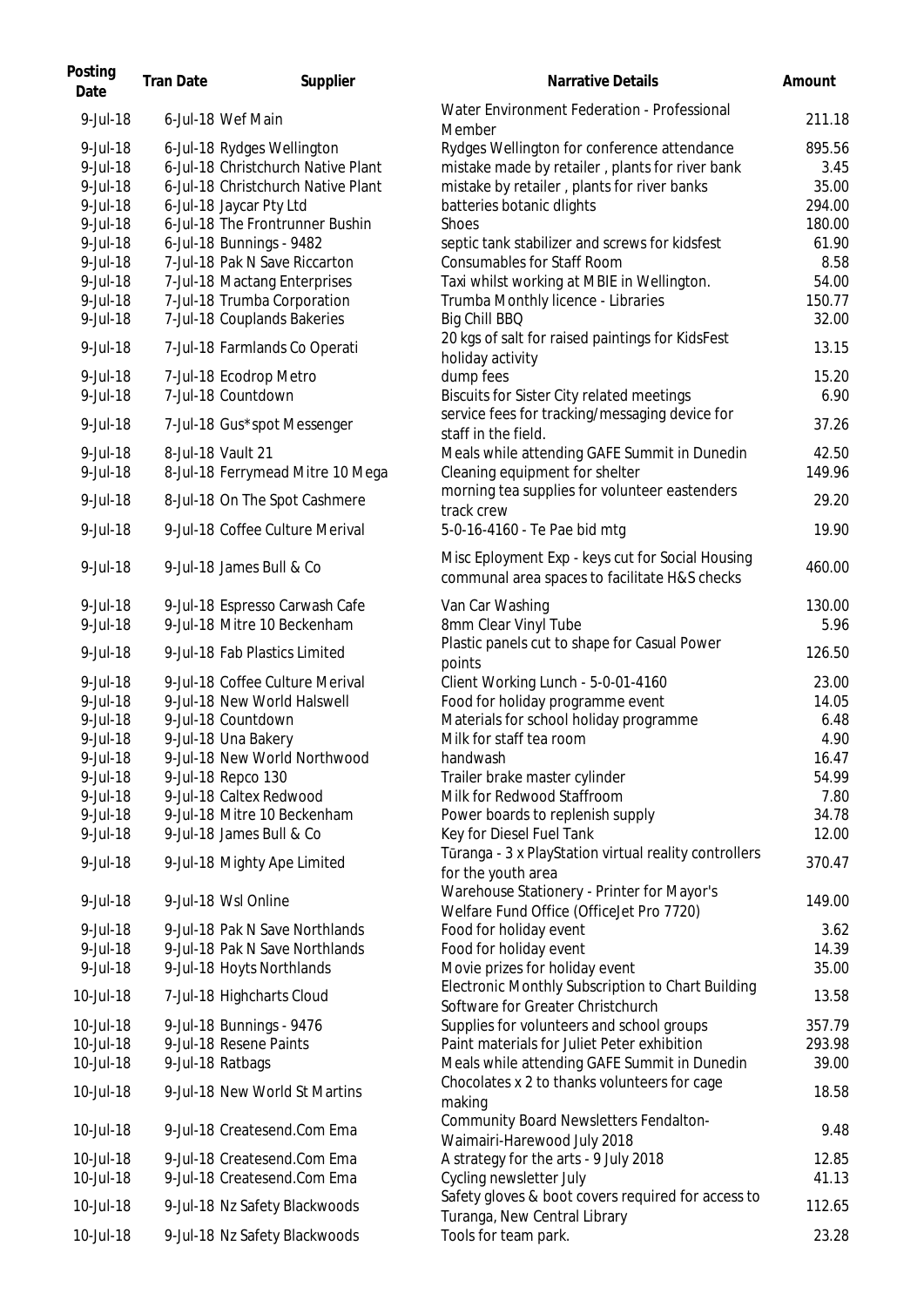| Posting<br>Date        | <b>Tran Date</b> | Supplier                                               | Narrative Details                                                                | Amount         |
|------------------------|------------------|--------------------------------------------------------|----------------------------------------------------------------------------------|----------------|
| 10-Jul-18              |                  | 9-Jul-18 Bunnings - 9476                               | tools for team park.                                                             | 143.52         |
| 10-Jul-18              |                  | 9-Jul-18 Fosters Outdoor Power                         | Tools for team park.                                                             | 346.50         |
| 10-Jul-18              |                  | 9-Jul-18 1 \$ 8 Shop The Palms Mall                    | Materials for school holiday programme                                           | 11.50          |
| 10-Jul-18              |                  | 9-Jul-18 Wairere Nursery                               | Modern and heritage roses for BG                                                 | 900.00         |
| 10-Jul-18              |                  | 9-Jul-18 Workplace Safety Sup                          | <b>First Aid Supplies</b>                                                        | 115.77         |
| 10-Jul-18              |                  | 9-Jul-18 Dominos Bishopdale                            | Pizzas for PSP event                                                             | 45.00          |
| 10-Jul-18              |                  | 10-Jul-18 Hrinz Inc                                    | <b>Employment Relations Seminar</b>                                              | 34.50          |
| 10-Jul-18              |                  | 10-Jul-18 Supervalue Lyttelton                         | Library expenses - hot chocolate etc for Festival of<br>Light Stories after dark | 15.27          |
| 10-Jul-18              |                  | 10-Jul-18 Vendhq.Com                                   | VendHQ monthly licence - Libraries                                               | 709.00         |
| 10-Jul-18              |                  | 10-Jul-18 Wsl South City                               | Paint for Wall 2 Wall exhibition                                                 | 14.95          |
| 10-Jul-18              |                  | 10-Jul-18 Placemakers Riccarton                        | Construction materials for Wall 2 Wall                                           | 132.01         |
| 10-Jul-18              |                  | 10-Jul-18 Noel Leeming 12                              | 43" Screen for Tony de Lautour Documentary                                       | 999.00         |
| 10-Jul-18              |                  | 10-Jul-18 Ccc Parking                                  | CCC Parking for fleet vehicle                                                    | 5.15           |
| 10-Jul-18              |                  | 10-Jul-18 Ferrymead Mitre 10 Mega                      | Taiora QEII Stationary - Hooks for Internal Mail<br>Bag                          | 6.34           |
| 10-Jul-18              |                  | 10-Jul-18 Airspresso Dunedin                           | Meals while atending GAFE Summit in Dunedin                                      | 15.90          |
| 10-Jul-18              | 10-Jul-18 A 2 Z  |                                                        | KidsFest Parade 2018 - Event Admin                                               | 128.40         |
| 10-Jul-18              |                  | 10-Jul-18 Mitre 10 Rangiora                            | Gorilla Expanding Foam                                                           | 43.02          |
| 10-Jul-18              |                  | 10-Jul-18 Z Bryndwr                                    | Kid's prize pack                                                                 | 35.00          |
| 10-Jul-18<br>10-Jul-18 |                  | 10-Jul-18 Wsl Eastgate<br>10-Jul-18 Mitre 10 Beckenham | staplers for Micro<br>Trenching shovel and 2 flax knives for track               | 89.49<br>92.20 |
| 10-Jul-18              |                  | 10-Jul-18 Ccc Art Gallery Car Prk                      | maintenance<br>Parking at Civic                                                  | 13.00          |
| 10-Jul-18              |                  | 10-Jul-18 Relish Catering                              | Banks Peninsula Community Board Meeting - 25<br>June                             | 277.96         |
| 10-Jul-18              |                  | 10-Jul-18 Property Council Nz                          | Printing copies of the Property Council awards<br>CCC received.                  | 80.50          |
| 10-Jul-18              |                  | 10-Jul-18 Parks Automotive Centre                      | electrical work on cycle safe trailer                                            | 125.89         |
| 11-Jul-18              |                  | 8-Jul-18 Wef Reg                                       | Registration for Water Environment Federation<br>Conference in New Orleans       | 1206.08        |
| 11-Jul-18              |                  | 9-Jul-18 Createsend.Com Ema                            | Friends of the Art Gallery email                                                 | 17.56          |
| 11-Jul-18              |                  | 9-Jul-18 Www.Aliexpress.Com                            | Tūranga - Electronics equipment for Maker Space<br>classes                       | 4.76           |
| 11-Jul-18              |                  | 9-Jul-18 Www.Aliexpress.Com                            | Türanga - Electronics equipment for Maker Space<br>classes                       | 6.36           |
| 11-Jul-18              |                  | 9-Jul-18 Www.Aliexpress.Com                            | Tūranga - electronics equipment for Maker Space<br>classes                       | 6.57           |
| 11-Jul-18              |                  | 9-Jul-18 Www.Aliexpress.Com                            | Tūranga - Electronics equipment for Maker Space<br>classes                       | 15.92          |
| 11-Jul-18              |                  | 9-Jul-18 Www.Aliexpress.Com                            | Tūranga - Electronics equipment for Maker Space<br>classes                       | 16.31          |
| 11-Jul-18              |                  | 9-Jul-18 Www.Aliexpress.Com                            | Tūranga - Electronics equipment for Maker Space<br>classes                       | 17.20          |
| 11-Jul-18              |                  | 9-Jul-18 Www.Aliexpress.Com                            | Tūranga - Electronics equipment for Maker Space<br>classes                       | 21.80          |
| 11-Jul-18              |                  | 9-Jul-18 Www.Aliexpress.Com                            | Tūranga - Electronics equipment for Maker Space<br>classes                       | 32.43          |
| 11-Jul-18              |                  | 9-Jul-18 Www.Aliexpress.Com                            | Tūranga - electronics equipment for Maker Space<br>classes                       | 35.68          |
| 11-Jul-18              |                  | 9-Jul-18 Www.Aliexpress.Com                            | Tūranga - Electronics equipment for Maker Space<br>classes                       | 42.30          |
| 11-Jul-18              |                  | 9-Jul-18 Www.Aliexpress.Com                            | Tūranga - Electronics equipment for Maker Space<br>classes                       | 74.15          |
| 11-Jul-18              |                  | 9-Jul-18 Www.Aliexpress.Com                            | Tūranga - Electronics equipment for Maker Space<br>classes                       | 94.89          |
| 11-Jul-18              |                  | 9-Jul-18 Element14 Limited                             | Tūranga - 2 Raspberry Pis (mini computers) for<br>coding classes                 | 151.20         |
| 11-Jul-18              |                  | 10-Jul-18 Wilson Parking                               | <b>Wilson Parking</b>                                                            | 12.60          |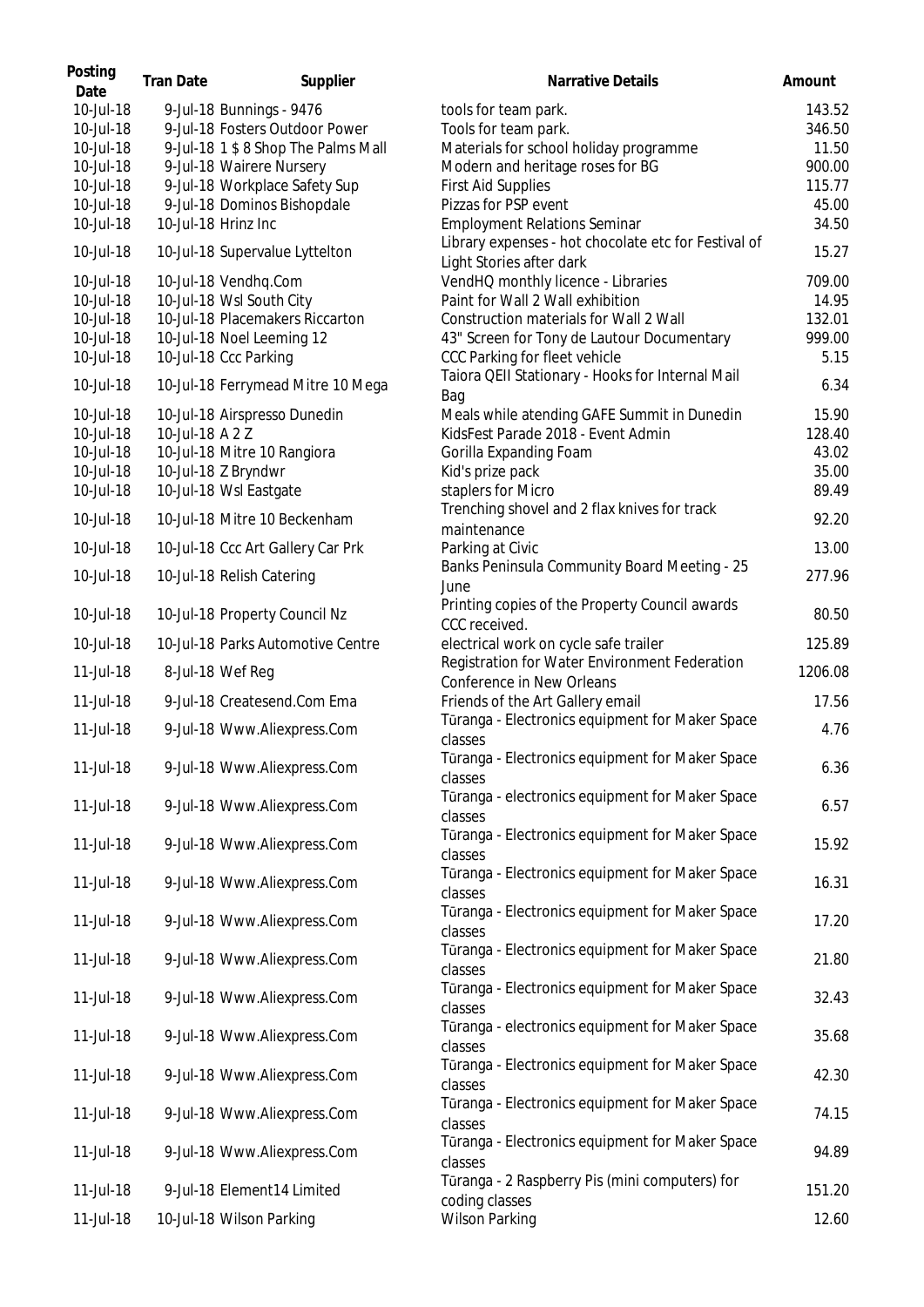| Posting<br>Date | <b>Tran Date</b> | Supplier                           | Narrative Details                                                                              | Amount  |
|-----------------|------------------|------------------------------------|------------------------------------------------------------------------------------------------|---------|
| 11-Jul-18       |                  | 10-Jul-18 Nz Safety Blackwoods     | First Aid kit signs for staff vehicles<br>koha - two cartooning workshops to children at       | 10.61   |
| 11-Jul-18       |                  | 10-Jul-18 Leslies Bookshop         | Lyttelton Library                                                                              | 30.00   |
| 11-Jul-18       |                  | 10-Jul-18 Global Pc Riccarton      | <b>SCADA System</b>                                                                            | 296.00  |
| 11-Jul-18       |                  | 10-Jul-18 Nz Safety Blackwoods     | Annual PPE Replacement Boots                                                                   | 239.34  |
| 11-Jul-18       |                  | 10-Jul-18 Createsend.Com Ema       | Water supply update 10 July 2018                                                               | 12.75   |
| 11-Jul-18       |                  | 10-Jul-18 Freshchoice Merivale     | Kid's prize pack                                                                               | 35.21   |
| 11-Jul-18       |                  | 10-Jul-18 New World St Martins     | Staff morning tea supplies                                                                     | 11.96   |
| 11-Jul-18       |                  | 10-Jul-18 Sprout Social, Inc       | ITDC SproutSocial monthly sub 2018-07                                                          | 482.44  |
| 11-Jul-18       |                  | 10-Jul-18 Nz Safety Blackwoods     | Cycle Safe Instructor Hi-vis vests x 4                                                         | 41.40   |
| 11-Jul-18       |                  | 10-Jul-18 Gymsports New Zealand    | Training                                                                                       | 59.23   |
| 11-Jul-18       |                  | 10-Jul-18 Gymsports New Zealand    | <b>Gymnastics Certificates and Badges</b>                                                      | 374.12  |
| 11-Jul-18       |                  | 10-Jul-18 Bunnings - 9482          | fire extinguishers for Groynes, hinges, drain<br>crystals                                      | 162.84  |
| 11-Jul-18       |                  | 11-Jul-18 Parsley And Sage         | Sex Work Working Group                                                                         | 134.67  |
| 11-Jul-18       |                  | 11-Jul-18 Chch City Council Civic  | parking coupons                                                                                | 62.00   |
| 11-Jul-18       |                  | 11-Jul-18 Twl 178 Barrington       | replacement extension cords for facility                                                       | 33.00   |
| 11-Jul-18       |                  | 11-Jul-18 Mrc Global (NZ) Ltd      | C2 Water Supply Nth Gallery                                                                    | 13.58   |
| 11-Jul-18       |                  | 11-Jul-18 Pak N Save Northlands    | Staff Room Consumables Taiora QEII                                                             | 5.28    |
| 11-Jul-18       |                  | 11-Jul-18 Ferrymead Mitre 10 Mega  | Storage boxes for Banking Area and Retail stock                                                | 10.98   |
| $11$ -Jul-18    |                  | 11-Jul-18 Parsley And Sage         | <b>Catering for Community Board Meeting</b>                                                    | 175.38  |
| 11-Jul-18       |                  | 11-Jul-18 Parsley And Sage         | Board Catering - Parsley and Sage                                                              | 156.98  |
| 11-Jul-18       |                  | 11-Jul-18 Parsley And Sage         | Board Catering - Parsley and Sage                                                              | 336.44  |
| 11-Jul-18       |                  | 11-Jul-18 Woolston Club Inc        | Woolston Club Community Services Awards<br>Meeting Supplies - Biscuits purchased for           | 987.50  |
| 11-Jul-18       |                  | 11-Jul-18 Countdown                | community and Community Board meetings                                                         | 57.80   |
| 11-Jul-18       |                  | 11-Jul-18 Twl 220 Riccarton        | Tools for team park.                                                                           | 20.60   |
| 11-Jul-18       |                  | 11-Jul-18 Mitre 10 Mega Hornby     | Padlocks for camp                                                                              | 19.47   |
| 11-Jul-18       |                  | 11-Jul-18 Wsl Hornby               | Stationary, Ink and labeler                                                                    | 488.62  |
| 11-Jul-18       |                  | 11-Jul-18 Wsl South City           | Equipment for Dino Detectives Kidsfest event<br><b>Botanic Gardens</b>                         | 134.68  |
| 11-Jul-18       |                  | 11-Jul-18 Mitre 10 Beckenham       | Fibre shaft claw hammer                                                                        | 22.46   |
| 11-Jul-18       |                  | 11-Jul-18 Mitre 10 Mega Hornby     | Rose Pruning gloves                                                                            | 89.92   |
| 11-Jul-18       |                  | 11-Jul-18 Mitre 10 Mega Papanui    | Garden tools etc.                                                                              | 197.30  |
| 11-Jul-18       |                  | 11-Jul-18 Ascent Technology Ltd    | Ascent: TU: SD Cards for Brightsigns                                                           | 182.14  |
| 11-Jul-18       |                  | 11-Jul-18 James Bull & Co          | 2 locks for toilet doors                                                                       | 62.06   |
| 11-Jul-18       |                  | 11-Jul-18 Vendella International   | Set of double bunks and two mattresses for Flat<br>10                                          | 1080.94 |
| 11-Jul-18       |                  | 11-Jul-18 Pak N Save Wainoni       | milk for morning tea                                                                           | 9.59    |
| 12-Jul-18       |                  | 10-Jul-18 Smk*wufoo.Com Charge     | KidsFest Parade 2018 - Vendor Registration -<br>Wufoo                                          | 51.09   |
| 12-Jul-18       |                  | 10-Jul-18 Stk*shutterstock, Inc.   | Sumner Road video music track                                                                  | 73.63   |
| 12-Jul-18       |                  | 10-Jul-18 Pmi - Membership         | PMI Membership NZ Chapter                                                                      | 299.03  |
| 12-Jul-18       |                  | 10-Jul-18 Leading Solutions        | Tūranga - 2 additional mounts and enclosures for<br>wall-mounted iPads outside meeting rooms   | 631.58  |
| 12-Jul-18       |                  | 11-Jul-18 Wilson Parking           | <b>Wilson Parking</b>                                                                          | 4.60    |
| 12-Jul-18       |                  | 11-Jul-18 Halswell Hammer Hardware | Duct tape to repair cable trenches                                                             | 13.00   |
| 12-Jul-18       |                  | 11-Jul-18 Humes Pipeline Systems   | C2 Water Supply - WO                                                                           | 266.24  |
| 12-Jul-18       |                  | 11-Jul-18 Mainland Fasterners      | Workshop Consumables & C2 Water Repairs                                                        | 410.55  |
| 12-Jul-18       |                  | 11-Jul-18 Advance Fitness          | Ziva box covers.                                                                               | 324.15  |
| 12-Jul-18       |                  | 11-Jul-18 Resene Paints            | Paint supplies                                                                                 | 182.30  |
| 12-Jul-18       |                  | 11-Jul-18 Richard Suckling         | Eye Examination & Lenses                                                                       | 224.25  |
| 12-Jul-18       |                  | 11-Jul-18 Createsend.Com Ema       | Ōpāwaho/Heathcote River Bank Stabilisation -<br>Stage 2 email                                  | 16.27   |
| 12-Jul-18       |                  | 11-Jul-18 Wilson Parking           | Parking                                                                                        | 6.60    |
| 12-Jul-18       |                  | 11-Jul-18 Shardlows Packaging      | tape for court markings at Pioneer                                                             | 728.36  |
| 12-Jul-18       |                  | 11-Jul-18 Nz Safety Blackwoods     | Earmuff and 2x gloves for team.                                                                | 186.20  |
| 12-Jul-18       |                  | 11-Jul-18 Look Sharp Store         | Fluro items, feely tub items, plastic storage<br>basket, texture items, scouring pads, sponges | 58.50   |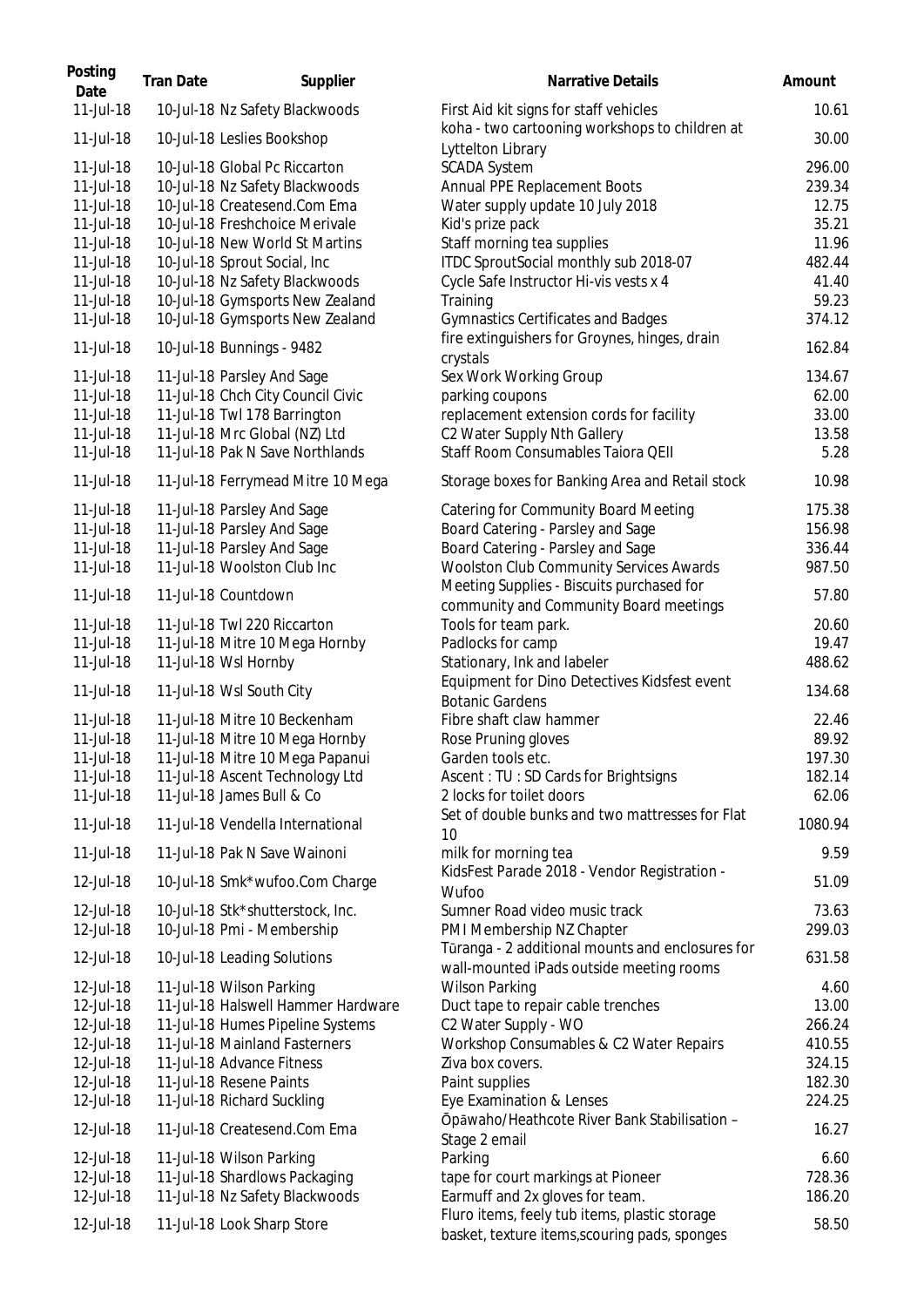| Posting<br>Date                                  | <b>Tran Date</b> | Supplier                                                                                                                | Narrative Details                                                                                                   | Amount                             |
|--------------------------------------------------|------------------|-------------------------------------------------------------------------------------------------------------------------|---------------------------------------------------------------------------------------------------------------------|------------------------------------|
| 12-Jul-18                                        |                  | 11-Jul-18 Rca Forum                                                                                                     | Registration fee - Road Controlling Authorities                                                                     | 80.00                              |
| 12-Jul-18<br>12-Jul-18<br>12-Jul-18<br>12-Jul-18 |                  | 11-Jul-18 Maritime New Zealand<br>11-Jul-18 Marine Mail Agencies<br>11-Jul-18 Caltex Hornby<br>11-Jul-18 Oneill Rentals | Forum<br>Maritime levy for Ranger boat<br>Lifebouy rings X4<br>milk for tearoom<br>rental truck yellow moon returns | 74.77<br>436.56<br>4.10<br>1010.06 |
| 12-Jul-18<br>12-Jul-18                           |                  | 11-Jul-18 Fitzwilliam Electrical Lt<br>12-Jul-18 Peter Timbs Meats                                                      | Service of the dishwasher for Lodge<br>Meat for BBQ for Steamwharf Volunteers                                       | 133.40<br>57.88                    |
| 12-Jul-18                                        |                  | 12-Jul-18 Twl 178 Barrington                                                                                            | provided by Three Waters<br>Container for Safety equipment Pool and<br>replacement cups for staff room              | 26.00                              |
| 12-Jul-18                                        |                  | 12-Jul-18 Mitre 10 Mega Hornby                                                                                          | 20It fuel cans, tie wire, hose clamps, silocone<br>spray, hammers, hinge, pipe fittings                             | 270.03                             |
| 12-Jul-18                                        |                  | 12-Jul-18 Gordon Harris Chch                                                                                            | Vouchers for students painting High Street<br>Hoarding                                                              | 150.00                             |
| 12-Jul-18                                        |                  | 12-Jul-18 Mitre 10 Beckenham                                                                                            | 2x garden tool, garden tool kit, 2x electrical tape                                                                 | 63.90                              |
| 12-Jul-18<br>12-Jul-18                           |                  | 12-Jul-18 After Hours Vet Centre<br>12-Jul-18 After Hours Vet Centre                                                    | Injured (impaled) dog requiring vet treatment<br>Injured dog (impaled) requiring vet treatment                      | 53.10<br>393.60                    |
| 12-Jul-18                                        |                  | 12-Jul-18 New World South City                                                                                          | Supplies for morning tea for Mayor and<br>Councillors and lunch for guest visit                                     | 128.82                             |
| 12-Jul-18                                        |                  | 12-Jul-18 Countdown                                                                                                     | Aqua nappies<br>scalpels, pens and paper for exhibition                                                             | 51.96                              |
| 12-Jul-18                                        |                  | 12-Jul-18 Gordon Harris Chch                                                                                            | development                                                                                                         | 71.15                              |
| 12-Jul-18<br>13-Jul-18                           |                  | 12-Jul-18 Countdown<br>10-Jul-18 Paypal *safetyvests                                                                    | Milk for Carlyle<br>safety vest printing                                                                            | 7.50<br>143.75                     |
| 13-Jul-18                                        |                  | 11-Jul-18 Allprint Marktg Srvces                                                                                        | Membership retail discount stickers - retail                                                                        | 617.84                             |
| 13-Jul-18                                        |                  | 11-Jul-18 Property Council Of New Z                                                                                     | Registration fees to attend Staff Training at<br>Property Council NZ                                                | 110.40                             |
| 13-Jul-18                                        |                  | 12-Jul-18 Bunnings - 9482                                                                                               | Hessian Pin Boards (Maps)                                                                                           | 1478.89                            |
| 13-Jul-18<br>13-Jul-18                           |                  | 12-Jul-18 George Henry & Co Ltd<br>12-Jul-18 Advance Fitness                                                            | Workshop Consumables - WO<br>new equipment upgrade                                                                  | 31.84<br>460.00                    |
| 13-Jul-18                                        |                  | 12-Jul-18 Advance Fitness                                                                                               | split payment for fitness equipment                                                                                 | 517.50                             |
| 13-Jul-18                                        |                  | 12-Jul-18 Chiswick At The Galle                                                                                         | Sydney - Thursday morning                                                                                           | 4.02                               |
| 13-Jul-18                                        |                  | 12-Jul-18 Soul Origin Mlc                                                                                               | Sydney - Thursday lunch                                                                                             | 9.50                               |
| 13-Jul-18                                        |                  | 12-Jul-18 Createsend.Com Ema                                                                                            | A strategy for the arts reminder - 12 July 2018<br>Combined Community Board Chairpersons and                        | 13.00                              |
| 13-Jul-18                                        |                  | 12-Jul-18 Relish Catering                                                                                               | staff Forum - 6 July 2018                                                                                           | 255.07                             |
| 13-Jul-18                                        |                  | 12-Jul-18 Wilson Parking                                                                                                | Car parking while at civic for meetings                                                                             | 16.60                              |
| 13-Jul-18<br>13-Jul-18                           |                  | 12-Jul-18 Kevin Daly Mowers Ltd<br>12-Jul-18 N Z I O B                                                                  | Blade set washer for scubcutter.<br>Credit Voucher N Z I O B                                                        | 10.00<br>$-40.82$                  |
| 13-Jul-18                                        |                  | 12-Jul-18 Freshchoice City Mkt                                                                                          | Lunch - Mayor, councillors and Minister and staff                                                                   | 179.91                             |
| 13-Jul-18                                        |                  | 12-Jul-18 Wairere Nursery                                                                                               | Roses for modern rose garden                                                                                        | 345.91                             |
| 13-Jul-18                                        |                  | 12-Jul-18 Wairere Nursery                                                                                               | Modern and heritage roses for BG                                                                                    | 479.64                             |
| 13-Jul-18                                        |                  | 12-Jul-18 Omni Tech Northland                                                                                           | New iPhone and iPad covers                                                                                          | 94.00                              |
| 13-Jul-18                                        |                  | 12-Jul-18 Christchurch Native Plant                                                                                     | carex secta for river bank                                                                                          | 341.55                             |
| 13-Jul-18                                        |                  | 12-Jul-18 Nz Safety Blackwoods                                                                                          | <b>PPE</b>                                                                                                          | 453.09                             |
| 13-Jul-18                                        |                  | 12-Jul-18 Dawes Grain & Stock Fd                                                                                        | carrots                                                                                                             | 23.00                              |
| 13-Jul-18<br>13-Jul-18                           |                  | 12-Jul-18 Ross Galt Lock & Key<br>12-Jul-18 Heritage Nz                                                                 | paddocks and keys for gates building<br>Library book                                                                | 327.10<br>35.00                    |
| 13-Jul-18                                        |                  | 13-Jul-18 Countdown                                                                                                     | Food for Steamwharf volunteer BBQ provided by<br><b>Three Waters</b>                                                | 28.28                              |
| 13-Jul-18                                        |                  | 13-Jul-18 Mitre 10 Mega Papanui                                                                                         | toilet seats, cement, easy concrete for bollards<br>and signs, also to anchor floats Roto K                         | 182.90                             |
| 13-Jul-18                                        |                  | 13-Jul-18 Frances Nation                                                                                                | Activity stools for gallery shop in the Arts Centre<br>Christchurch                                                 | 1040.00                            |
| 13-Jul-18                                        |                  | 13-Jul-18 Mitre 10 Beckenham                                                                                            | <b>Construction materials for Juliet Peter Ceramics</b><br>display case                                             | 30.96                              |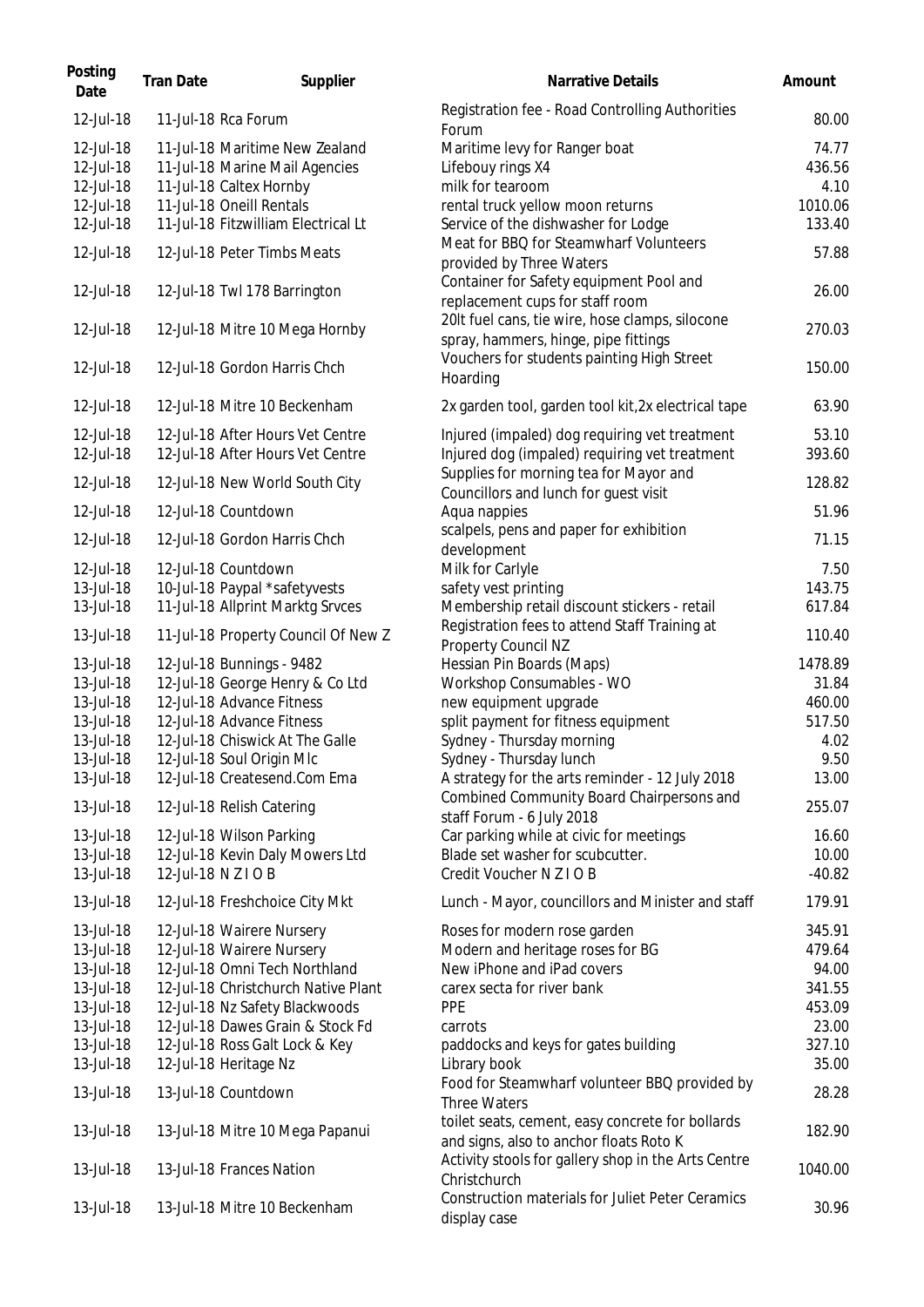| Posting<br>Date | <b>Tran Date</b> | Supplier                            | Narrative Details                                                          | Amount  |
|-----------------|------------------|-------------------------------------|----------------------------------------------------------------------------|---------|
| 13-Jul-18       |                  | 13-Jul-18 Twl 120 Northlands        | Check Tickets for Pool Admission - Capacity<br>Reached                     | 20.00   |
| 13-Jul-18       |                  | 13-Jul-18 Countdown                 | Materials for school holiday programme                                     | 26.06   |
| 13-Jul-18       |                  | 13-Jul-18 Pak N Save Wainoni        | Hangi goods for Matariki planting activities                               | 466.53  |
| 13-Jul-18       |                  | 13-Jul-18 Four Square Akaroa        | tea, coffee, milk, cleaning products etc                                   | 39.95   |
| 13-Jul-18       |                  | 13-Jul-18 Ccc Art Gallery Car Prk   | Parking at Civic                                                           | 9.00    |
| 13-Jul-18       |                  | 13-Jul-18 Briscoes Chch Salisbury   | Fit out items for Turanga Library                                          | 2183.83 |
| 13-Jul-18       |                  | 13-Jul-18 Freshchoice Barrington    | Milk Voucher For SP team                                                   | 20.00   |
| 13-Jul-18       |                  | 13-Jul-18 Fresh Choice Parklands    | 2 x milk                                                                   | 7.10    |
|                 |                  |                                     | Hooks for teach pool office, Brackets for                                  |         |
| 13-Jul-18       |                  | 13-Jul-18 Mitre 10 Beckenham        | suggestion box                                                             | 38.35   |
| 13-Jul-18       |                  | 13-Jul-18 Fendalton Service Ctr     | 5 x 60 min parking coupon books                                            | 155.00  |
| 16-Jul-18       |                  | 12-Jul-18 Innovation Carpark        | Innovation Car Park                                                        | 14.00   |
| 16-Jul-18       |                  | 12-Jul-18 The Greens                | Sydney - Thursday dinner                                                   | 20.34   |
| 16-Jul-18       |                  | 12-Jul-18 Www.Ingogo                | Sydney - Thursday taxi                                                     | 39.84   |
| 16-Jul-18       |                  | 12-Jul-18 Archival Survival Pt      | Tyvek                                                                      | 464.29  |
| 16-Jul-18       |                  | 13-Jul-18 Delhi Belly               | Leaving contribution as per policy                                         | 30.00   |
| 16-Jul-18       |                  | 13-Jul-18 Officemax-Christchurch    | Paper tork, Nilodor for change areas                                       | 288.62  |
| 16-Jul-18       |                  | 13-Jul-18 As Colour Online          | tshirts for ReMix committee                                                | 265.65  |
| 16-Jul-18       |                  | 13-Jul-18 Global Pc Riccarton       | Equipment SCADA System                                                     | 296.00  |
| 16-Jul-18       |                  | 13-Jul-18 Wilson Parking            | 5-0-16-4160                                                                | 12.60   |
| 16-Jul-18       |                  | 13-Jul-18 Paypal *funteamchch       | KidsFest Opening Event 2018 - Entertainment                                | 412.00  |
| 16-Jul-18       |                  | 13-Jul-18 Grounds Cafe              | Sydney - Friday breakfast                                                  | 24.99   |
| 16-Jul-18       |                  | 13-Jul-18 Dish Sri Lankan Street    | Sydney - Friday dinner                                                     | 50.71   |
| 16-Jul-18       |                  | 13-Jul-18 Akaroa Auto Centre Ltd    | new rope for flagpole Akaroa SC                                            | 93.00   |
| 16-Jul-18       |                  | 13-Jul-18 Createsend.Com Ema        | Newsline 13/07/2018                                                        | 47.97   |
| 16-Jul-18       |                  | 13-Jul-18 Paypal *whitehot          | Security Bracelet                                                          | 229.00  |
| 16-Jul-18       |                  | 13-Jul-18 New World St Martins      | dishwasher tablets for Sumner CC                                           | 39.98   |
| 16-Jul-18       |                  | 13-Jul-18 Bunnings - 9476           | Key cut, Command picture H/Strips, AA Battery<br>pack, Wireless door chime | 85.23   |
| 16-Jul-18       |                  | 13-Jul-18 Bridon New Zealand - Chch | Chainsaw service x 3                                                       | 120.29  |
| 16-Jul-18       |                  | 13-Jul-18 Nz Safety Blackwoods      | batteries and duct tape for response teams                                 | 366.55  |
| 16-Jul-18       |                  | 13-Jul-18 Fosters Outdoor Power     | Sthl brush knife .and blade kit                                            | 97.50   |
| 16-Jul-18       |                  | 13-Jul-18 Wilson Parking            | Parking                                                                    | 4.60    |
|                 |                  |                                     | Leaving event council contribution, in policy for                          |         |
| 16-Jul-18       |                  | 13-Jul-18 Craft Embassy             | employee with more than 10 years service                                   | 313.50  |
| 16-Jul-18       |                  | 13-Jul-18 Q Store - Palms           | Material for school holiday programme                                      | 18.68   |
| 16-Jul-18       |                  | 13-Jul-18 Kmart - Shirley           | Snacks for school holiday event                                            | 48.50   |
| 16-Jul-18       |                  | 13-Jul-18 Q Store - Palms           | Material for school holiday programme                                      | 49.49   |
| 16-Jul-18       |                  | 13-Jul-18 Wilson Parking            | Car parking for meeting at Civic                                           | 12.60   |
| 16-Jul-18       |                  | 13-Jul-18 Bunnings - 9476           | <b>QEII Ties</b>                                                           | 19.48   |
| 16-Jul-18       |                  | 13-Jul-18 Bunnings - 9482           | <b>QEII Padlocks</b>                                                       | 24.13   |
| 16-Jul-18       |                  | 13-Jul-18 Bunnings - 9482           | Storage for wet store room                                                 | 110.32  |
| 16-Jul-18       |                  | 13-Jul-18 Bunnings - 9476           | Storage for wet store room                                                 | 540.52  |
|                 |                  |                                     | 6 x \$150 prezzy cards as incentive for completing                         |         |
| 16-Jul-18       |                  | 13-Jul-18 Prezzy Card               | central city travel planning survey                                        | 950.37  |
|                 |                  |                                     | High speed internet connection fee at the Home                             |         |
| 16-Jul-18       |                  | 13-Jul-18 Vbase Limited             | and Leisure Show                                                           | 120.75  |
|                 |                  |                                     | Food for Steamwharf volunteer BBQ provided by                              |         |
| 16-Jul-18       |                  | 14-Jul-18 Countdown                 | <b>Three Waters</b>                                                        | 8.50    |
| 16-Jul-18       |                  | 14-Jul-18 Mitre 10 Mega Papanui     | x2 signs of 'Danger Keep Clear' required for Visitor                       | 59.60   |
|                 |                  |                                     | Centre Café Door area                                                      |         |
| 16-Jul-18       |                  | 14-Jul-18 Bunnings - 9482           | Gloves                                                                     | 48.58   |
| 16-Jul-18       |                  | 14-Jul-18 Caltex Hornby             | Milk for tearoom                                                           | 8.20    |
| 16-Jul-18       |                  | 15-Jul-18 Bunnings - 9482           | dustpans and light bulbs                                                   | 23.48   |
| 16-Jul-18       |                  | 15-Jul-18 Bunnings - 9482           | KidsFest Parade 2018 - Event Supplies - MISC<br>Equipment                  | 31.75   |
| 16-Jul-18       |                  | 15-Jul-18 Twl 123 Eastgate          | <b>Containers for Cowles</b>                                               | 98.00   |
| 16-Jul-18       |                  | 15-Jul-18 Kool Zone Limited         | Equipment - mobile cover                                                   | 29.99   |
|                 |                  |                                     |                                                                            | 15.20   |
| 16-Jul-18       |                  | 15-Jul-18 Ecodrop Metro             | dump fees                                                                  |         |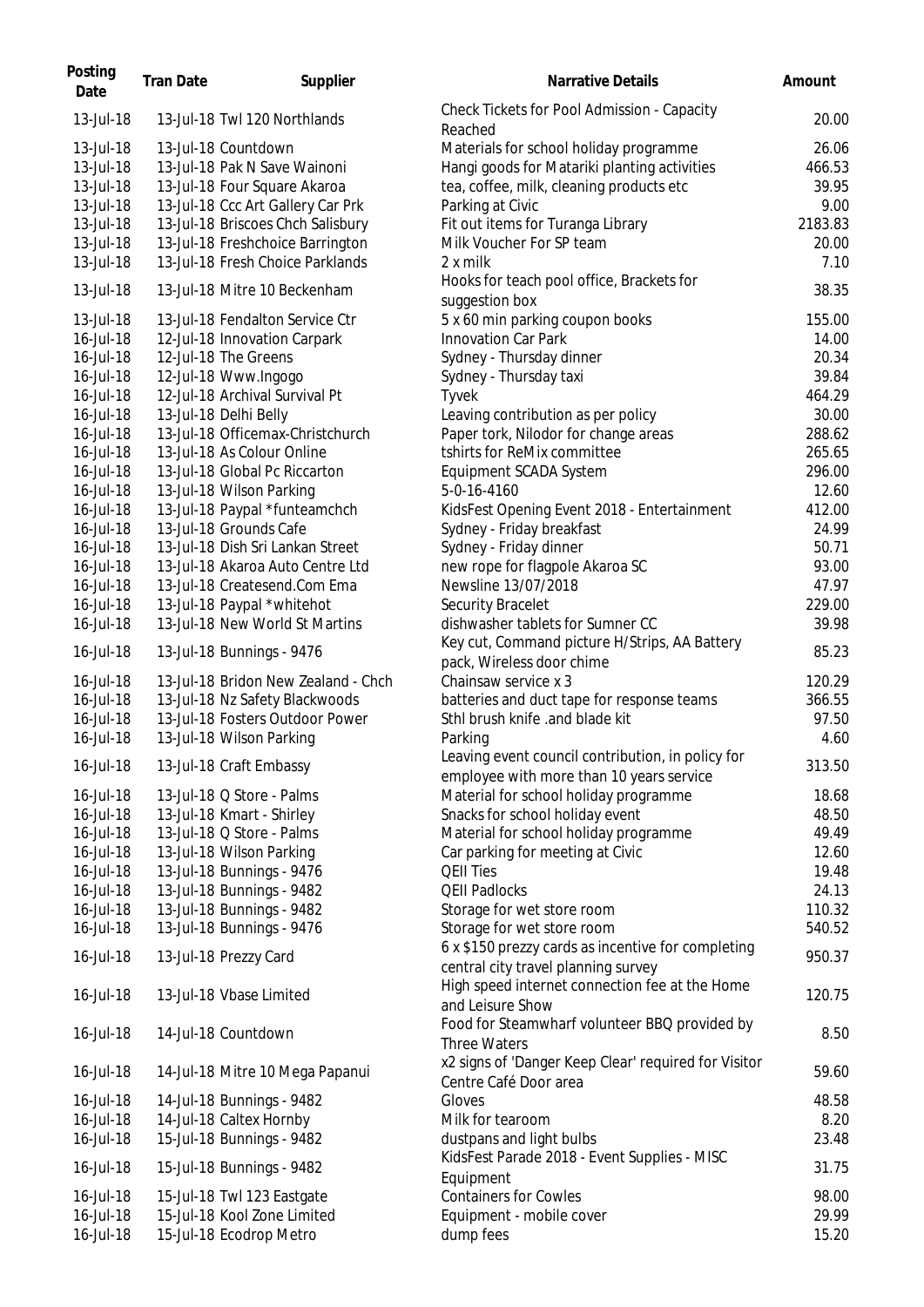| Posting<br>Date        | <b>Tran Date</b>    | Supplier                                                        | <b>Narrative Details</b>                                                                  | Amount           |
|------------------------|---------------------|-----------------------------------------------------------------|-------------------------------------------------------------------------------------------|------------------|
| 16-Jul-18              |                     | 15-Jul-18 Animates Papanui                                      | aquatic Sand used to make kinetic sand for the art<br>safari pre-school programme         | 39.94            |
| 16-Jul-18              |                     | 16-Jul-18 Wsl Papanui                                           | White board cover for large white board.                                                  | 199.00           |
| 16-Jul-18              |                     | 16-Jul-18 Wsl Eastgate                                          | Materials purchased for Mexican exhibition at<br>South.                                   | 13.98            |
| 16-Jul-18              |                     | 16-Jul-18 Eastgate Shopping Cntre                               | Holiday esports event.                                                                    | 30.00            |
| 16-Jul-18              |                     | 16-Jul-18 Twl 123 Eastgate                                      | Materials purchased for Mexican exhibition at<br>South.                                   | 40.00            |
| 16-Jul-18              | 16-Jul-18 Site Safe |                                                                 | Site Safe Training                                                                        | 116.73           |
| 16-Jul-18              |                     | 16-Jul-18 London Street Dairy                                   | Catering                                                                                  | 100.90           |
| 16-Jul-18<br>16-Jul-18 |                     | 16-Jul-18 Twl 120 Northlands<br>16-Jul-18 Placemakers Riccarton | board games and playdough for ReMix event<br>matrex coldpatch pothole repair for driveway | 40.10<br>215.96  |
|                        |                     |                                                                 | repairs                                                                                   |                  |
| 16-Jul-18<br>16-Jul-18 |                     | 16-Jul-18 Ccc Parking<br>16-Jul-18 Countdown                    | Parking for meeting<br>Taiora QEII - Staff Room Consumables                               | 5.15<br>14.00    |
| 16-Jul-18              |                     | 16-Jul-18 Countdown                                             | <b>QEII Batteries for Group Fitness</b>                                                   | 51.96            |
| 16-Jul-18              |                     | 16-Jul-18 Briscoes Chch Salisbury                               | Microfibre cloths to clean books for Turanga at                                           | 38.96            |
|                        |                     |                                                                 | Warehouse                                                                                 |                  |
| 16-Jul-18              |                     | 16-Jul-18 Placemakers Riccarton                                 | x2 Drill pit for hammer drill.                                                            | 53.44            |
| 16-Jul-18<br>16-Jul-18 |                     | 16-Jul-18 James Bull & Co<br>16-Jul-18 Connovation              | 4x padlocks.<br>mustelid bait and rat bait for travis trapping                            | 289.80<br>255.65 |
| 16-Jul-18              |                     | 16-Jul-18 Ccc Art Gallery Car Prk                               | Parking at Civic                                                                          | 10.00            |
| 16-Jul-18              |                     | 16-Jul-18 Repco 130                                             | Trailer marker light                                                                      | 22.99            |
| 16-Jul-18              |                     | 16-Jul-18 Twl 175 South City                                    | Plants for section A                                                                      | 20.10            |
| 16-Jul-18              |                     | 16-Jul-18 Twl 178 Barrington                                    | <b>Event Materials</b>                                                                    | 58.00            |
| 17-Jul-18              |                     | 15-Jul-18 Snap *geofilters                                      | snap chat filter for ReMix event                                                          | 8.74             |
| 17-Jul-18              |                     | 15-Jul-18 Www.Aliexpress.Com                                    | Cons lab equipment                                                                        | 197.77           |
| 17-Jul-18              |                     | 16-Jul-18 Super Cheap Auto                                      | Mobile Plant Clean Up - WO                                                                | 23.48            |
| 17-Jul-18              |                     | 16-Jul-18 Halswell Post Shop                                    | Change of Ownership and Rego for Trailer at DHP                                           | 45.15            |
| 17-Jul-18              |                     | 16-Jul-18 Bacon Bros                                            | Refreshments for visit - Tūranga event                                                    | 61.00            |
| 17-Jul-18              |                     | 16-Jul-18 Resene Paints                                         | Paint                                                                                     | 210.99           |
| 17-Jul-18<br>17-Jul-18 |                     | 16-Jul-18 Ascot Television Ser                                  | Transferring of Swim Ed tapes to USB<br>KidsFest Parade 2018 - Event Supplies - Paint     | 350.00<br>58.90  |
|                        |                     | 16-Jul-18 Bunnings - 9476                                       | The new Christchurch District Plan - invite to a                                          |                  |
| 17-Jul-18              |                     | 16-Jul-18 Createsend.Com Ema                                    | presentation series email                                                                 | 12.06            |
| 17-Jul-18              |                     | 16-Jul-18 Bp Connect Hoon Hay                                   | Milk for staff tea room<br>Freight - concrete samples sent to Opus Lab,                   | 4.69             |
| 17-Jul-18              |                     | 16-Jul-18 Pack And Send Riccar                                  | Petone for testing                                                                        | 166.00           |
| 17-Jul-18              |                     | 16-Jul-18 Embassy Of China(Chr                                  | Visa application to attend 110 Resilience City<br>Conference in Chengdu.                  | 200.00           |
| 17-Jul-18              | 16-Jul-18 Db Shop   |                                                                 | ITTI CIO PA Adele Dictaphone                                                              | 249.00           |
| 17-Jul-18              |                     | 16-Jul-18 Relish Catering                                       | Banks Peninsula Community Board Meeting 9 July<br>2018                                    | 187.69           |
| 17-Jul-18              |                     | 16-Jul-18 Bunnings - 9476                                       | Rat bait and plant pots                                                                   | 172.74           |
| 17-Jul-18              |                     | 16-Jul-18 Trees For Canterbury                                  | Native plants for section F                                                               | 178.00           |
| 17-Jul-18              |                     | 16-Jul-18 Nz Safety Blackwoods                                  | PPE safety equipment                                                                      | 222.29           |
| 17-Jul-18              |                     | 16-Jul-18 Ross Galt Lock & Key                                  | Padlocks for irrigation controller box's                                                  | 735.00           |
| 17-Jul-18              |                     | 16-Jul-18 Nz Safety Blackwoods                                  | PPE for new staff member                                                                  | 233.98           |
| 17-Jul-18              |                     | 17-Jul-18 New World Fendalton                                   | biscuits for the crochet groups making yellow<br>moon art work                            | 12.78            |
| 17-Jul-18              |                     | 17-Jul-18 Freshchoice City Mkt                                  | Afternoon for Tuuranga Full Team hui in Civic                                             | 15.16            |
| 17-Jul-18              |                     | 17-Jul-18 Lab Supply Limited                                    | Lab supplies - chemicals                                                                  | 158.47           |
| 17-Jul-18              |                     | 17-Jul-18 Briscoes Chch Salisbury                               | Microwave for HO                                                                          | 119.99           |
|                        |                     |                                                                 |                                                                                           |                  |
| 17-Jul-18              |                     | 17-Jul-18 Wsl Papanui                                           | Glue for holiday programmes and empty glue                                                | 39.98            |
| 17-Jul-18              |                     | 17-Jul-18 Kennards Hire Chch                                    | bottle to dispense glue<br>Hammer drill-combi light for posts.                            | 101.00           |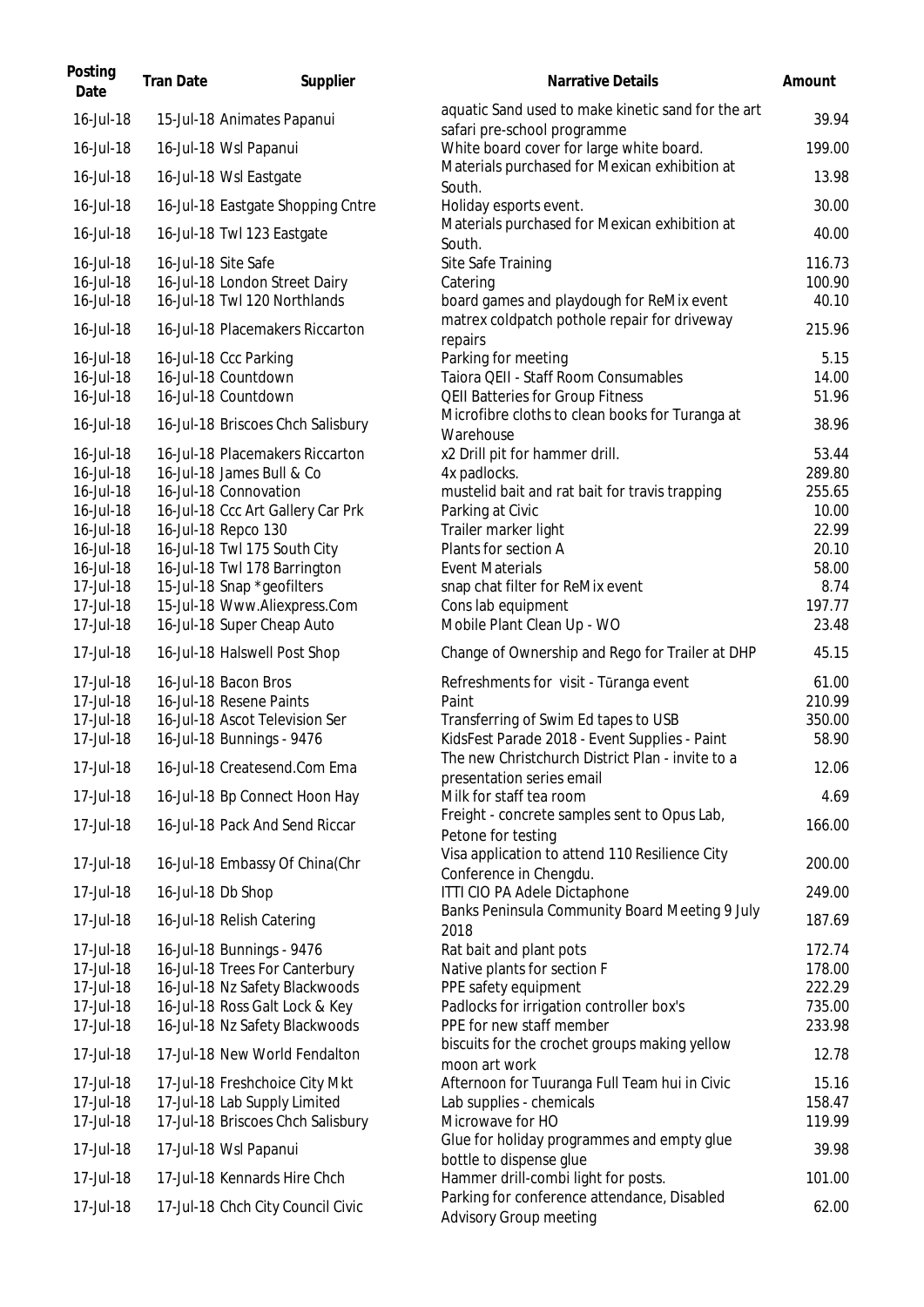| Posting<br>Date | <b>Tran Date</b>  | Supplier                            | Narrative Details                                                                                     | Amount   |
|-----------------|-------------------|-------------------------------------|-------------------------------------------------------------------------------------------------------|----------|
| 17-Jul-18       |                   | 17-Jul-18 Chch City Council Civic   | Parking coupons for staff when attending<br>meetings offsite                                          | 139.50   |
| 17-Jul-18       |                   | 17-Jul-18 Booker Spalding           | Credit Voucher Booker Spalding 5-0-18-4105                                                            | $-85.10$ |
| 17-Jul-18       |                   | 17-Jul-18 Countdown                 | Material for school holiday programme                                                                 | 3.60     |
| 17-Jul-18       |                   | 17-Jul-18 Countdown                 | Material for school holiday programme                                                                 | 12.99    |
| 17-Jul-18       |                   | 17-Jul-18 Caltex Riccarton          | Fuel for fleet vehicle                                                                                | 50.61    |
| 17-Jul-18       |                   | 17-Jul-18 Ccc Art Gallery Car Prk   | Parking at Civic                                                                                      | 6.00     |
|                 |                   |                                     | Lunch in AK attending FWV meeting with AK                                                             |          |
| 17-Jul-18       |                   | 17-Jul-18 Mojo Viaduct Harbour      | Transport                                                                                             | 30.00    |
|                 |                   |                                     | Taxi AK Airport to AK CBD, FWV meeting with AK                                                        |          |
| 17-Jul-18       |                   | 17-Jul-18 Auckland Co Op Taxis      | Transport - 2 passengers                                                                              | 82.70    |
| 17-Jul-18       |                   | 17-Jul-18 Caltex Redwood            | Milk for Redwood Staffroom                                                                            | 7.98     |
| 17-Jul-18       |                   | 17-Jul-18 Road Signs And Traffic    | wands for events                                                                                      | 143.05   |
| 17-Jul-18       |                   | 17-Jul-18 Battery Masta Ltd         | Cell Batteries for Return Pads - replacements                                                         | 269.40   |
| 17-Jul-18       |                   | 17-Jul-18 New World Prestons        | Milk and tissues for re sale in the shop                                                              | 17.12    |
| 17-Jul-18       |                   | 17-Jul-18 Ninetyblack Limited       | New camp signage                                                                                      | 66.12    |
| 18-Jul-18       |                   | 16-Jul-18 Ictc Society Inc          | ICTC 2018 speaker registration                                                                        | 906.47   |
| 18-Jul-18       |                   | 16-Jul-18 The Old Vicarage          | Coffee                                                                                                | 13.70    |
| 18-Jul-18       |                   | 16-Jul-18 Property Council Of New Z | Seminar Fees - Women In Property                                                                      | 103.50   |
| 18-Jul-18       |                   | 16-Jul-18 Property Council Of New Z | PCNZ Event - EntX Site Tour 8/8/18                                                                    | 55.20    |
| 18-Jul-18       |                   | 16-Jul-18 Property Council Of New Z | PCNZ Event - EntX Site tour 8/8/18                                                                    | 110.40   |
| 18-Jul-18       |                   | 16-Jul-18 Axure Software            | ITDC Axure RP Pro monthly sub 2018-07                                                                 | 297.10   |
| 18-Jul-18       |                   | 16-Jul-18 Jaycar Electronics        | cable tie events                                                                                      | 114.70   |
| 18-Jul-18       |                   | 16-Jul-18 Sp * Tradesmart           | danger tape                                                                                           | 157.14   |
|                 |                   |                                     | Tūranga - software (games) to use with the                                                            |          |
| 18-Jul-18       |                   | 16-Jul-18 Lumoplay.Com Order        | interactive projector in the Activity room                                                            | 630.49   |
| 18-Jul-18       |                   | 17-Jul-18 Wilson Parking            | <b>Wilson Parking</b>                                                                                 | 22.60    |
| 18-Jul-18       |                   | 17-Jul-18 The National Business     | Monthly Subscription for NBR.                                                                         | 35.00    |
| 18-Jul-18       |                   | 17-Jul-18 Ascent Technology Ltd     | Wallmount adaptors for Polycom phones                                                                 | 75.02    |
| 18-Jul-18       |                   | 17-Jul-18 Createsend.Com Ema        | Hereford St consultation email                                                                        | 8.20     |
| 18-Jul-18       |                   | 17-Jul-18 Cafe Red                  | Meeting with Skills Active from Auckland                                                              | 16.92    |
| 18-Jul-18       |                   | 17-Jul-18 Blackwell Motors Ltd      | Clips x2 for truck 1023                                                                               | 17.92    |
| 18-Jul-18       |                   | 17-Jul-18 Stowers Containment Solut | A second Drumpump cap the wrigth one                                                                  | 89.83    |
| 18-Jul-18       |                   | 17-Jul-18 Stowers Containment Solut | Drumpump cap for yard, wrong one.                                                                     | 90.49    |
| 18-Jul-18       |                   | 17-Jul-18 Parkhouse Road Lands      | pea gravel for yard x9 scoops                                                                         | 242.59   |
|                 |                   |                                     | Registration fee to attend NZPI seminar -                                                             |          |
| 18-Jul-18       |                   | 17-Jul-18 New Zealand Planning Inst | Economics of Urban Development                                                                        | 300.00   |
| 18-Jul-18       | 17-Jul-18 2 Cheap |                                     | Supplies for craft activity at mall shop                                                              | 6.00     |
|                 |                   |                                     |                                                                                                       |          |
| 18-Jul-18       |                   | 17-Jul-18 Ross Galt Lock & Key      | Replacement padlocks for general parks security                                                       | 882.00   |
| 18-Jul-18       |                   | 17-Jul-18 Unichem Eastgate Pharmacy | panadol tablets                                                                                       | 14.99    |
| 18-Jul-18       |                   | 17-Jul-18 R & S Trade Group Ltd     | Hire of Tripod & winch, harness, gas detector and<br>sling for confined space entry to retention tank | 271.31   |
| 18-Jul-18       |                   | 17-Jul-18 Whitcoulls Online         | vouchers for botanics                                                                                 | 23.86    |
| 18-Jul-18       |                   | 17-Jul-18 Shardlows Packaging       | gaffer tape for events                                                                                | 474.04   |
| 18-Jul-18       |                   | 17-Jul-18 Spectrum Lighting & Sound | Repair to Basketball Score bench - plug for main                                                      | 158.93   |
| 18-Jul-18       |                   | 17-Jul-18 Www.Circuband.Com         | scoreboard<br>Circuband - Lean Mean Queens                                                            | 299.97   |
| 18-Jul-18       |                   | 18-Jul-18 Freshchoice City Mkt      | popcorn for film festival and remix and food for                                                      | 53.52    |
|                 |                   |                                     | volunteers                                                                                            |          |
| 18-Jul-18       |                   | 18-Jul-18 Road Signs And Traffic    | replacement Giveway sign for United Carpark                                                           | 64.40    |
| 18-Jul-18       |                   | 18-Jul-18 Cactus Outdoor Limited    | 4 x Cactus Pants for staff                                                                            | 812.60   |
| 18-Jul-18       |                   | 18-Jul-18 Kathmandu Chch Cbd        | Event Production - Staff Uniform Replacement<br>2018                                                  | 401.00   |
| 18-Jul-18       |                   | 18-Jul-18 Mitre 10 Mega Papanui     | Paint for children's letter box, hooks for Skype                                                      | 94.81    |
|                 |                   |                                     | headsets and tape measure for tool box                                                                |          |
| 18-Jul-18       |                   | 18-Jul-18 Canterbury Museum         | digital images                                                                                        | 40.00    |
| 18-Jul-18       |                   | 18-Jul-18 Countdown                 | Food for Workshop                                                                                     | 20.20    |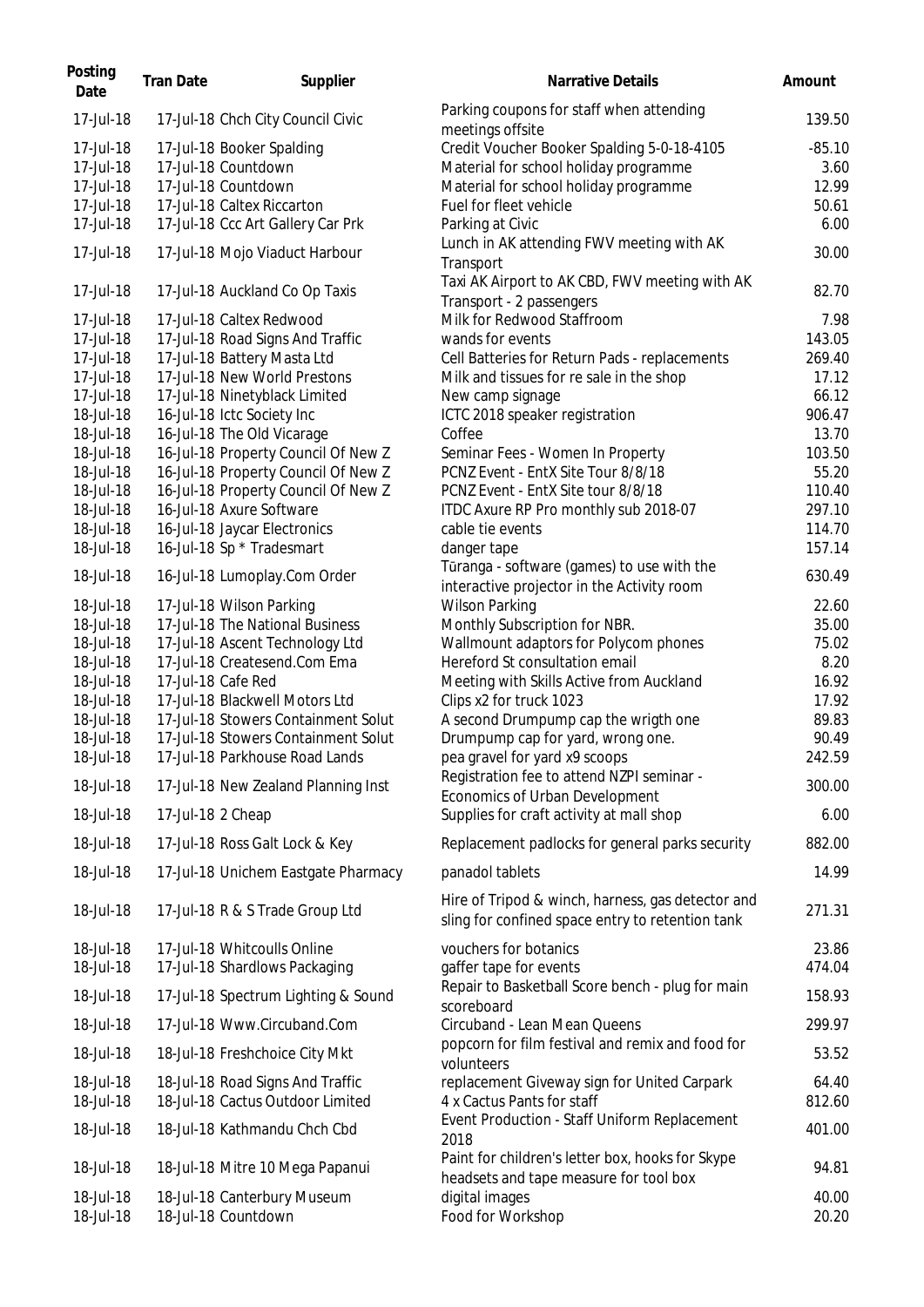| Posting<br>Date        | <b>Tran Date</b> | Supplier                                         | Narrative Details                                                                  | Amount          |
|------------------------|------------------|--------------------------------------------------|------------------------------------------------------------------------------------|-----------------|
| 18-Jul-18              |                  | 18-Jul-18 Countdown                              | Items for Winter Warmer event held at Linwood<br>Library                           | 26.58           |
| 18-Jul-18              |                  | 18-Jul-18 Mitre 10 Beckenham                     | materials required for Halswell Quarry Kidsfest<br>event                           | 24.90           |
| 18-Jul-18              |                  | 18-Jul-18 Countdown                              | materials required for Halswell Quarry Kidsfest<br>event                           | 52.59           |
| 18-Jul-18              |                  | 18-Jul-18 Ccc Art Gallery Car Prk                | Parking at Civic                                                                   | 10.00           |
| 18-Jul-18              |                  | 18-Jul-18 Twl 178 Barrington                     | Picture hooks for exhibition                                                       | 10.00           |
| 18-Jul-18              |                  | 18-Jul-18 Ccc Parking                            | Parking                                                                            | 5.15            |
| 18-Jul-18              |                  | 18-Jul-18 Xcm Group Limited                      | Bike scarves for stock                                                             | 172.50          |
| 19-Jul-18              |                  | 16-Jul-18 Paypal *conservatio                    | <b>Exhibition Equipment for Turanga</b>                                            | 427.00          |
| 19-Jul-18              | 17-Jul-18 Talas  |                                                  | Adhesive, tweezers, microspatulas                                                  | 264.89          |
| 19-Jul-18              |                  | 17-Jul-18 American Library Assn                  | Professional development                                                           | 98.38           |
| 19-Jul-18              |                  | 17-Jul-18 Dominos Pizza Linwood                  | Pizza prize for winning our holiday eSports<br>competition                         | 20.00           |
| 19-Jul-18              |                  | 18-Jul-18 Saecowilson - Christch                 | Grit Pumps - WO                                                                    | 43.24           |
| 19-Jul-18              |                  | 18-Jul-18 Seal Imports Chch                      | Grit Tank pump repair - WO                                                         | 67.60           |
| 19-Jul-18              |                  | 18-Jul-18 Asmuss Plastic Systems                 | C2 Water - WO                                                                      | 205.41          |
| 19-Jul-18              |                  | 18-Jul-18 Egmont Commercial Lt M/O               | labels for stock identification, tube for                                          | 657.17          |
|                        |                  |                                                  | irrigation, 45L bags for potting                                                   |                 |
| 19-Jul-18              |                  | 18-Jul-18 Elite Fitness - Dps                    | Fitness equipment For Jellie Park gym                                              | 445.95          |
| 19-Jul-18              |                  | 18-Jul-18 Kings Seeds (Nz) Limited               | Vegetable seed                                                                     | 159.43          |
| 19-Jul-18              |                  | 18-Jul-18 Wilson Parking                         | Car parking while at civic for meetings                                            | 12.60           |
| 19-Jul-18              |                  | 18-Jul-18 Parkhouse Road Lands                   | pea gravel for yard x9 scoops.                                                     | 242.59          |
| 19-Jul-18              |                  | 18-Jul-18 New Zealand Planning Inst              | Registration fee to attend an NZPI seminar - Maori<br>Values                       | 150.00          |
| 19-Jul-18              |                  | 18-Jul-18 New Zealand Planning Inst              | Registration fee to attend NZPI training -<br>Economics of Urban Development       | 300.00          |
| 19-Jul-18              |                  | 18-Jul-18 New Zealand Planning Inst              | Registration fee to attend NZPI Seminar                                            | 300.00          |
| 19-Jul-18              |                  | 18-Jul-18 Deane Apparel                          | uniforms for new employees                                                         | 193.98          |
| 19-Jul-18              |                  | 18-Jul-18 New World St Martins                   | Morning tea for eastenders track crew                                              | 23.08           |
| 19-Jul-18              |                  | 18-Jul-18 Bunnings - 9476                        | Poolside baskets                                                                   | 12.13           |
| 19-Jul-18              |                  | 18-Jul-18 Bunnings - 9476                        | replacing broken fence pailings                                                    | 85.30           |
| 19-Jul-18              |                  | 18-Jul-18 Blacks Fasteners Lt                    | TU: Blacks Fasteners: screws to mount OPACS                                        | 18.11           |
| 19-Jul-18              |                  | 18-Jul-18 Burwood Produce                        | seed for birds and sawdust for rabbits                                             | 69.50           |
| 19-Jul-18              |                  | 18-Jul-18 The Service Company Ltd C              | Bleach and Jumbo rolls for toilets                                                 | 270.48          |
| 19-Jul-18              |                  | 19-Jul-18 Site Safe                              | Site Safe Training                                                                 | 116.73          |
| 19-Jul-18              |                  | 19-Jul-18 Nzrc Online Shop                       | <b>First Aid Revalidation</b>                                                      | 130.00          |
| 19-Jul-18              |                  | 19-Jul-18 Hampton & Co Ltd                       | Materials for Juliet Peter Display case                                            | 167.73          |
| 19-Jul-18              |                  | 19-Jul-18 Twl 181 Belfast                        | Fridge and Freezer                                                                 | 998.00          |
| 19-Jul-18              |                  | 19-Jul-18 Spotlight Stores NZ Ltd                | Materials for beanies                                                              | 279.98          |
| 19-Jul-18              |                  | 19-Jul-18 N Z W W A                              | Registration to attend the Water Reform regional<br>workshop.                      | 138.00          |
| 19-Jul-18              |                  | 19-Jul-18 Ccc Art Gallery Car Prk                | Art Gallery Carpark                                                                | 1.00            |
| 19-Jul-18              |                  | 19-Jul-18 Wsl Online                             | HDMI cables x4 for stock for Bin and SD ask<br>1497323                             | 47.96           |
| 19-Jul-18              |                  | 19-Jul-18 Jands Limited                          | AKG Wireless Transmitter pack                                                      | 643.65          |
| 19-Jul-18              |                  | 19-Jul-18 Burwood Produce                        | sawdust for rabbits                                                                | 20.00           |
| 19-Jul-18              |                  | 19-Jul-18 Four Square Akaroa                     | Milk for morning tea                                                               | 7.47            |
| 20-Jul-18              |                  | 17-Jul-18 Christchurch Airport                   | Parking CH Airport, FWV meeting with AK<br>Transport                               | 27.00           |
| 20-Jul-18              |                  | 18-Jul-18 Www.Mobilefun.Co.Uk                    | Tablet Tough Case SCADA                                                            | 143.99          |
| 20-Jul-18              |                  | 18-Jul-18 Paypal *chalkd2015l                    | Chalkboard Decal for Exhibitions Team                                              | 151.99          |
| 20-Jul-18              |                  | 18-Jul-18 Stk*shutterstock, Inc.                 | Music track for Roof lift off video                                                | 74.32           |
| 20-Jul-18              |                  | 18-Jul-18 Desktop Technology Srvcs               | Repairs to Vibrating Seal switch                                                   | 51.75           |
| 20-Jul-18              |                  | 18-Jul-18 Www.Aliexpress.Com                     | Sample of spoke reflectors - to see if want to<br>order for cycle safety programme | 4.42            |
|                        |                  |                                                  | Puncture repaire kits x 50 for Central City Travel                                 |                 |
| 20-Jul-18<br>20-Jul-18 |                  | 18-Jul-18 Aliexpress<br>19-Jul-18 Wilson Parking | programme<br><b>Wilson Parking</b>                                                 | 110.90<br>24.60 |
|                        |                  |                                                  |                                                                                    |                 |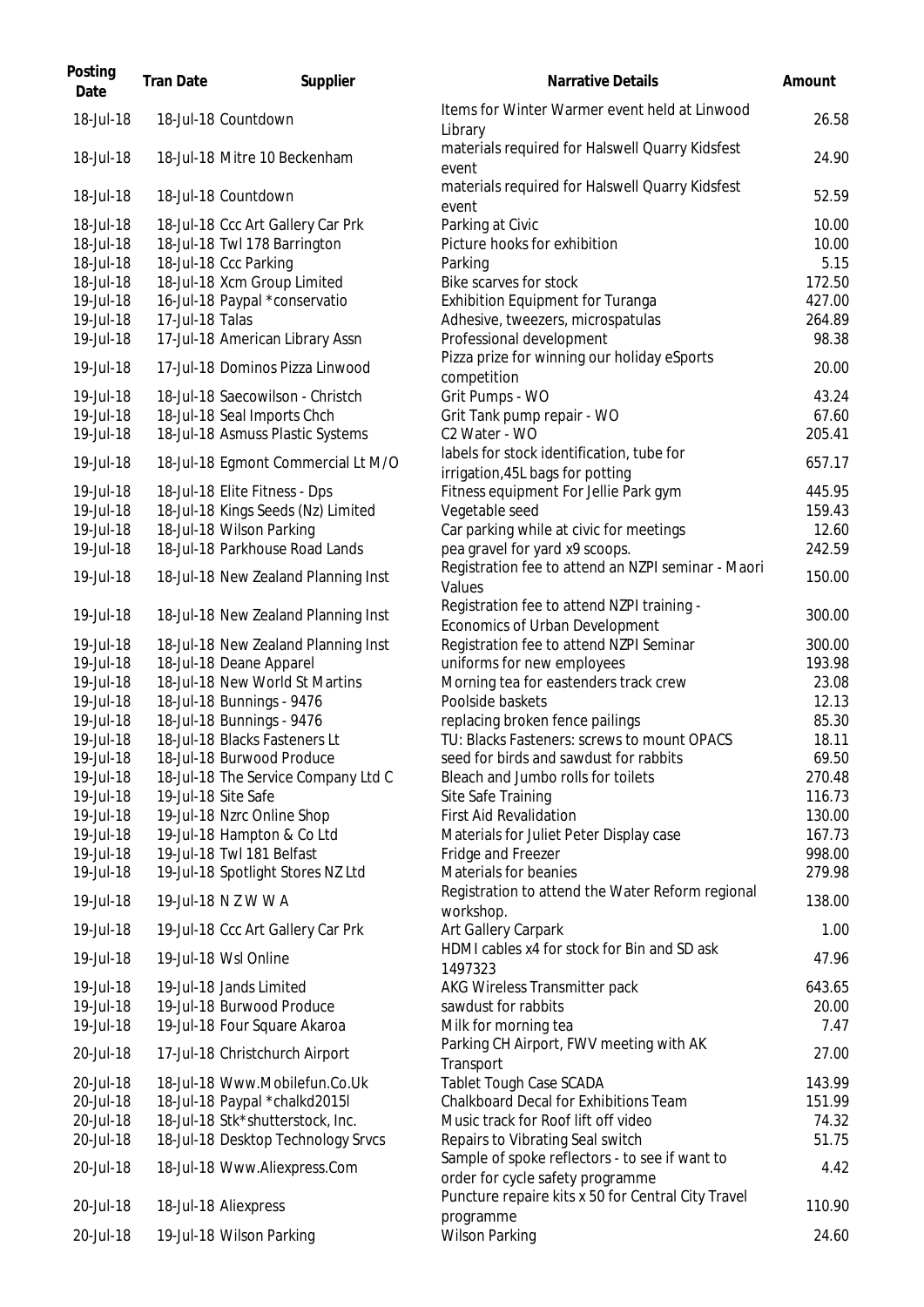| Posting<br>Date | <b>Tran Date</b> | Supplier                            | <b>Narrative Details</b>                                                                    | Amount     |
|-----------------|------------------|-------------------------------------|---------------------------------------------------------------------------------------------|------------|
| 20-Jul-18       |                  | 19-Jul-18 French Bakery Limited     | Food for employee leaving function (unit function,<br>45 years of service)                  | 192.70     |
| 20-Jul-18       |                  | 19-Jul-18 Fosters Outdoor Power     | replacement chain for electric chainsaw                                                     | 70.00      |
| 20-Jul-18       |                  | 19-Jul-18 Are (NZ) Limited          | H&S Consumables - WO                                                                        | 85.26      |
| 20-Jul-18       |                  | 19-Jul-18 Drills Taps & Dies Limite | Workshop Consumables - WO                                                                   | 255.99     |
| 20-Jul-18       |                  | 19-Jul-18 Spotify P06bf24aa5        | Vbase Touch in Arena                                                                        | 14.99      |
| 20-Jul-18       |                  | 19-Jul-18 More Mobility             | 5-3-08-4160 Event hire                                                                      | 70.00      |
|                 |                  |                                     |                                                                                             |            |
| 20-Jul-18       |                  | 19-Jul-18 More Mobility             | <b>Hosting Asset Purchases</b>                                                              | 1000.00    |
| 20-Jul-18       |                  | 19-Jul-18 Claudes Kitchen Limited   | <b>Farewell Catering</b>                                                                    | 150.00     |
| 20-Jul-18       |                  | 19-Jul-18 Embassy Of China(Chr      | Visa application fee to travel to China to attend<br>Resilience City Conference             | 140.00     |
| 20-Jul-18       |                  | 19-Jul-18 Bunnings - 9482           | 1 No pack wall plugs, 2 No. shelve brackets and 1<br>shelve for plant room at QE2           | 28.58      |
| 20-Jul-18       |                  | 19-Jul-18 Christchurch Native Plant | hebe topiaria, plants for oval                                                              | 89.70      |
| 20-Jul-18       |                  | 19-Jul-18 Christchurch Native Plant | carex sectac for river bank                                                                 | 168.36     |
| 20-Jul-18       |                  | 19-Jul-18 Christchurch Native Plant | carex secta for river bank                                                                  | 245.53     |
| 20-Jul-18       |                  | 19-Jul-18 Freedom Furniture         | Items for New Central library Turanga                                                       | 1628.20    |
| 20-Jul-18       |                  | 19-Jul-18 Oneill Rentals            | <b>Credit Voucher Oneill Rentals</b>                                                        | $-1010.06$ |
| 20-Jul-18       |                  | 19-Jul-18 Nz Red Cross              | Replacement Pads for AED                                                                    | 143.75     |
|                 |                  |                                     | Gas for BBQ for community consultation event in                                             |            |
| 20-Jul-18       |                  | 20-Jul-18 Challenge Milton St Ots   | West Broken Run                                                                             | 47.95      |
| 20-Jul-18       |                  | 20-Jul-18 New World South City      | Food for employee leaving function (unit function,<br>45 years of service)                  | 204.92     |
| 20-Jul-18       |                  | 20-Jul-18 London Street Dairy       | Lyttelton Library milk march-june 2018                                                      | 40.80      |
| 20-Jul-18       |                  | 20-Jul-18 Pak N Save Riccarton      | Wet wipes for Harry Potter craft activity                                                   | 2.39       |
| 20-Jul-18       |                  | 20-Jul-18 Jaycar Pty Ltd            | Audio Components for Closer Headphones                                                      | 14.80      |
| 20-Jul-18       |                  | 20-Jul-18 Pak N Save Wainoni        | Swim Nappies for resale - Taiora QEII                                                       | 735.36     |
| 20-Jul-18       |                  | 20-Jul-18 Agpro New Zealand Ltd     | Glyphosate gel x 2 5kg                                                                      | 345.00     |
| 20-Jul-18       |                  | 20-Jul-18 Stuff Recurring           | The Press subscription                                                                      | 45.50      |
| 20-Jul-18       |                  | 20-Jul-18 Stuff Recurring           | The Press subscription                                                                      | 55.47      |
| 20-Jul-18       |                  | 20-Jul-18 Stuff Recurring           | The Press subscription                                                                      | 56.77      |
| 20-Jul-18       |                  | 20-Jul-18 Stuff Recurring           | The Press subscription                                                                      | 66.74      |
|                 |                  |                                     |                                                                                             |            |
| 20-Jul-18       |                  | 20-Jul-18 Countdown                 | Milk NB Library                                                                             | 5.68       |
| 20-Jul-18       |                  | 20-Jul-18 N Z W W A                 | Ticket for the Water Reform regional workshop                                               | 345.00     |
| 20-Jul-18       |                  | 20-Jul-18 Conferences & Events 28   | Registration to attend International Conference<br>on Wellbeing & Public Policy             | 400.00     |
| 20-Jul-18       |                  | 20-Jul-18 Modica Group Limited      | Pre-Invoice Texting                                                                         | 130.70     |
| 20-Jul-18       |                  | 20-Jul-18 Stuff Recurring           | The Press subscription for CAG library.                                                     | 52.00      |
| 20-Jul-18       |                  | 20-Jul-18 Farmlands Co Operati      | Electric fence unit for shelter                                                             | 549.31     |
| 20-Jul-18       |                  | 20-Jul-18 Wsl Eastgate              | Material for public meeting about community<br>planting at West Broken Run reserve          | 41.95      |
| 20-Jul-18       |                  | 20-Jul-18 Ccc Art Gallery Car Prk   | Parking at Civic                                                                            | 8.00       |
|                 |                  |                                     | Catering for Democracy Managers' Forum (with                                                |            |
| 20-Jul-18       |                  | 20-Jul-18 New World South City      | national councils)<br>Packing materials needed for Juliet Peter                             | 221.99     |
| 20-Jul-18       |                  | 20-Jul-18 Wsl Blenheim              | exhibition loan artworks collection                                                         | 99.00      |
| 20-Jul-18       |                  | 20-Jul-18 Handy Rentals             | Truck hire for collecting artworks for Juliet Peter<br>exhibition Ioan artworks in Blenheim | 150.00     |
| 20-Jul-18       |                  | 20-Jul-18 New World Prestons        | milk for staff Blake and Travis                                                             | 16.81      |
| 23-Jul-18       |                  | 19-Jul-18 Amazon Mktplace Pmts      | Credit for Drawing Materials for Wall 2 Wall<br>exhibition                                  | $-331.49$  |
| 23-Jul-18       |                  | 19-Jul-18 Jotform Inc.              | H&S system contribution for July 2018                                                       | 28.92      |
| 23-Jul-18       |                  | 19-Jul-18 Officemax                 | Fit out items Turanga                                                                       | 1131.76    |
|                 |                  |                                     | Airport parking for travel to Wellington to attend                                          |            |
| 23-Jul-18       |                  | 19-Jul-18 Christchurch Airport      | G-Reg Steering Group                                                                        | 27.00      |
|                 |                  |                                     |                                                                                             |            |
| 23-Jul-18       |                  | 20-Jul-18 Officemax                 | Unit Stationary supplies for Lessons Learnt                                                 | 130.25     |
| 23-Jul-18       |                  | 20-Jul-18 New World Prestons        | Workshop<br>Food for BBQ for community consultation event in                                | 82.53      |
|                 |                  |                                     | West Broken Run                                                                             |            |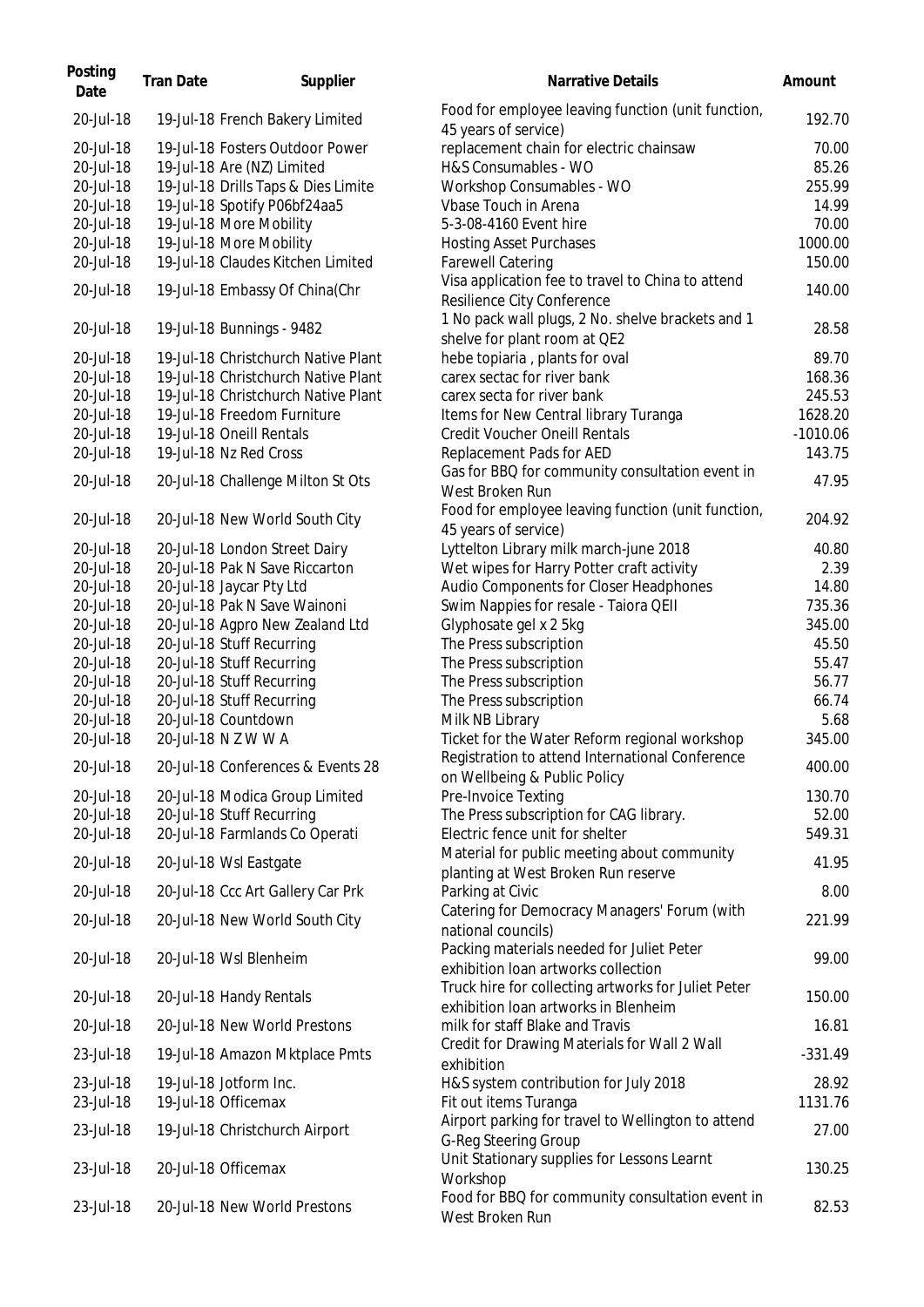| Posting<br>Date | <b>Tran Date</b>   | Supplier                            | <b>Narrative Details</b>                                                                       | Amount  |
|-----------------|--------------------|-------------------------------------|------------------------------------------------------------------------------------------------|---------|
| 23-Jul-18       |                    | 20-Jul-18 Look Sharp Store          | chopsticks for harry Potter display and event                                                  | 6.00    |
| 23-Jul-18       |                    | 20-Jul-18 Bunnings - 9476           | Broom for harry Potter event                                                                   | 12.88   |
| 23-Jul-18       |                    | 20-Jul-18 Whitcoulls Riccarton 50   | Map for Harry Potter prize                                                                     | 21.99   |
| 23-Jul-18       |                    | 20-Jul-18 Nz Safety Blackwoods      | Safety glasses                                                                                 | 48.30   |
| 23-Jul-18       |                    | 20-Jul-18 Createsend.Com Ema        | Newsline 20/07/2018                                                                            | 47.95   |
| 23-Jul-18       |                    | 20-Jul-18 Interwaste                | Supply Termuo Sharps Container 1.4L                                                            | 15.12   |
|                 |                    |                                     | 4 x Hook Coat Rack Bliss Chome Hook White, 3 x                                                 |         |
| 23-Jul-18       |                    | 20-Jul-18 Bunnings - 9476           | Bath mat Clear ESTILO, 3 x Toilet Brush SS Matt<br>Finish                                      | 104.81  |
| 23-Jul-18       |                    | 20-Jul-18 Bunnings - 9482           | toilet brush holder x 12, toilet brush x 2                                                     | 142.36  |
| 23-Jul-18       |                    | 20-Jul-18 Wilson Parking            | Car parking while at civic for meetings                                                        | 18.60   |
| 23-Jul-18       |                    | 20-Jul-18 Kmart Online              | wall to wall pens                                                                              | 185.00  |
| 23-Jul-18       |                    | 20-Jul-18 Voyager Internet Ltd      | <b>Bulletin messaging</b>                                                                      | 11.50   |
|                 |                    | 20-Jul-18 Shands Outdoor Power      |                                                                                                |         |
| 23-Jul-18       |                    |                                     | Chainsaw service x 3                                                                           | 375.00  |
| 23-Jul-18       |                    | 20-Jul-18 Paypal *eds               | Registration fee to attend Climate Change &<br><b>Business Conference</b>                      | 925.00  |
| 23-Jul-18       |                    | 20-Jul-18 George Henry & Co Ltd     | Workshop Consumables - WO                                                                      | 299.39  |
| 23-Jul-18       |                    | 20-Jul-18 Eastgate Post Shop        | Koha for Nature play log carving                                                               | 107.33  |
| 23-Jul-18       |                    | 20-Jul-18 Craft Embassy             | Staff leaving function contribution as per policy                                              | 44.00   |
| 23-Jul-18       |                    | 20-Jul-18 Hms Airport Terminal      | Food and drink expenses during Juliet Peter<br>exhibition                                      | 8.80    |
| 23-Jul-18       |                    | 20-Jul-18 Nelson Airport - Bra      | Food and drink expenses during Juliet Peter<br>exhibition                                      | 9.00    |
| 23-Jul-18       |                    | 20-Jul-18 The Sneaky Beach Cafe     | Food and drink expenses during Juliet Peter<br>exhibition                                      | 10.00   |
| 23-Jul-18       |                    | 20-Jul-18 Sprig & Fern Hardy Street | Food and drink expenses during Juliet Peter<br>exhibition                                      | 32.00   |
| 23-Jul-18       |                    | 20-Jul-18 Morrison Street Cafe      | Food and drink expenses during Juliet Peter<br>exhibition                                      | 46.00   |
| 23-Jul-18       |                    | 20-Jul-18 Mobil Tahunanui           | Fuel costs for collecting artworks in Blenheim for<br>Juliet Peter exhibition loan collection. | 59.14   |
| 23-Jul-18       |                    | 20-Jul-18 Dr S L Hamer&dr H G Willi | Medical                                                                                        | 40.00   |
| 23-Jul-18       | 20-Jul-18 Nhbs Ltd |                                     | <b>Botanic Gardens library</b>                                                                 | 138.03  |
| 23-Jul-18       |                    | 20-Jul-18 Harvey Norman Moorhouse   | IT equipment for new Civil Defence Training Room                                               | 880.00  |
| 23-Jul-18       |                    | 20-Jul-18 Harvey Norman Moorhouse   | IT equipment for new Civil Defence Training Room                                               | 997.00  |
| 23-Jul-18       |                    | 20-Jul-18 Harvey Norman Moorhouse   | IT equipment for new Civil Defence Training Room                                               | 1000.00 |
| 23-Jul-18       |                    | 20-Jul-18 French Bakery Limited     | French Bakery - Catering for Spreydon-Cashmere<br>Community Board meeting 20 July 2018         | 51.00   |
| 23-Jul-18       |                    | 20-Jul-18 French Bakery Limited     | French Bakery - Catering for Age-Friendly<br>Spreydon-Cashmere meeting 4 July 2018             | 203.50  |
| 23-Jul-18       |                    | 21-Jul-18 New World South City      | <b>Cleaning Cloths</b>                                                                         | 5.49    |
| 23-Jul-18       |                    | 21-Jul-18 Ross Galt Lock & Key      | key holders                                                                                    | 170.10  |
| 23-Jul-18       |                    | 21-Jul-18 Countdown Online Shopping | Biscuits - Catering for various Committee and<br>Council meetings                              | 171.85  |
| 23-Jul-18       |                    | 21-Jul-18 Bunnings - 9482           | car cleaner, gloves, glass cleaner, cleaning<br>supplies                                       | 54.91   |
| 23-Jul-18       |                    | 22-Jul-18 Spark Riccarton           | 5-0-16-4160 Replacement phone cover CW                                                         | 79.95   |
| 23-Jul-18       |                    | 22-Jul-18 Ecodrop Metro             | dump fees                                                                                      | 30.41   |
| 23-Jul-18       |                    | 23-Jul-18 Fendalton Service Ctr     | Parking coupons                                                                                | 31.00   |
| 23-Jul-18       |                    | 23-Jul-18 New World South City      | Volunteer training                                                                             | 31.29   |
| 23-Jul-18       |                    | 23-Jul-18 Twl 180 Rangiora          | Soap powder & Single toilet paper for Cabins                                                   | 28.00   |
|                 |                    |                                     | New wireless keyboard to replace keyboard in                                                   |         |
| 23-Jul-18       |                    | 23-Jul-18 Wsl Hornby                | office & selotape                                                                              | 91.28   |
| 23-Jul-18       |                    | 23-Jul-18 Noel Leeming 3h           | New Monitor to replace tired old one in office                                                 | 199.99  |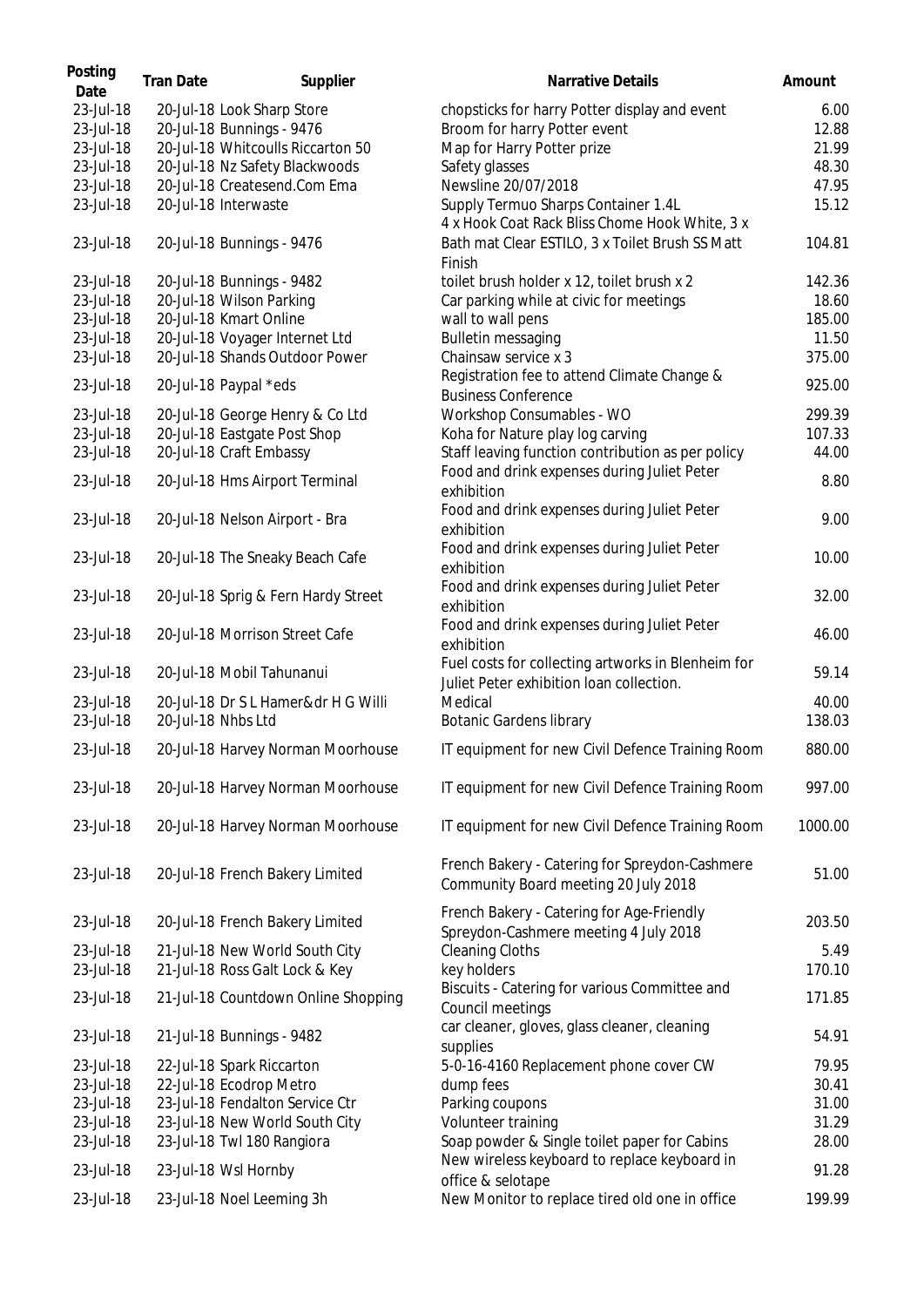| Posting<br>Date | <b>Tran Date</b> | Supplier                            | <b>Narrative Details</b>                                                   | Amount  |
|-----------------|------------------|-------------------------------------|----------------------------------------------------------------------------|---------|
| 23-Jul-18       |                  | 23-Jul-18 Noel Leeming 3h           | New Dishwasher for Managers House to replace<br>broken and not working one | 824.00  |
| 23-Jul-18       |                  | 23-Jul-18 Countdown                 | milk for staff room                                                        | 5.74    |
| 23-Jul-18       |                  | 23-Jul-18 Parsley And Sage          | Food for Board Meeting                                                     | 179.69  |
| 23-Jul-18       |                  | 23-Jul-18 Sanco Tooling Ltd         | saw blade sharpening                                                       | 49.45   |
| 23-Jul-18       |                  | 23-Jul-18 Topmaq C0184 Chch         | Ingco 18v Cordless Drills for workshop use                                 | 199.66  |
|                 |                  |                                     | Catering items for the morning tea at the NZ Fire                          |         |
| 23-Jul-18       |                  | 23-Jul-18 Countdown                 | Service Office on 24 July for the MSD School<br>group                      | 23.35   |
| 23-Jul-18       |                  | 23-Jul-18 Mitre 10 Beckenham        | Fuller screw driver set                                                    | 5.58    |
| 23-Jul-18       |                  | 23-Jul-18 Computer Food             | <b>Toner Cartridge</b>                                                     | 195.38  |
| 23-Jul-18       |                  | 23-Jul-18 Ferrymead Mitre 10 Mega   | Stools for MRF                                                             | 1000.00 |
| 23-Jul-18       |                  | 23-Jul-18 Little Big Tree Co        | Plants for section I riverbank                                             | 159.80  |
| 23-Jul-18       |                  | 23-Jul-18 Kilmarnock Enterprises    | Refurb of Skype headsets                                                   | 46.00   |
| 23-Jul-18       |                  | 23-Jul-18 Countdown                 | <b>Catering for Network Meeting</b>                                        | 21.10   |
| 23-Jul-18       |                  | 23-Jul-18 Papanui Service Centre    | Parking coupons for Papanui-Innes Community                                | 124.00  |
|                 |                  |                                     | Governance Team                                                            |         |
| 23-Jul-18       |                  | 23-Jul-18 2degrees Mobile           | Mobile phone charges                                                       | 111.93  |
| 24-Jul-18       |                  | 21-Jul-18 Zumba Fitness             | Course - Repaid                                                            | 53.26   |
| 24-Jul-18       |                  | 23-Jul-18 Saecowilson - Christch    | Repairs Grit Pump Motor - WO                                               | 21.41   |
| 24-Jul-18       |                  | 23-Jul-18 Are (NZ) Limited          | H & S Consumables - WO                                                     | 297.92  |
| 24-Jul-18       |                  | 23-Jul-18 Saecowilson - Christch    | In house Maintenance - WO                                                  | 465.64  |
| 24-Jul-18       |                  | 23-Jul-18 Freedom Furniture         | Seating for River of Words x 11 stools                                     | 219.45  |
| 24-Jul-18       |                  | 23-Jul-18 Engineering New Zealand   | engineering seminar principle of stormwater<br>engineering                 | 667.00  |
| 24-Jul-18       |                  | 23-Jul-18 Bunnings - 9476           | KidsFest Parade 2018 - Event Supplies - Batteries                          | 14.60   |
| 24-Jul-18       |                  | 23-Jul-18 Ausnzsportslawassoc       | 2018 New Zealand Sports Law Symposium                                      | 167.61  |
| 24-Jul-18       |                  | 23-Jul-18 Bunnings - 9476           | planter bags & Composting worm containers                                  | 413.49  |
| 24-Jul-18       |                  | 23-Jul-18 Bunnings - 9482           | Hooks for keys                                                             | 4.50    |
| 24-Jul-18       |                  |                                     | Small tables for Park Detectives                                           | 20.00   |
|                 |                  | 23-Jul-18 Kmart - Shirley           |                                                                            |         |
| 24-Jul-18       |                  | 23-Jul-18 Caltex Hornby             | Milk for tearoom                                                           | 8.20    |
| 24-Jul-18       |                  | 23-Jul-18 Workplace Safety Sup      | PPE                                                                        | 31.61   |
| 24-Jul-18       |                  | 23-Jul-18 Blacks Fasteners Lt       | Screws for anti slip matting on ramp                                       | 11.67   |
| 24-Jul-18       |                  | 23-Jul-18 Interwaste                | Recycling of Florescent tubes                                              | 133.06  |
| 24-Jul-18       |                  | 23-Jul-18 Storage Box-Tower Junctio | Storage Containers for Turanga                                             | 494.68  |
| 24-Jul-18       |                  | 24-Jul-18 James Bull & Co           | extra H padlock keys                                                       | 195.50  |
| 24-Jul-18       |                  | 24-Jul-18 Wgtn Combined Taxis       | Taxi Wellington Airport to City LGFA Shareholder<br>Day                    | 44.40   |
| 24-Jul-18       |                  | 24-Jul-18 Parsley And Sage          | <b>Community Board Meeting Catering</b>                                    | 175.38  |
| 24-Jul-18       |                  | 24-Jul-18 Cial Online Parking       | Parking for IPANZ Conference.                                              | 22.00   |
| 24-Jul-18       | 24-Jul-18 1day   |                                     | Botanic D'Lights 2018 - Event Signage                                      | 84.44   |
| 24-Jul-18       |                  | 24-Jul-18 Nzls Cle - Zeald          | Public Law Claims webinar                                                  | 115.00  |
|                 |                  |                                     |                                                                            |         |
| 24-Jul-18       |                  | 24-Jul-18 Ccc Lichfield Carpark     | Parking - Health and Safety meeting                                        | 2.80    |
| 24-Jul-18       |                  | 24-Jul-18 Burwood Produce           | Pig food<br>Catering items for the morning tea at NZ Fire                  | 52.00   |
| 24-Jul-18       |                  | 24-Jul-18 New World South City      | Service Office to welcome MSD School group from<br><b>USA</b>              | 64.88   |
| 24-Jul-18       |                  | 24-Jul-18 Pgg Wrightson Chch        | 3 pairs of work trousers                                                   | 309.99  |
| 24-Jul-18       |                  | 24-Jul-18 Caltex Redwood            | MIIk for Redwood Staffroom                                                 | 7.98    |
| 24-Jul-18       |                  | 24-Jul-18 Life Pharmacy Northland   | First aid supplies for cycle safe teams                                    | 24.90   |
| 24-Jul-18       | 24-Jul-18 1day   |                                     | led arrows botanic dlights                                                 | 84.44   |
| 24-Jul-18       | 24-Jul-18 1day   |                                     | led arrows botanics                                                        | 84.44   |
| 24-Jul-18       |                  | 24-Jul-18 Countdown                 | Milk for Carlyle                                                           | 7.50    |
| 24-Jul-18       |                  | 24-Jul-18 Elive Ltd Tc8125          | TU: Wall bracket: GF Public PC Availability screen                         | 108.30  |
| 24-Jul-18       |                  | 24-Jul-18 Mighty Ape Limited        | New PS4 for BI                                                             | 515.00  |
| 24-Jul-18       |                  | 24-Jul-18 Twl 120 Northlands        | Trouser belt                                                               | 20.00   |
| 24-Jul-18       |                  | 24-Jul-18 Twl 175 South City        | trouser belts                                                              | 40.00   |
| 24-Jul-18       |                  | 24-Jul-18 Xcm Group Limited         | Trousers                                                                   | 101.55  |
|                 |                  |                                     |                                                                            |         |